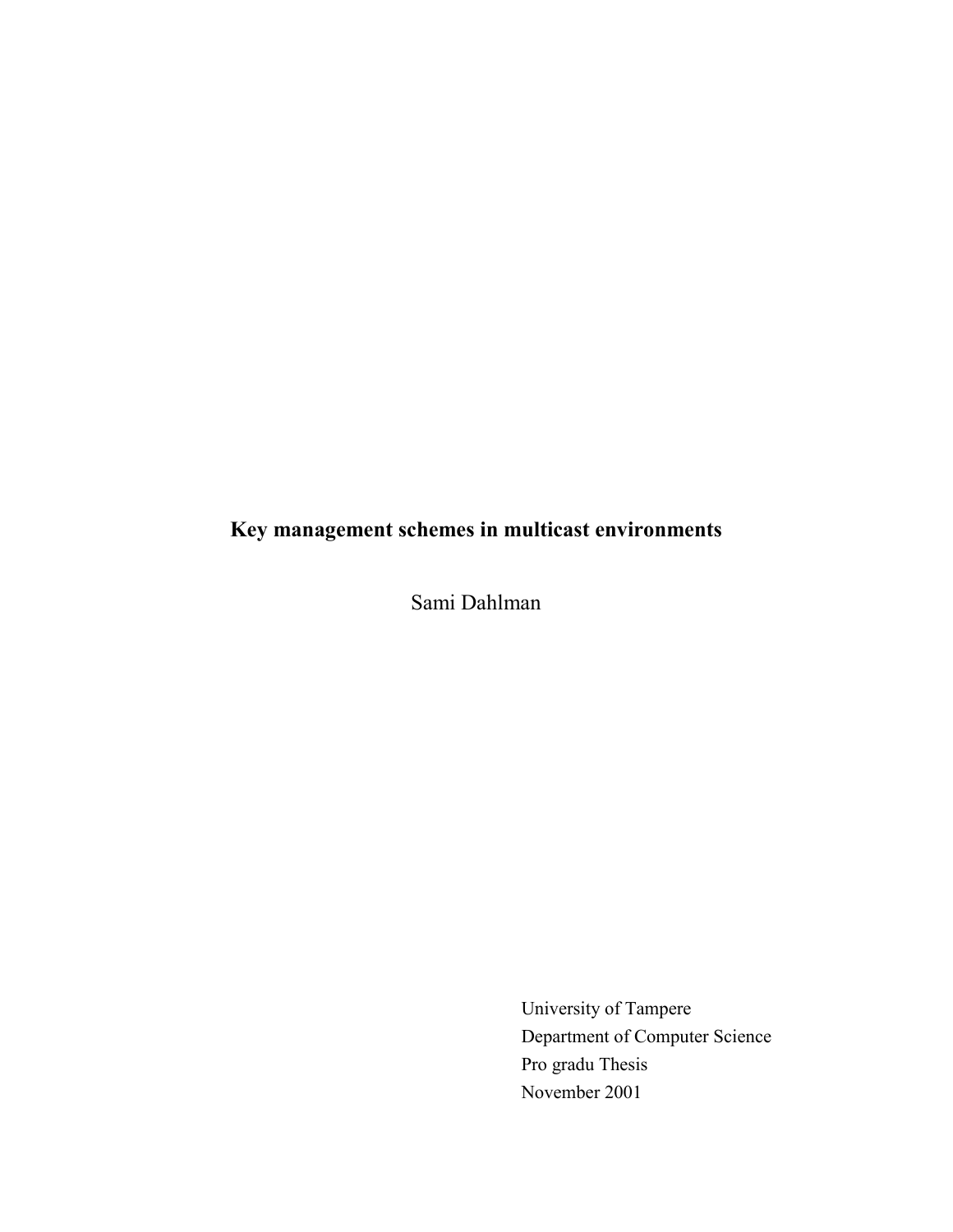Tampereen yliopisto Tietojenkäsittelytieteiden laitos Sami Dahlman: Key Management Schemes in Multicast Environments Pro gradu -tutkielma, 51 pages

Marraskuu 2001

Multicast on IP-protokollateknologia, jonka avulla verkon kapasiteetin käyttöä voidaan optimoida ryhmäsovellusten tarpeisiin. Multicast asettaa turvallisuusteknologiaan liittyvien avainten hallinnalle uusia haasteita. Tässä tutkimuksessa tarkastellaan multicast verkkojen turvallisuusavainten hallintaan tarvittavia mekanismeja. Esittelemme muutamia olemassa olevia avaintenhallintajärjestelmiä ja vertailemme niiden ominaisuuksia.

Avainsanat ja -sanonnat: Multicast, turvallisuus, avainten hallinta

November 2001

Multicasting is an IP protocol technology that can be used to optimise network usage in group communication applications such as videoconferencing. Multicasting sets special requirements for security key management. In this study we take a look at the proposed multicast key management schemes and compare their properties.

Keywords: Multicast, security, key management, scheme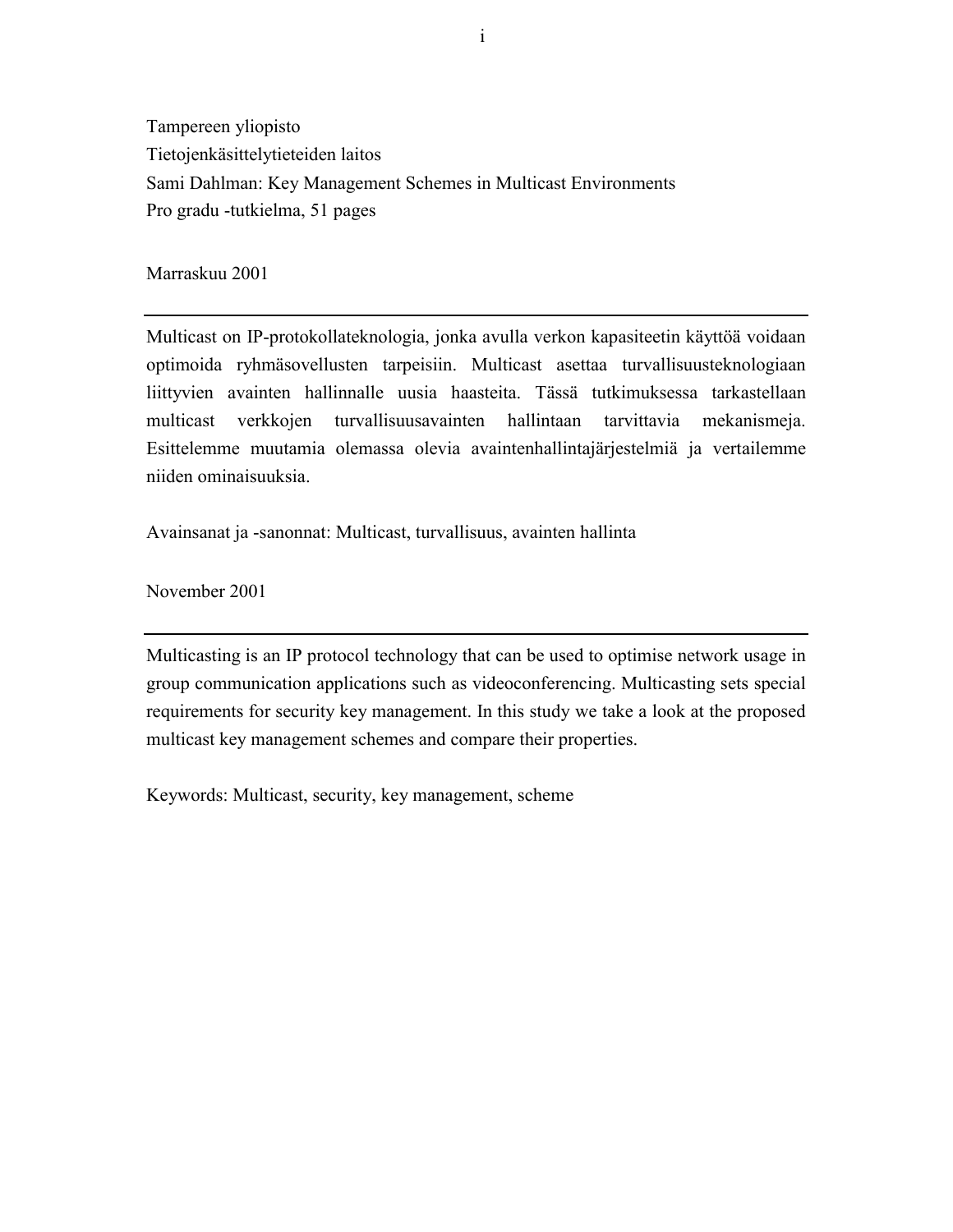| 5.6 A Distributed Framework for Scalable Secure Many-to-Many Communication (DISEC)  43 |  |
|----------------------------------------------------------------------------------------|--|
|                                                                                        |  |
|                                                                                        |  |
|                                                                                        |  |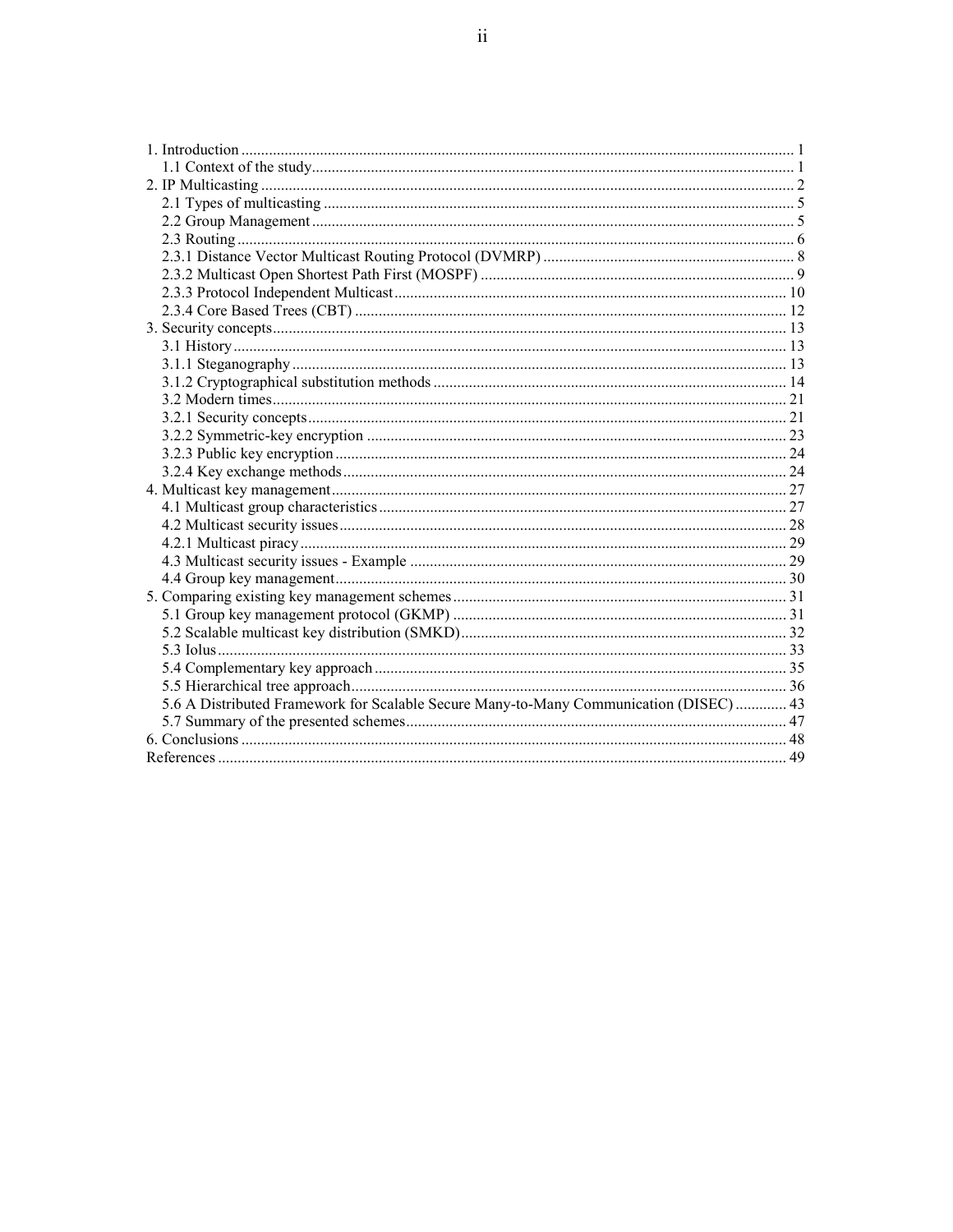# **1. Introduction**

Group communication services, like news, chat, videoconferencing or online gaming and simulation services, are becoming more popular these days. Also pay-TV and video on-demand type entertainment services are envisioned to become a part of the networked world. The need for security in these environments is very important especially for the service provider and in many applications for the end user, too. The communication occurs most often in Internet type public network. The most important aspects of security in those types of network are that the messaging between group members cannot be eavesdropped and that all the communication between members can be authenticated and integrity checked. These properties are not equally essential in every kind of group application but their need is dependent on the type of trust relationship between communicating parties. For example a pay-TV service provider wants to be sure that that program transmissions are viewed by the valid, paying customers only.

It is very common to make use of a technique called multicasting in the context of group communication over an Internet Protocol (IP) based network. With multicast we are able to save network bandwidth and server capacity by sending some information only once to several recipients at a time. From the security point of view providing an efficient security key management system for possibly a very large multicast group is very challenging as the group members can represent varying degrees of trustworthiness. In this study we will examine various multicast group key management schemes and compare their strengths and weaknesses.

This study is divided into following chapters. In Chapter 2 we introduce IP multicasting and its routing protocols. Then in Chapter 3 we present security concepts needed in multicast key management. In Chapter 4 we present multicast group characteristics and inspect what kind of security issues are related to them. In Chapter 5 we gather a few most well-known key distribution mechanisms and compare their properties. In Chapter 6 we draw conclusions and take a look at the futures of multicast key management.

#### **1.1 Context of the study**

To bring the security concepts closer to our world we use an imaginary test bed company whose business relies totally on different kind of multicasting services. The company is called KeyTouch communications and the services it provides can be seen in Figure 1.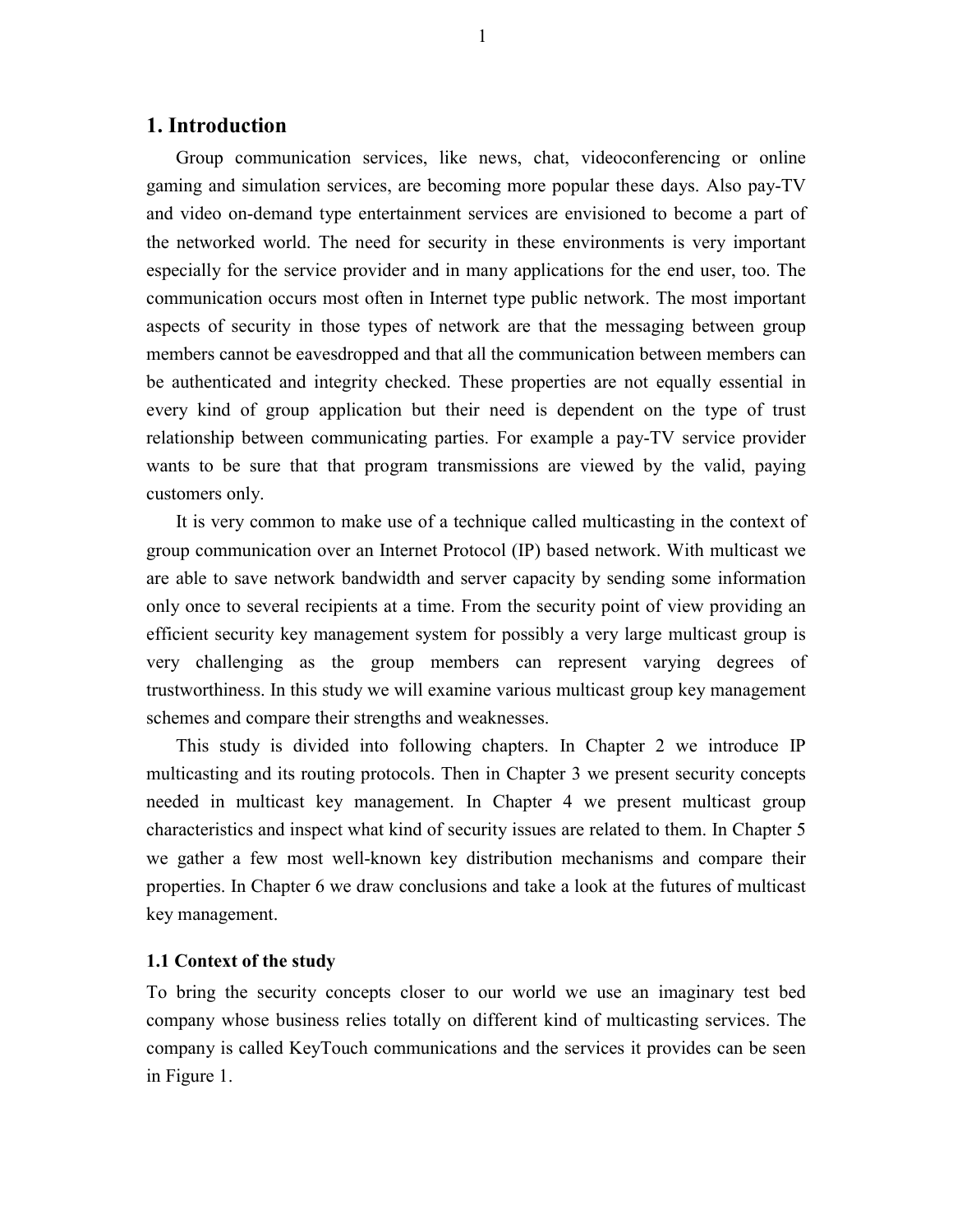

**Figure 1. KeyTouch communications services**

Keytouch offers services in such a way that every type of multicast communication is used. Pay TV service applies one-to-many communication and secure conferencing applies many-to-many communication whereas information delivery and polling services create both one-to-many and many-to-one communication. All of these services have different bandwidth and delivery delay requirements. Every type of these multicasting communications has also bit different security requirements. [Taxonomy, 1999].

Keytouch is used as an example environment for multicast applications throughout this study so that we really see what kind of implications all the different requirements set to security arrangements.

# **2. IP Multicasting**

Traditional radio transmissions have been with us almost a hundred years and television has entertained us several decades. This idea of broadcasting radio waves through the air (see Figure 2) and cables has truly been used extensively around the world and there is no end to this in the horizon either. Sending information from one point to almost infinite number of receiving apparatus has really revolutionalised society's information delivery mechanism and even our way of life. On the other hand our most natural way of communication - speech - makes use of the same principle. Communication between humans with common language is very straightforward and

2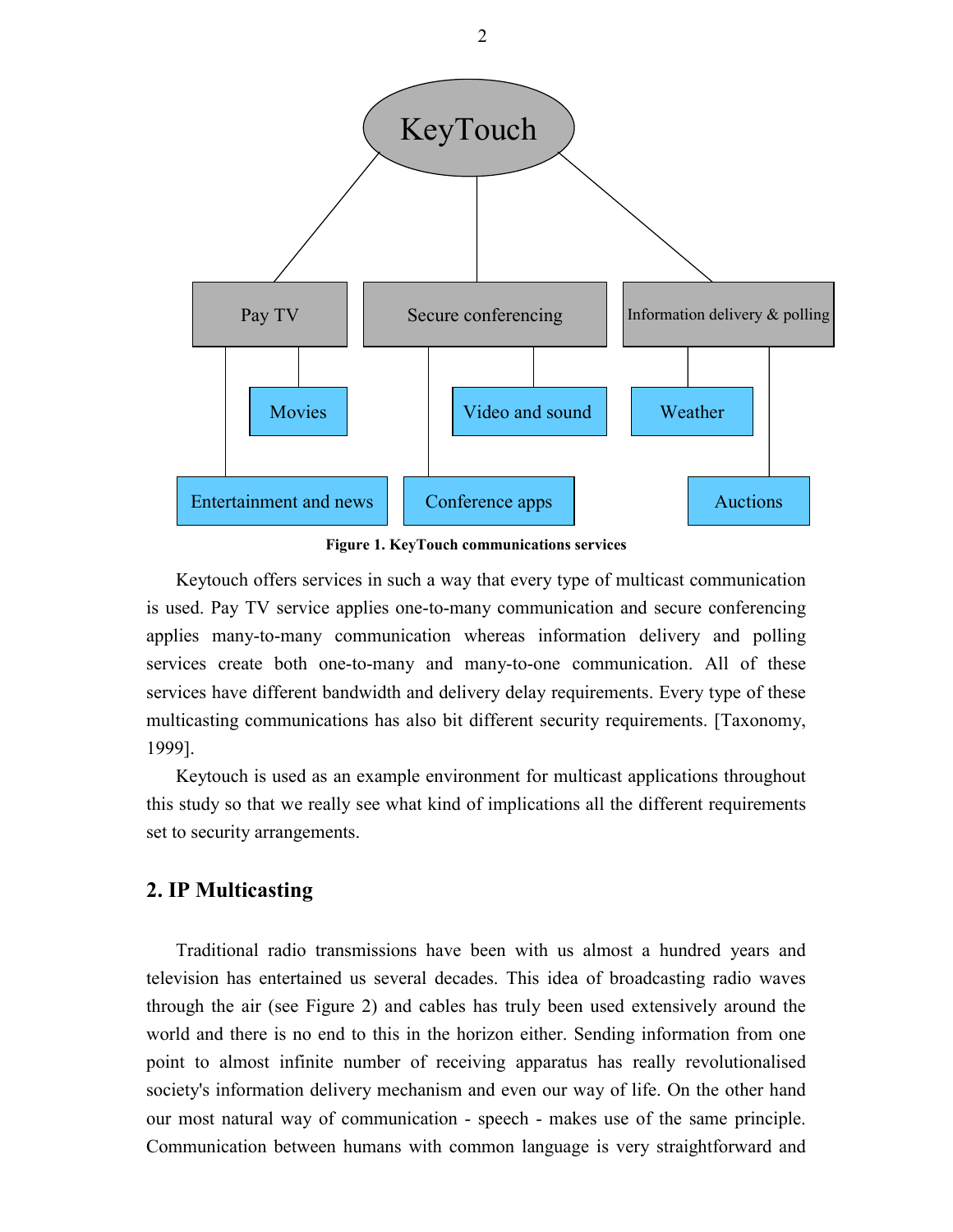transition from human to human and human to group communication is very transparent to us.



**Figure 2. Radio wave broadcasting**

When it comes to Internet the traffic has traditionally been only one-to-one or unicast communication, in a sense that the network packets have had only one destination address. There hasn't really been need for other kind of datagrams: people have only connected to remote machines to check their e-mail, transfer files, or view web pages. But this is about to change. At the moment we are witnessing a huge exponential growth of the number of Internet users. These new users are using web services like never before. Static web pages with static pictures and looping sound samples have satisfied people's surfing hunger for a few years now but the services are becoming richer every day. All kinds of streaming media formats, chat communities and gaming services are becoming commonplace. This kind of rich content requires more processor power on the server side and network bandwidth than static content. In practice this means that a popular streaming media server will become a bottleneck, as it can't serve all users adequately when everyone requires separate network packets for same information. This way the capacity of even a clustered server is consumed very quickly.

Another extreme compared to one-to-one unicasting connections is broadcasting. Broadcasting lowers the burden of the server and network tremendously by forming IP network address space based broadcast groups and by sending each datagram only once to this group. This is impractical if we don't want everyone in the same network to receive all the datagrams sent to broadcast group. Things become extremely complicated when we want to route these packets to other networks and still use broadcast. Something else had to be brought up.

In 1985 Steve Deering from University of Stanford developed the idea of multicasting. He came up with a thought that video and audio transmissions could be

3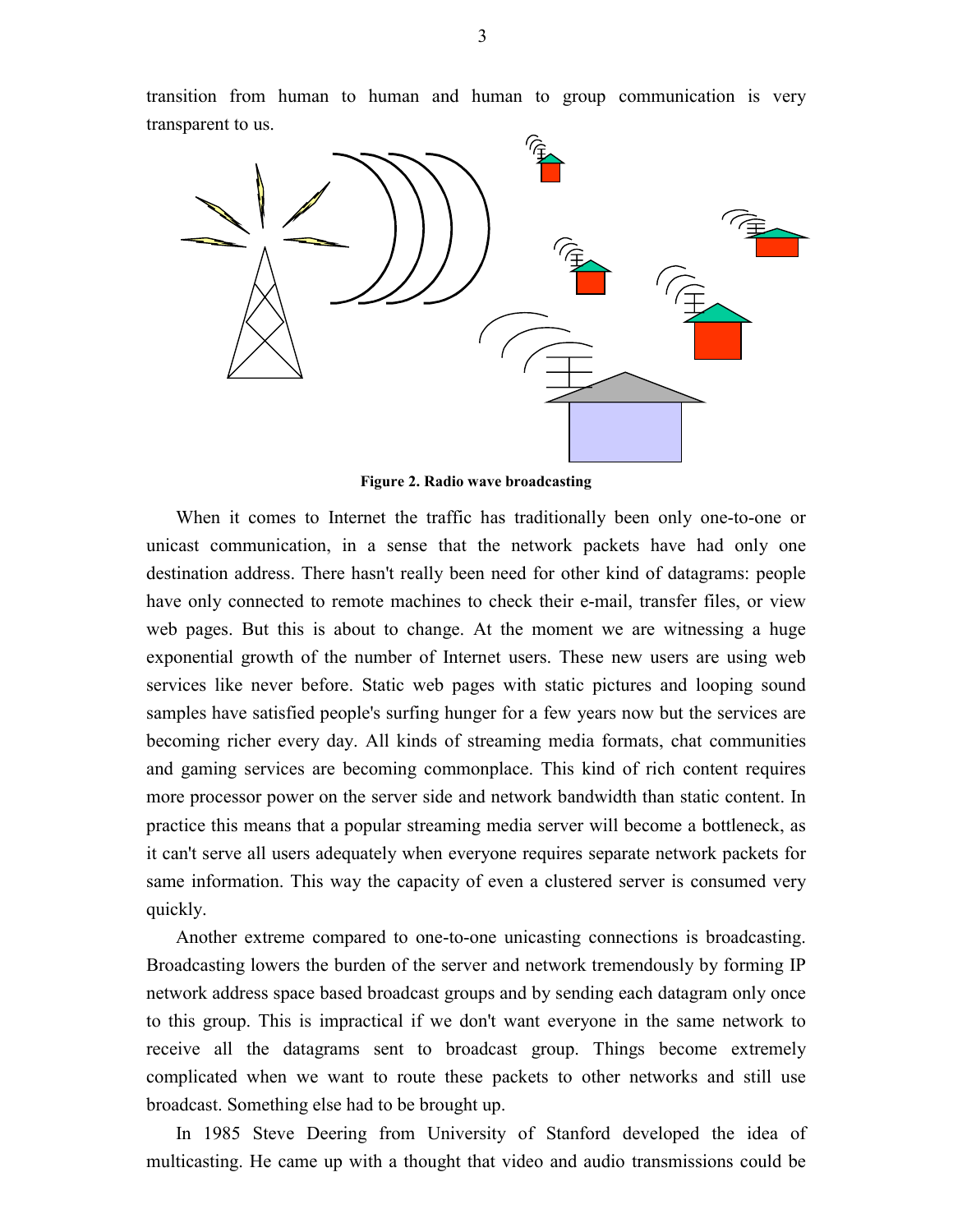sent to a single IP address but still the datagrams would flow to several recipients. This kind of approach meant huge amounts of network bandwidth and server load savings. And already in 1989 Steve Deering had authored RFC1112, the document defining multicast extensions for IP version 4.

As multicasting is an extension to IPv4 standard, it hasn't been extensively used yet because craving for on-demand and group conferencing type services hasn't been very large. Most of the routers in Internet today are simple unicast routers. Newer routers support multicasting so the technology is spreading.

Multicasting requires that all the routers and hosts along the route from sending host to receiving multicast group member support multicasting. With special arrangements we can use IP tunnelling through networks without multicast support to deliver services between multicast islands but this technique is not very commonly used. Nevertheless, this kind of approach is used in experimental multicast network MBONE.



**Figure 3. Delivery methods**

The implementation of multicasting is mandatory in IP version 6. This means that every router, switch and host supporting IPv6 must also support multicasting. The standardisers have evidently acknowledged that multicast usage will become more popular in the future.

IP version 6 brings also a new type of address called anycast. Anycast addresses can be utilized, for example, when several hosts provide the same service. These hosts share the same anycast address. The user doesn't have to know which host provides the best service as the anycast mechanism decides the most suitable server based on some metrics, for example response time.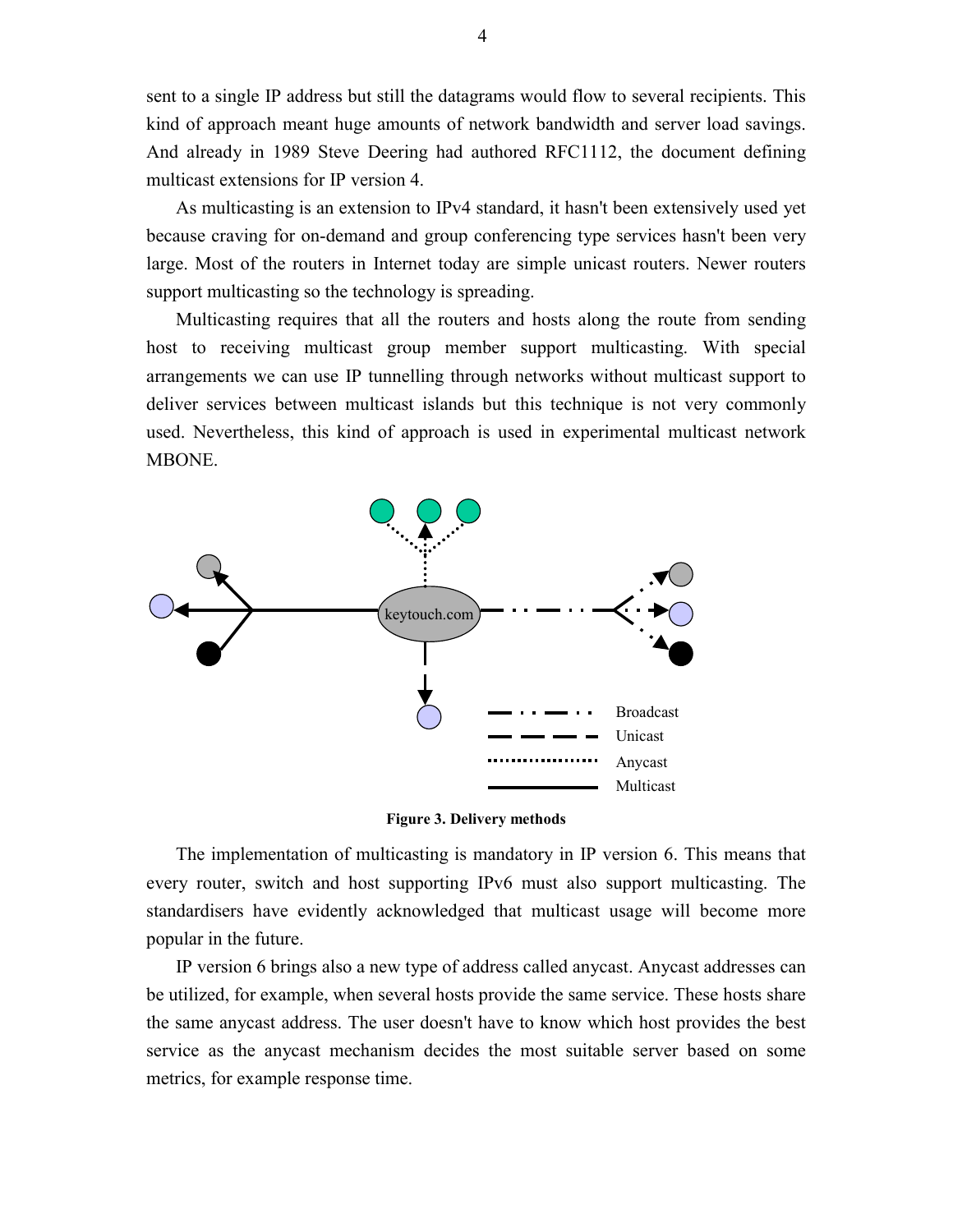# **2.1 Types of multicasting**

There are three types of multicast communication: one-to-many, many-to-many and many-to-one. In every type of communication the idea is the same: The sender directs all datagrams to a single IP address once and the datagrams are delivered to every member of the multicast group.

In **one-to-many** communication there exists only one sender and zero or more hosts that are listening to the senders datagrams. This is natural way for all types of ondemand and file distribution services. Keytouch communications uses one-to-many delivery to telecast movies and all kinds of TV material.

**Many-to-many** multicast communication occurs usually when we are dealing with group communication. In Keytouch context this means video conferencing and other conferencing services too. More specifically these might include online gaming and online mentoring systems.

**Many-to-one** type of communication is very useful when we are providing *high availability* resource discovery and data collection services to a large amount users. Keytouch.com provides auctioning service to make use of this kind of communication.

Multicasting is achieved with special routers, which keep track of all the networks within its rooting domain that contain *multicast/host group* members*.* The routers do not have to keep track of all the members of multicast group. They just need to know the networks towards which they should copy the multicast datagrams. In principle, the sender doesn't have to keep track of all the recipients either. But when we keep in mind the nature of most multicasting services, in practice there has to be some entity on behalf of service provider that registers all the receiving parties. And this is essentially the case from the security point of view too.

#### **2.2 Group Management**

Multicasting provides very dynamic framework for managing group members. Members can join and leave groups at any time with the help of Internet group management protocol (IGMP) [RFC 1112, 1989]. A group can contain any number of member hosts. Also, there is no restriction on the number of groups that a host can belong to. IGMP operates only at LAN level between group hosts and closest LAN routers.

In IPv4 IGMP is an extension to Internet Control Message Protocol (ICMP) [RFC792, 1981], which in turn is part of IP protocol. In IPv6 IGMP is an integral part of ICMPv6 [RFC 1885, 1995], as all hosts have to support multicasting [IBM TCP/IP RedBook, 1998].

IGMP is an asymmetric protocol meaning that member hosts are the only ones sending IGMP messages. They communicate with the closest multicast router with join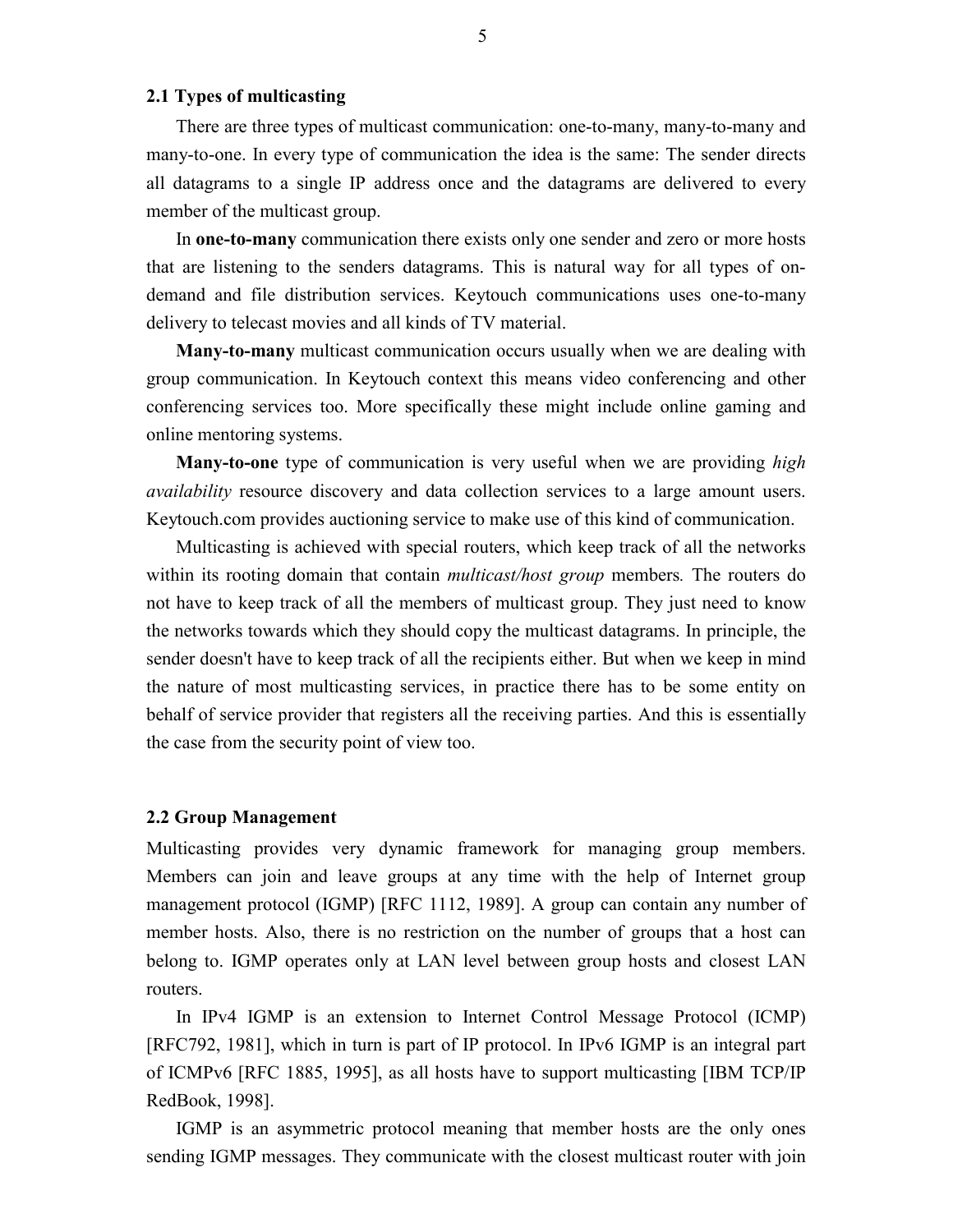or leave group messages. The task of the router is then to forward the host's will upstream towards the multicast source or rendezvous point using multicast routing protocols. [RFC792, 1981]

IGMP in its simplicity doesn't provide any means for authenticating hosts or users when they are requesting or quitting the membership of a group. For services like our imaginative KeyTouch.com the authentication of service users is extremely important. So to make multicast services viable for providers and secure for users we need additional services and protocols. We will examine group management security issues in Chapter 4.



**Figure 4. Division of labour between multicast protocols**

#### **2.3 Routing**

In this chapter we take a look at the available IPv4 routing algorithms and the techniques they are using for packet delivery. This information serves as background knowledge for upcoming multicast security issues.

Most multicast routing protocols use optimal path, loop-free topologies to deliver packets to group members. In fact, routers form spanning trees, which have exactly one connection between each pair of networks (LANs). Routing protocols use different techniques to construct these spanning trees.

Several propositions have aroused considering how to handle multicast routing. In addition to technical differences in propositions, main difference between protocols has been to consider how the group members are expected to be distributed within the network and how the spanning tree is constructed.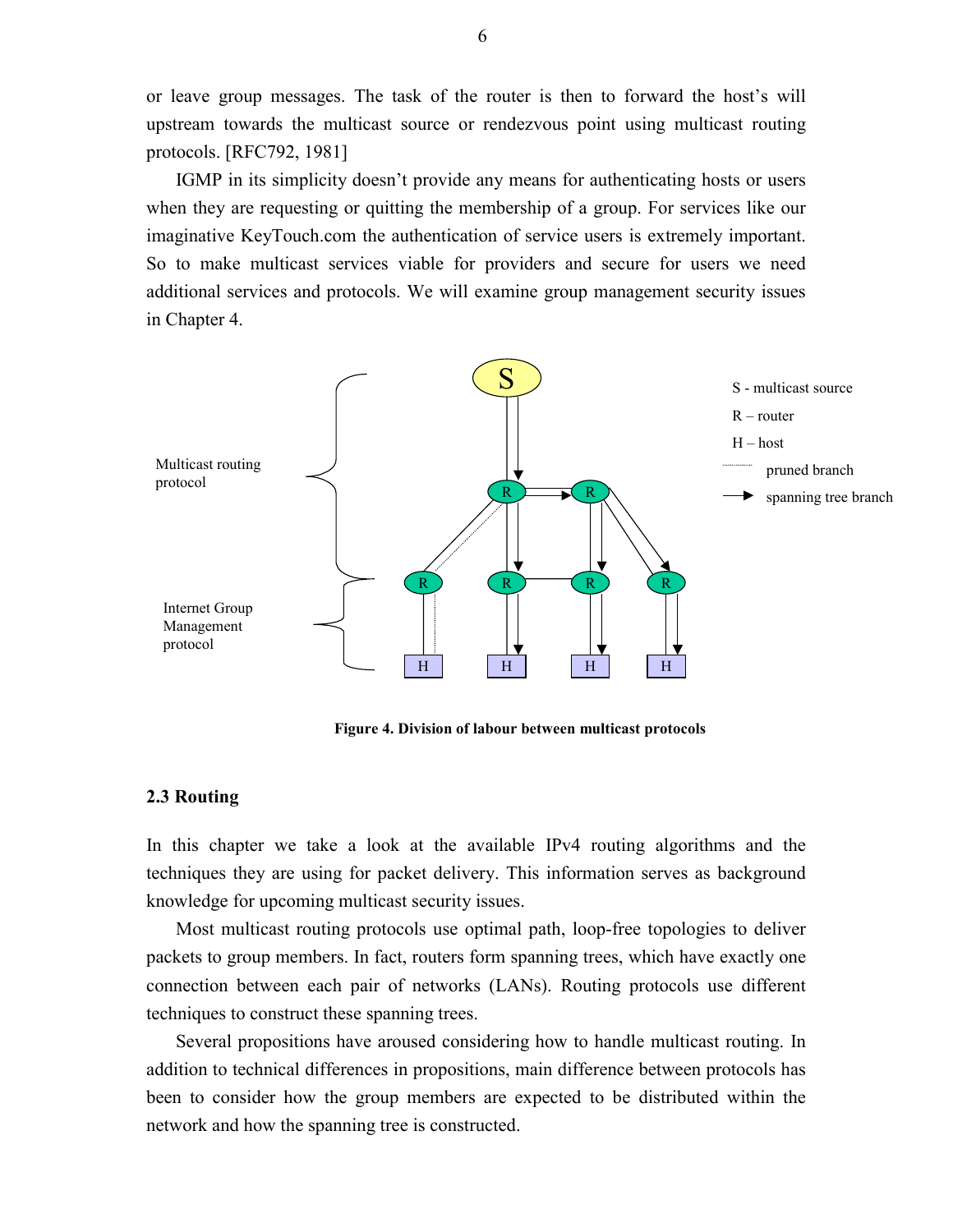One approach is to assume that member hosts are densely distributed throughout the network. These dense area algorithms rely on the facts that every sub-network contains at least one member host and that there is lots of network bandwidth available.

Dense area protocols are usually interior gateway protocols meaning that they are intended to operate inside an organization's network. Dense area protocols use a technique called flooding. This means that routers send multicast packets through every network interface they have as packets move through network and packets are delivered to every densely placed members and the spanning tree is formed.

The most well known dense-mode routing protocols are Distance Vector Multicast Routing Protocol (DVMRP) [RFC 1075, 1988], Multicast Open Shortest Path First (MOSPF) [RFC 1583, 1994] [RFC 1584, 1994] and Protocol Independent Multicast – Dense Mode (PIM-DM) [RFC 2362, 1998].

We say that the member hosts are located in a *sparse area*, if the member hosts are not necessarily located in every subnet and network bandwidth is very limited in some parts of the network. In that type of environment flooding would waste network bandwidth so we need other techniques for forming the spanning tree. Algorithms for sparse areas do not voluntarily send packets to every downstream interface but they need explicit requests for forwarding packets to some interface.

Sparse area algorithms present a new breed of algorithms. Internet community has come to an understanding that flooding algorithms do not scale well to large-scale applications so something else has been brought up to make multicasting really viable. The most well-known sparse area routing algorithms are Core Based Trees (CBT) and Protocol Independent Multicast – Sparse Mode (PIM-SM).

IPv6 brings a number of beneficial features including network level security and quality of service (QoS). Along with these enhancements both unicast and multicast routing become more complex. To accommodate the challenges the research community has started several projects to develop QoS-aware multicast routing protocols. In addition to QoS-aware dense and sparse area protocols some new protocols include adaptive characteristics that enable the building of spanning trees for both densely or sparsely distributed groups.

In the next section we are going to take a brief look at the basic operation and architecture principles of the algorithms in both categories.

#### **2.3.1 Distance Vector Multicast Routing Protocol (DVMRP)**

DVMRP is the oldest published multicast routing protocol and its version one dates back to 1988. Since then the protocol has been revised and current version 3 is available as an Internet draft. As stated before it is a dense-mode protocol and is designed to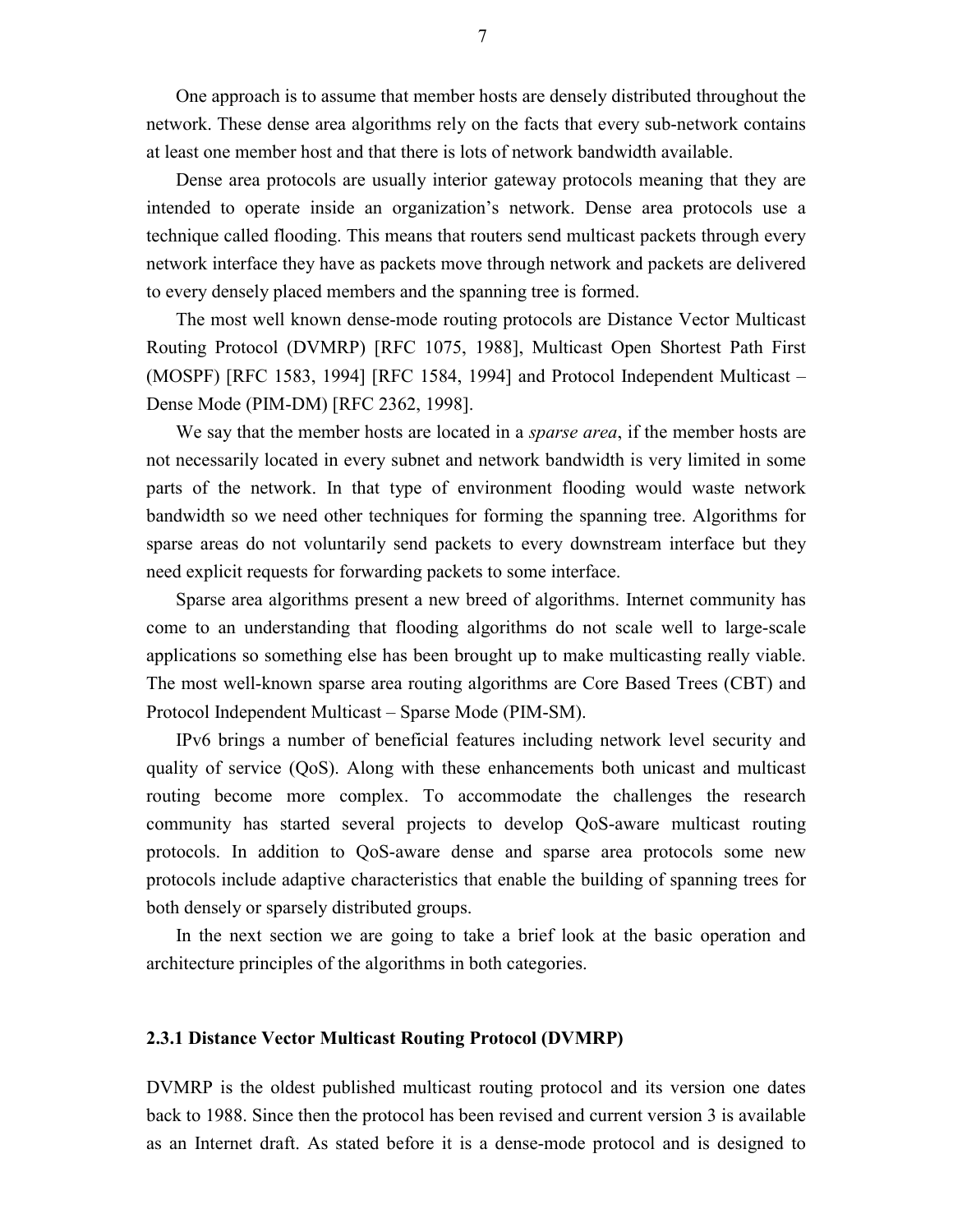work within an autonomous system so it does not scale well to large Internet wide applications. [RFC 1075, 1988] It is only able to support spanning trees that are less than 32 levels deep.

Although DVMRP is an old protocol it is very efficient distributed protocol for connection-less multicast packet delivery. In addition to that it has a feature that has helped this protocol to become so popular: DVMRP is able to encapsulate multicast packets into normal unicast packets, which has made it possible to route multicast packets over unicast networks. This has been very useful, as IPv4 does not natively support multicast so most of the routers in the Internet have been without multicast support. The multicast prototype network MBONE has made a lot of use of this feature.

DVMRP is based on the Routing Information Protocol (RIP), which is a unicast routing protocol that has been in use since the early days of Arpanet [RFC 1058, 1988]. Both of these algorithms use the results of the *Bellman-Ford* single-source shortest-path algorithm [Cormen et al., 1990]. DVMRP supports only the number of hops as the routing metric mechanism, which restricts its configurability.

#### **Operation overview**

DVRMP uses a "broadcast & prune" technique to build its minimum spanning tree. This means that the multicast routers build a separate spanning tree for each source and destination group by first broadcasting multicast packets to all adjacent routers. They in turn forward the messages by flooding them selectively to all downstream interfaces. This goes on so long as the packets reach all the members and at first this means all the hosts in the internetwork.

The packets are forwarded using a technique called "reverse path forwarding". When a packet arrives to a router from some interface the router checks the source address from that packet. Then it looks up from its unicast routing table whether the packet came from an interface that provides the shortest path to the source. If that is true then the packet can be forwarded to all appropriate downstream interfaces, otherwise the packet should be discarded. This procedure ensures that if there are routing loops in the network then the duplicate packets are removed from circulation. This way the packets use also the correct minimum spanning tree only to reach their destination.

When a router concludes that it has no members belonging to some multicast group under it, it sends a prune message upstream to indicate that the branch can be removed from the spanning tree. The pruning has a certain timeout, so after the timeout has expired the pruned branch is added back to the spanning tree. If new member hosts from the pruned branch join the group with IGMP join message or downstream routers with dvrmp, the router is able to send a pruning cancellation message upstream so that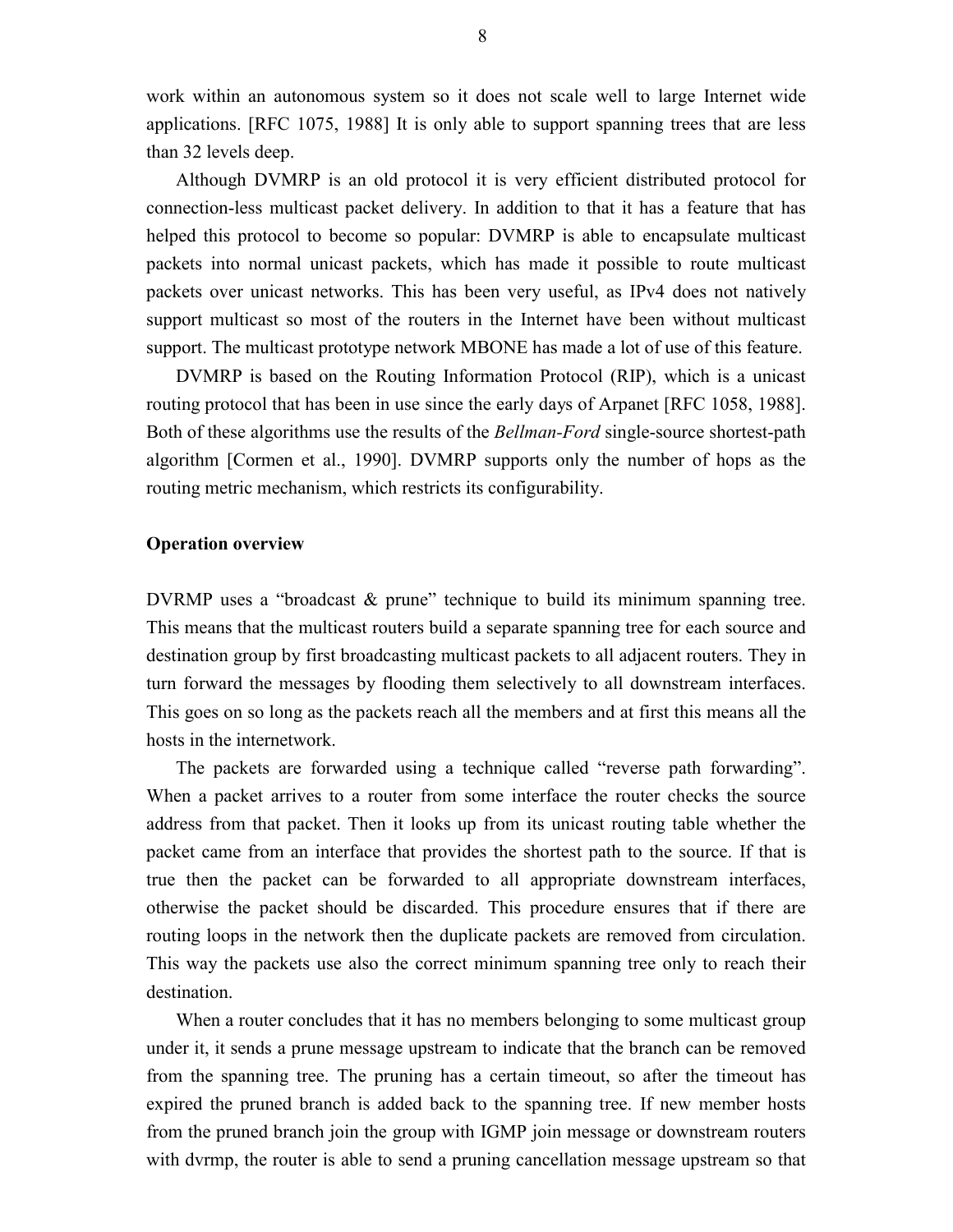the branch can be added back to spanning tree before the timeout expires. [dvrmp-v3, 2000]

With the regular spanning tree-pruning discontinuations DVRMP generates a lot of broadcast like traffic. DVMRP includes also other types of messaging between routers for distributing topology information and packet delivery optimization information. In addition to this routers have to store large amounts of routing information. These protocol level traffic and information storage requirements altogether lead to performance problems when DVRMP is applied in larger networks.

### **2.3.2 Multicast Open Shortest Path First (MOSPF)**

Multicast Open Shortest Path First (MOSPF) is also a dense mode routing protocol, which relies on the services provided by the open shortest path first (OSPF) unicast routing protocol. OSPF protocol uses link-state information to calculate its routes through network. MOSPF is not actually a separate protocol but an extension to OSPF defined in RFC 1583[RFC 1583, 1994]. MOSPF routes packages along least cost paths where the cost is expressed as the link-state metric. DVMRP is only able to use the number of hops as a metric whereas MOSPF can handle other kind of network performance information as a metric; for example load balancing and quality of service metrics are supported. [RFC 1584, 1994]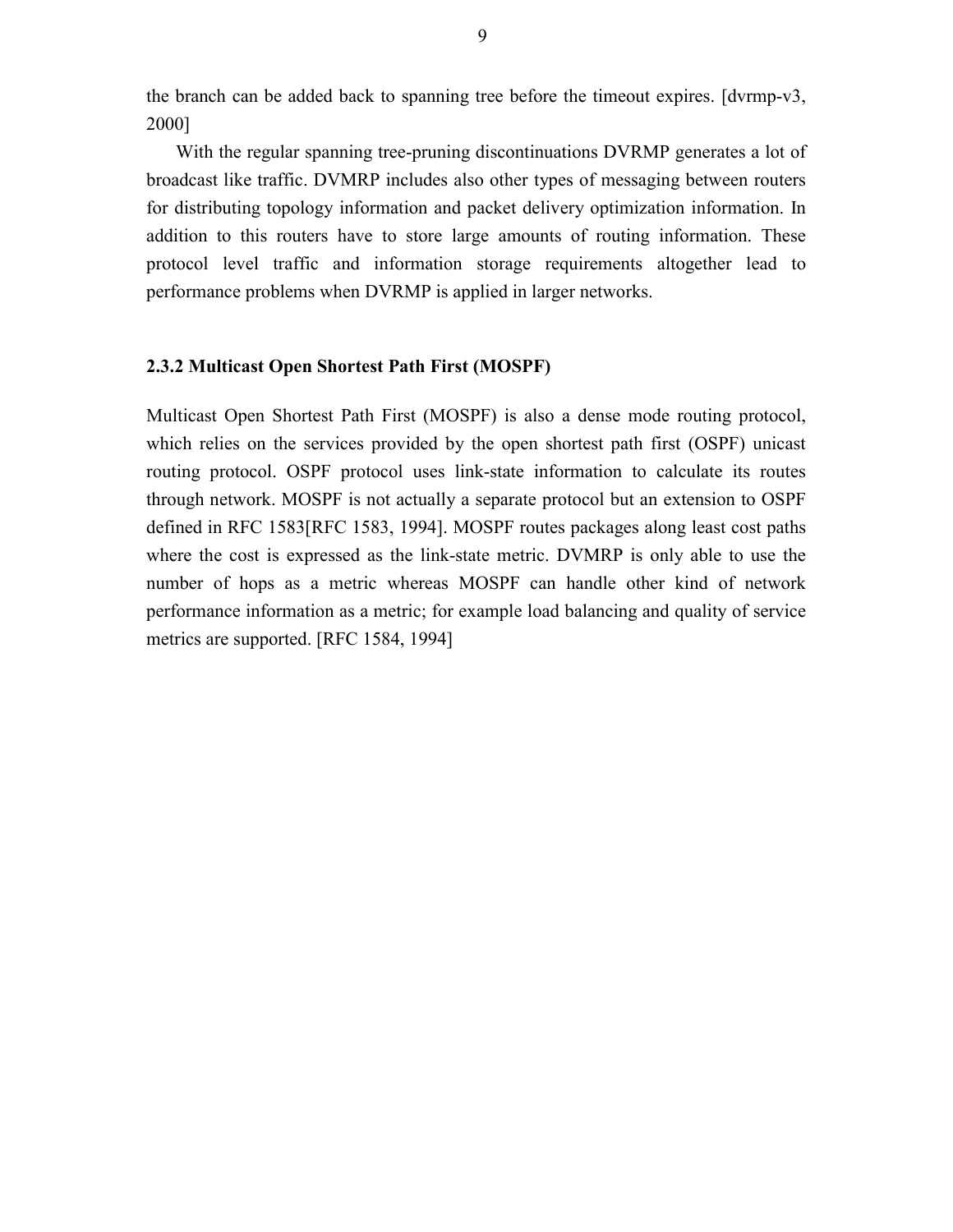#### **Operation overview**

MOSPF is designated to be used within one routing domain. Each router has an identical, up-to-date routing topology of the whole autonomous system. Each router notifies other routers of any route or topology changes with *link state advertisements*. Routers flood the link state advertisements to all neighbor multicast capable routers. Routers compute the minimum spanning trees using Dijkstra's algorithm [Cormen et al., 1990] and the spanning tree has to be calculated separately for each source and destination group pair. Routers keep also list of multicast group memberships within router's area. In a nutshell the link-state protocols such as MOSPF operation can be divided into three main phases:

- 1. Gather information about the immediate neighbor routers,
- 2. Gather information about all the routers in the autonomous system,
- 3. Calculate the minimum cost spanning trees for all source and destination pairs.

MOSPF suffers of the same performance problems as DVRMP so it does not scale well to large networks. The periodic topology database floodings cause traffic peaks to network and bring the performance down. And in overall the control level overhead is way too high to make MOSPF more popular.

#### **2.3.3 Protocol Independent Multicast**

Protocol Independent Multicast (PIM) is one of the newer generations of standardized multicast routing protocols. PIM is able to work in two separate modes: dense-mode (DM) and sparse-mode (SM). Actually these modes are two totally separate routing protocols that do not even share any control messages, but they share the common philosophy of independence of the underlying unicast routing protocol.

# **Dense-mode**

As the name suggests the dense-mode protocol is designed to operate in internetworks where multicast group members are densely located in each subnetwork. In these kinds of environments it is sensible to use flooding techniques similar to DVRMP to deliver the packets in network. So the packets are first sent to all downstream interfaces and then the downstream routers send back prune–messages if there are no members belonging to that group. The pruning is a bit problematic when several routers share a so-called multi-access LAN; this means that the routers share the same physical wire.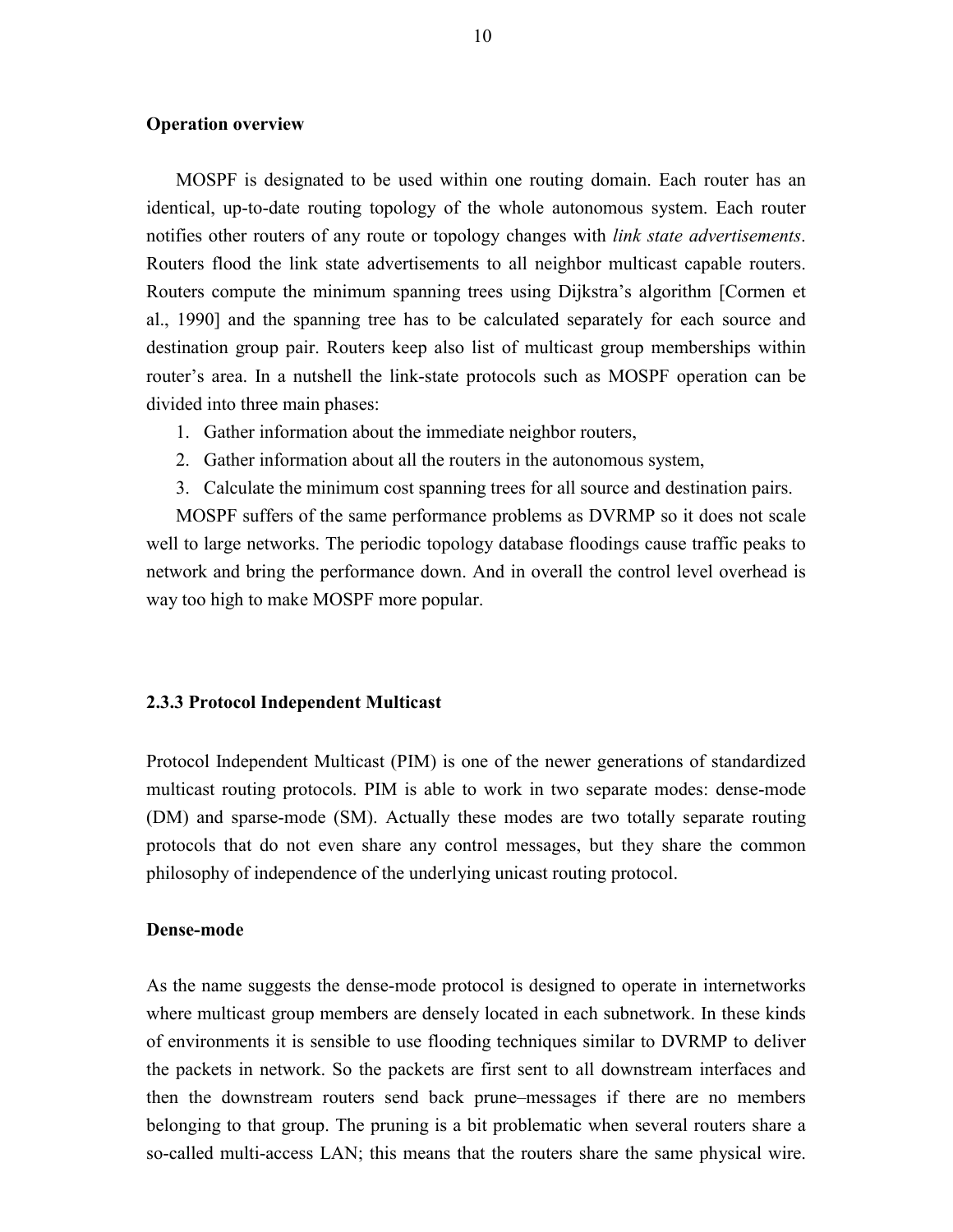This causes problems when one router sends prune message upstream and other routers have still group members in their downstream networks. This situation is tackled with a pruning delay so that when the other routers hear the prune-message they still have to cancel the prune operation. [Kosiur, 1998]

#### **Sparse-mode**

PIM-SM does not use the "flood and prune" method. PIM-SM is designed to operate in networks where group members are sparsely distributed and that network bandwidth is not necessarily widely available. PIM-SM does not automatically flood multicast messages to every network but it waits for join requests from downstream routers and after that it starts sending packets to the interface where the request arrived. This way unnecessary packet bursts caused by flooding are absent. From security point of view it is always better not to distribute information to the parts of network where it is not needed.

PIM-SM uses a centralized information distribution and gathering point called rendezvous point. Multicast service providers can register to rendezvous point to market their service and then again multicast audience can look up from rendezvous point what kind of services are available.

#### **Operation overview**

The joining procedure from receiver's perspective is similar to dense area protocols. The receiver host uses IGMP join message to notify its directly attached router about the desire to receive some multicast group's packets. The router then sends an explicit PIM-join message towards rendezvous point. Sparse-mode routers have to keep state information about the currently active rendezvous points so that they can send the join request to the correct router. In case there are several routers along a multi-access wire the router with the highest IP-address is selected as the designated router for the LAN. Designated router is the one that forwards the PIM-join requests towards rendezvous point. Whenever the designated router receives an IGMP message, it checks whether the message is destined to a rendezvous point by checking the group address. When the unicast PIM-join request travels towards rendezvous point all the routers along the way create a forwarding entry for the group in question. And then again, when a receiver wants to leave the group it sends an IGMP leave message to designated router and the router forwards the PIM-prune message towards rendezvous point and possible sources. The routers along the way remove the forwarding entry and the rendezvous point removes the branch from spanning tree assuming that no other receivers share the same branch. [Kosiur, 1998] [RFC 2362, 1998]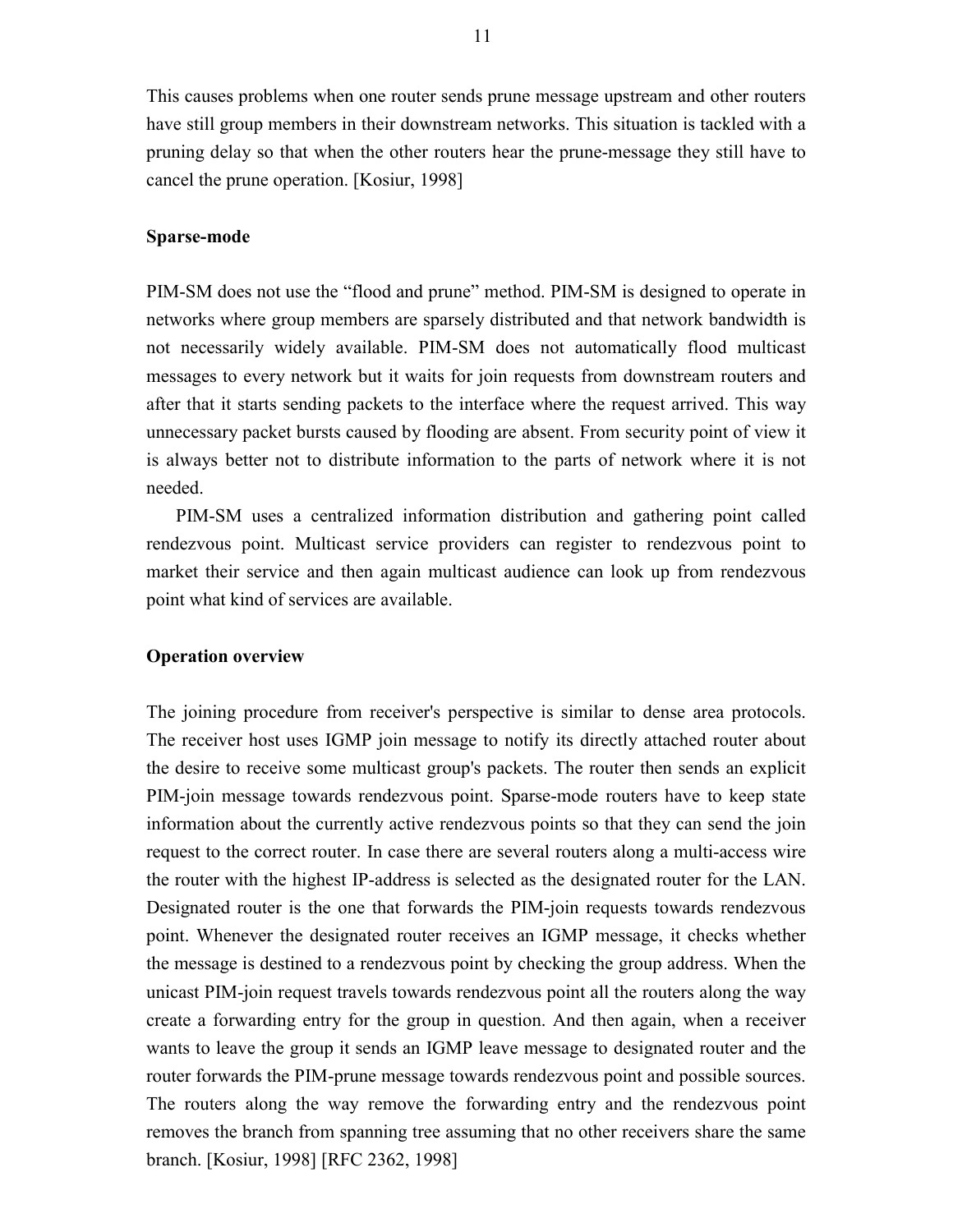When a source wants to send a multicast packet to some group its designated router encapsulates the multicast packet in a PIM-SM-Register message, which is then sent to rendezvous point. The active rendezvous point replies with a PIM-Join message and sends it towards the source's designated router. The routers between rendezvous point and the designated router notice the join message and create a forwarding entry for packets coming from designated router. The designated router has to encapsulate multicast packets into PIM-SM-Register packets until it receives a PIM-Register-Stop message from rendezvous point. After that the multicast packets can be sent without encapsulation. [RFC 2362, 1998]

So far we have assumed that in PIM-SM all multicast packets are circulated via rendezvous point before actual multicasting towards receivers is performed. The packets do not necessarily use the shortest path to receivers. Rendezvous point might also become a bottleneck and a point of failure due to its centralised nature. To overcome these problems PIM-SM provides means for optimising delivery tree and balance rendezvous point's load. The receiver's dedicated router can decide based on some metric to construct a source-based shortest path delivery tree. This can be achieved by sending a PIM-Join message directly to the multicast source after packet delivery through rendezvous point has started. After the shortest-path delivery tree is working the rendezvous point rooted delivery tree can be pruned with PIM-Prune message.

#### **2.3.4 Core Based Trees (CBT)**

Core Based Trees (CBT) is a multicast routing protocol that has very similar operation principals to PIM-Sparse Mode. CBT uses also a shared distribution tree for multicast packet delivery and is unicast routing protocol independent. Then again CBT does not provide a mechanism for optimizing delivery tree to shortest-path delivery tree but the packets have to circulate through a core point or a rendezvous point as in PIM-Sparse Mode. Also, as the delivery trees are unidirectional in PIM-SM spanning from source or rendezvous point to receivers, in CBT the routers keep bi-directional state information that enables two-way communication between source and receivers. [Kosiur, 1998] [RFC 2201, 1997]

Whereas the shared distribution tree brings scalability to the architecture, it may also become a bottleneck, as a lot of traffic has to be routed via the rendezvous point to the multicast group. The rendezvous point may also be farther away from some senders than others, which may also cause annoying delay.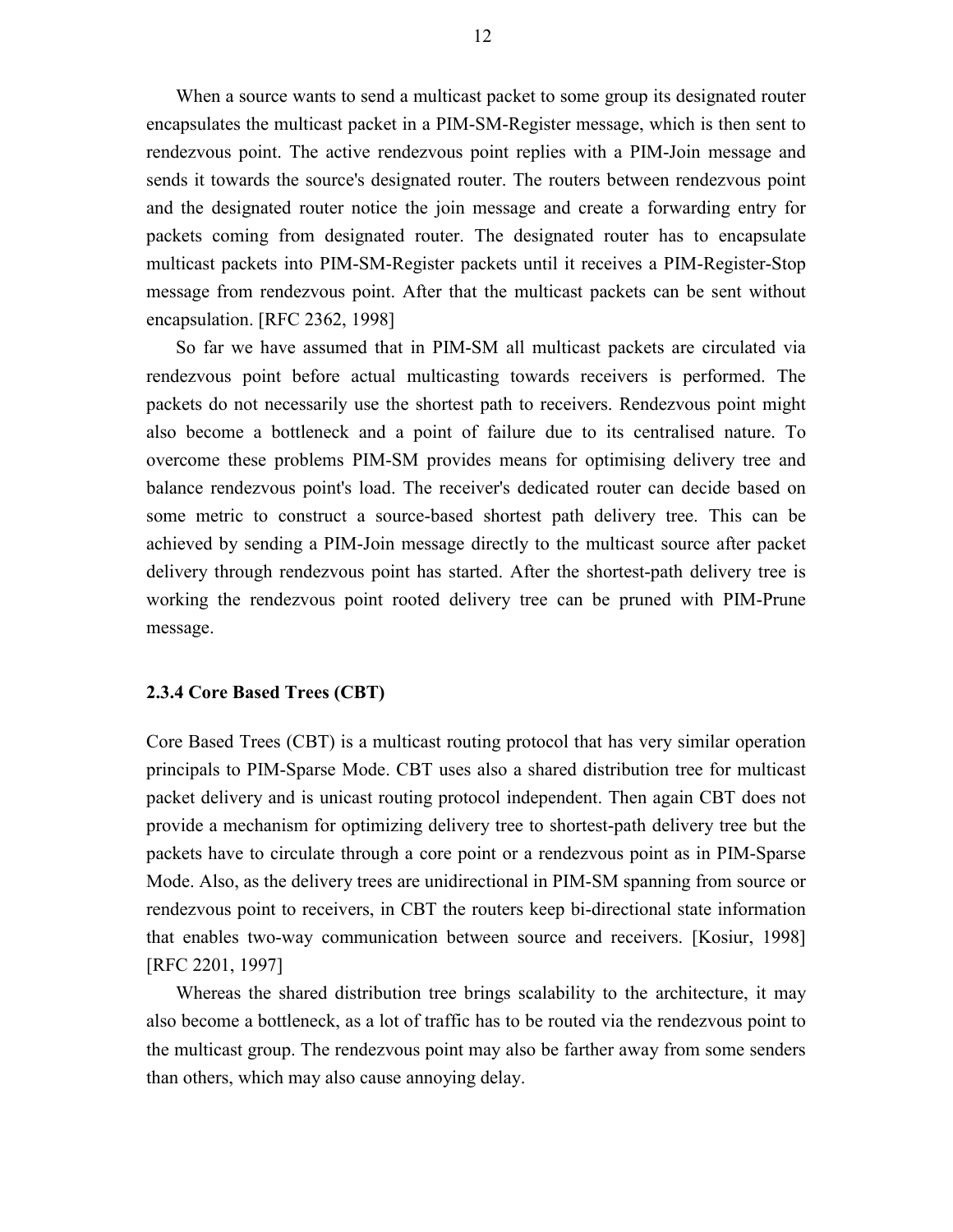# **3. Security concepts**

### **3.1 History**

People have used different means for hiding information from unwanted audience for thousands of years. People have always had secrets and a lot of effort has been put throughout centuries to the development of efficient information hiding techniques. Especially wars have made people to produce many hiding methods for securing strategic messaging [Kerckhoffs, 1883]. Most methods used can be classified to cryptographical and steganographical methods. Shortly, steganography tries to hide the existence of some message whereas cryptography uses transformations on the message so that it cannot be understood. These two methods do not try to solve same security problems. They are like different layers of security.

#### **3.1.1 Steganography**

Steganography (Greek: covered writing) uses such methods as invisible inks, character arrangements, open messages, covert channels and spread-spectrum communications. Even indians' smoke signalling can be considered to be a steganographical method. In digital environments steganography can be used to hide additional information into digital information formats. These include among others video and audio streams and pictures.

A current active area of research in steganography is the usage of digital watermarking. Digital watermarks can be used to insert virtually irremovable "fingerprints" into copyrighted digital material. From copyright owner's and also multicast service provider's point of view this is very useful as all the digital streams can be stamped with the receiver's identification for example.

#### **3.1.2 Cryptographical substitution methods**

First known usage of cryptography dates back about 4000 years. Around 1900 BC in Egypt a scribed carved hieroglyph symbols mixed with some secret symbols to monuments to store and encode information. Similar substitution systems, where a symbol is replaced with another, were also independently developed among other cultures. For example Mesopotamians and Hebrews have developed substitution systems. [Deavours et al., 1998]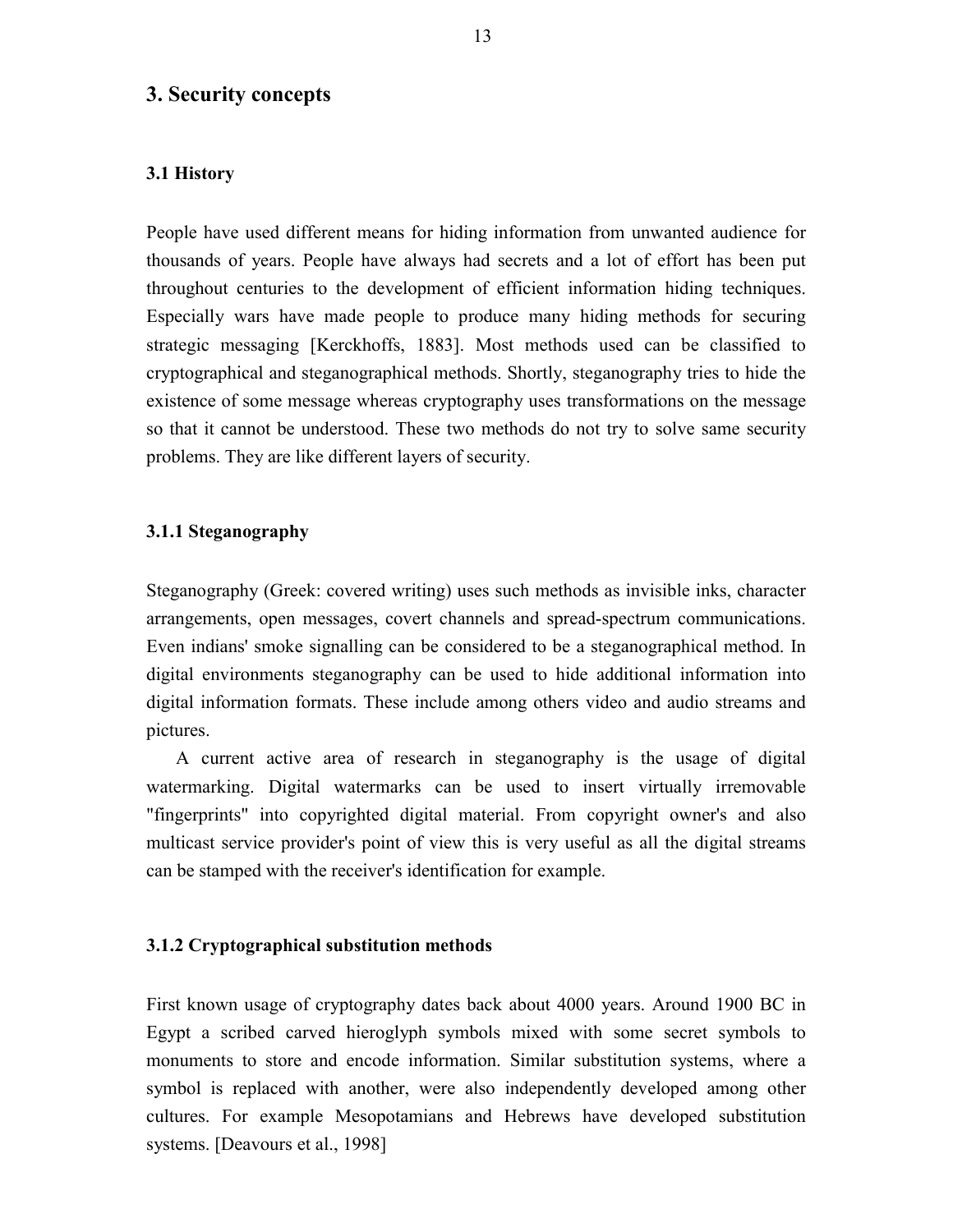The most famous historical cryptography system is the Caesar cipher formulated by Julius Caesar (100 – 44 BC.). In the Caesar cipher each alphabetical letter is shifted three letters forward in alphabetical order.

# **Example**

### **The Caesar cipher mapping table:**

| <b>Cleartext</b>     | ABCDEFGHIJKLMNOPORSTUVWXYZ |
|----------------------|----------------------------|
| <b>Ciphertext</b>    | DEFGHIJKLMNOPORSTUVWXYZABC |
| <b>Example word:</b> |                            |
| <b>Cleartext</b>     | KEYTOUCH                   |
| <b>Ciphertext</b>    | NHBWRXFK                   |

In one word case the Caesar cipher may seem very effective, but an experienced cryptanalyst will find out pretty soon that the original Caesar cipher has been used. In general substitutions where a certain alphabetic letter is replaced by another are known as monoalphabetic substitutions. With today's knowledge they are very easy to break but at the time of their invention for example reading ability was not so common so they were considered stronger.

Whereas monoalphabetic systems always produce the same ciphertext letter from a cleartext letter and can be solved in a matter of minutes, polyalphabetic substitutions use more clever techniques to generate different ciphertext letters from a cleartext letter. Polyalphabetic substitutions, as the name suggests, use several different cipher alphabet permutations to produce ciphertext output from cleartext. Many polyalphabetic substitution systems use a two-dimensional array or a tableau as shown in Figure 5.

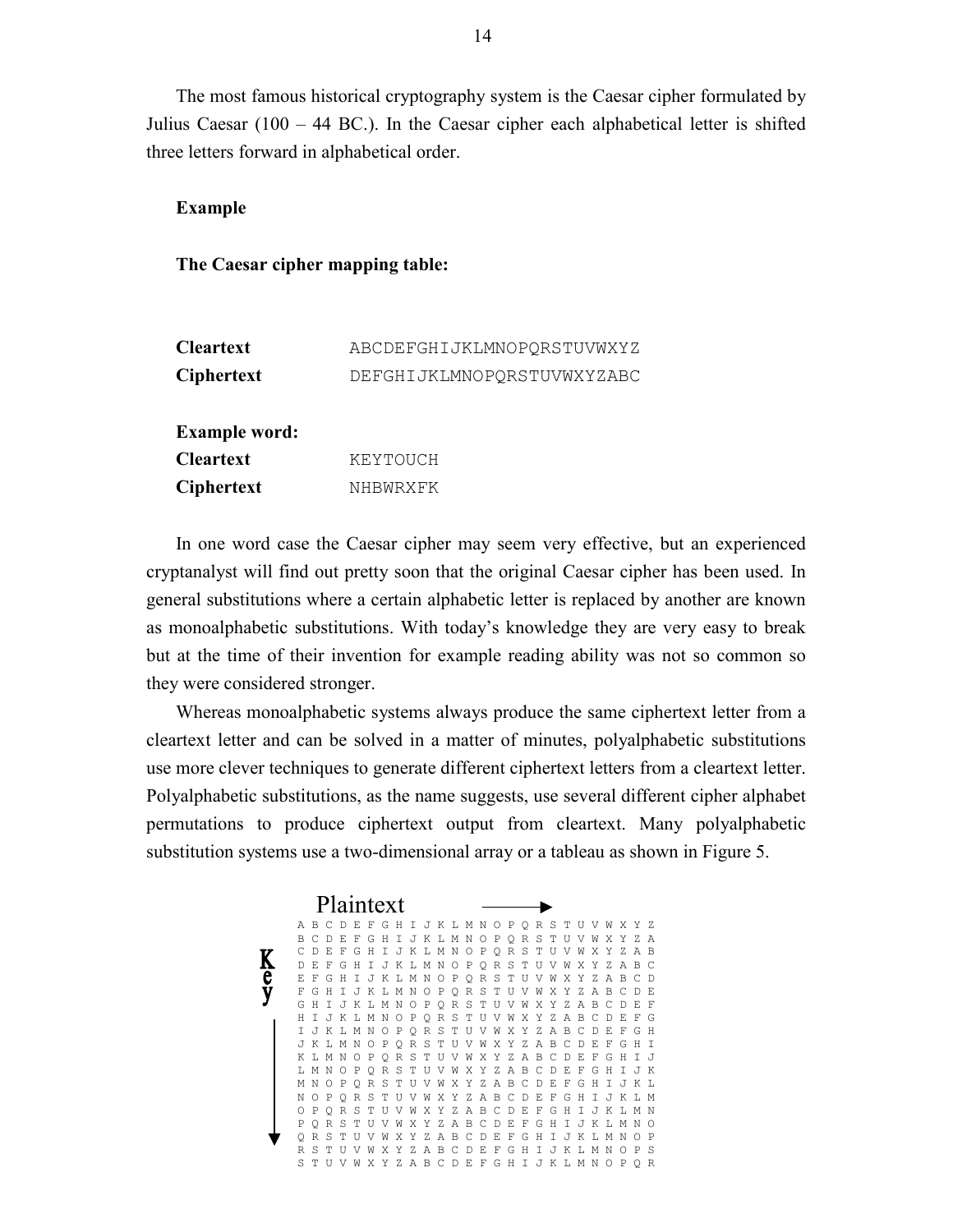|  | T U V W X Y Z A B C D E F G H I J K L M N O P O R S |  |  |  |  |  |  |  |  |  |  |  |  |
|--|-----------------------------------------------------|--|--|--|--|--|--|--|--|--|--|--|--|
|  | U V W X Y Z A B C D E F G H I J K L M N O P Q R S T |  |  |  |  |  |  |  |  |  |  |  |  |
|  | V W X Y Z A B C D E F G H I J K L M N O P O R S T U |  |  |  |  |  |  |  |  |  |  |  |  |
|  | W X Y Z A B C D E F G H I J K L M N O P O R S T U V |  |  |  |  |  |  |  |  |  |  |  |  |
|  | X Y Z A B C D E F G H I J K L M N O P O R S T U V W |  |  |  |  |  |  |  |  |  |  |  |  |
|  | Y Z A B C D E F G H I J K L M N O P O R S T U V W X |  |  |  |  |  |  |  |  |  |  |  |  |
|  | Z A B C D E F G H I J K L M N O P O R S T U V W X Y |  |  |  |  |  |  |  |  |  |  |  |  |
|  |                                                     |  |  |  |  |  |  |  |  |  |  |  |  |

#### **Figure 5. Polyalphabet tableau**

The table rows repeat the normal alphabet from left to right. After each complete row the whole alphabet is shifted one letter to the left. The number of rows is determined by the number of letters in the alphabet. One can encipher messages with polyalphabet tableau by first selecting the cleartext letter to be enciphered from the first row and then a certain row is selected depending on the polyalphabet system to be used. The letter found from the coordinates designated by these two components is the ciphertext letter.

One of the earliest known polyalphabet systems was developed by a German monk Johannes Trittenheim and published in his six book series 'Polygraphia' in 1518. In his system the cleartext column is selected as described above and the row is defined by *n mod x* where *x* is the number of letters in the alphabet and *n* is the sequence number of the cleartext letter.

#### Example

Here is an example word enciphered with Trittenheim's Polyalphabet substitution method.

#### Cleartext **KEYTOUCH**

```
Ciphertext LGBXTAJP
```
Even with this simple Trittenheim's row selection system polyalphabet substitution is far stronger method than monoalphabet substitution. Cryptanalyst cannot make any kind of assumptions of the words based on letter frequencies in cipher text as cleartext letters are mapped to different ciphertext letters each time. All in all, Trittenheim's ground work for polyalphabet systems laid down a base for others to develop it further.

Next logical step was to enhance the row selection method of polyalphabet systems. In year 1563 Italian Giovanni Battista Porta (1535-1615) published a book "De furtivis literarum" where he had documented certain Giovan Batista Belaso's idea of shared secret to be used in row selection. Belaso had already presented the idea in 1553, but Porta finally analysed and documented it indepth and made some improvements.

The idea of shared secret in row selection is to use a keyword that is placed over the cleartext and repeated as necessary as shown below with a keyword 'salakoje':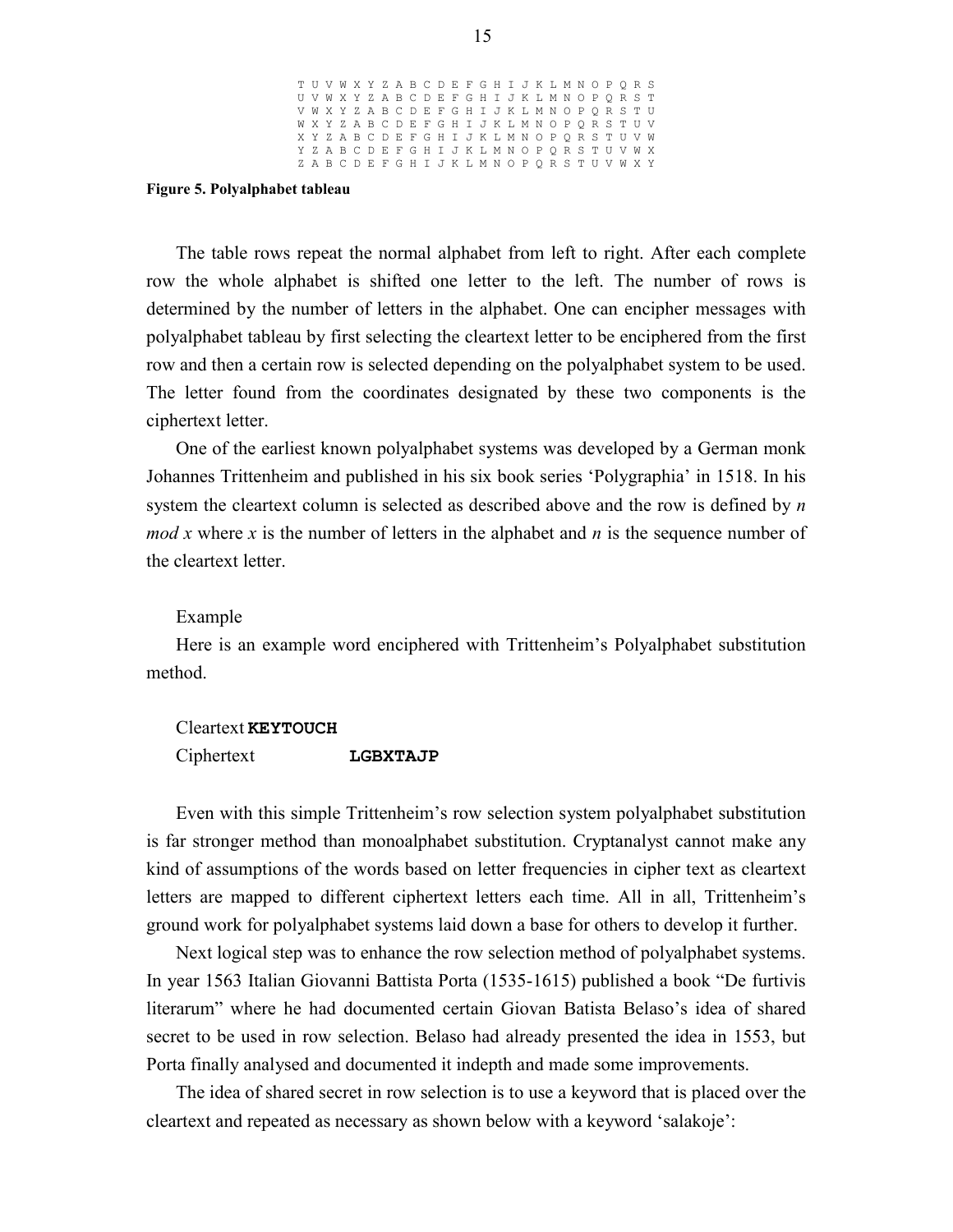| Keyword:          |  | SALAKOJE SAL AKOJESALAKOJ |
|-------------------|--|---------------------------|
| <b>Cleartext:</b> |  | KEYTOUCH AND MULTICASTING |

The keyword letter combined with cleartext letter determines the coordinates of the enciphered letter in the polyalphabet tableau. The keyword letter over the cleartext letter under inspection shows directly the row of the ciphertext letter.

| Keyword:          | SALAKOJE |
|-------------------|----------|
| <b>Cleartext:</b> | KEYTOUCH |
| Ciphertext:       | CEJTYILE |

Keywords make polyalphabet substitution a strong ciphering system but not unbreakable. It's very important that the row selection method does not follow any logical pattern. Even when the cryptanalyst knows that polyalphabet substitution has been used it takes a lot of time and effort to find out the key and the cleartext if the key has been selected wisely. The more random the key is the better.

Porta's keyword based row selection was a clear improvement compared to Trittenheim's initial version but it left still room for improvement. An Italian mathematician and physician Girolamo Cardano (1501-1576) thought that the use of only one static key in a message could be improved with an autokeying system. In an autokeying system the cleartext message itself is used as a keyword. Despite the fact that Cardano introduced the concept of autokeying his autokey system had severe design flaws so we do not present it here. The first real usable autokey system was presented by Blaise de Vigenère (1523-1596) in 1585.

Vigenère's autokey system uses the plain text as keying material and it has only one letter as a static keyletter or a primary key. This keyletter and the order of the tableau's side alphabets are the secret pieces of information that has to be known by the sender and the receiver. The idea is to encipher the first letter with the keyletter and after that the first plain text letter acts as the key for the second letter and the second plain text letter is the key for the third letter and so on. Vigenère also presented that mixed alphabets should be used at the sides of the polyalphabet tableau to make the predictability of the usual polyalphabet table a little harder (see Figure 6).

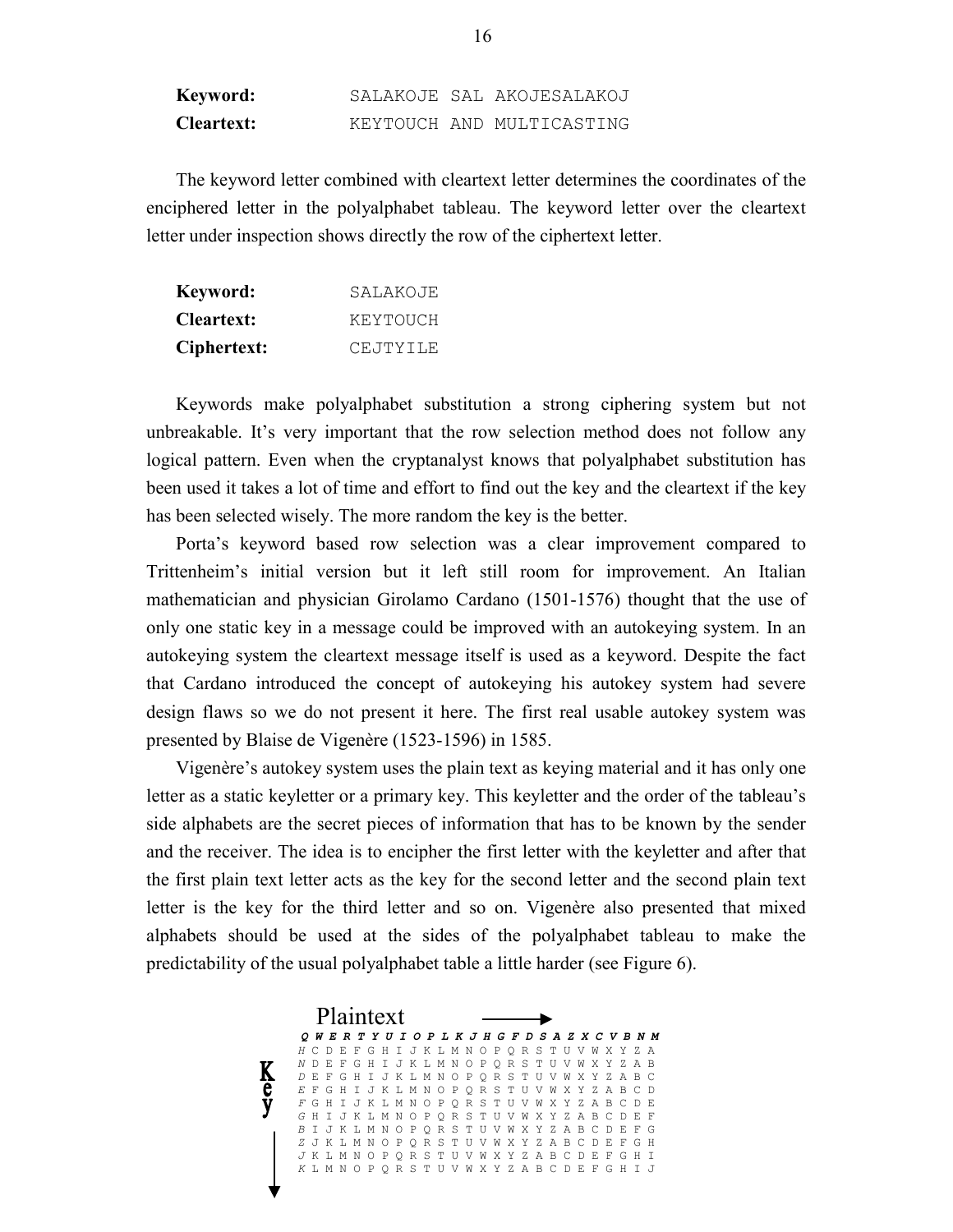|  | L M N O P Q R S T U V W X Y Z A B C D E F G H I J K |  |  |  |  |  |  |  |  |  |  |  |  |
|--|-----------------------------------------------------|--|--|--|--|--|--|--|--|--|--|--|--|
|  | MNOPQRSTUVWXYZABCDEFGHIJKL                          |  |  |  |  |  |  |  |  |  |  |  |  |
|  | COPORSTUVWXYZABCDEFGHIJKLM                          |  |  |  |  |  |  |  |  |  |  |  |  |
|  | O P O R S T U V W X Y Z A B C D E F G H I J K L M N |  |  |  |  |  |  |  |  |  |  |  |  |
|  | PORSTUVWXYZABCDEFGHIJKLMNO                          |  |  |  |  |  |  |  |  |  |  |  |  |
|  | ARSTUVWXYZABCDEFGHIJKLMNOP                          |  |  |  |  |  |  |  |  |  |  |  |  |
|  | R S T U V W X Y Z A B C D E F G H I J K L M N O P S |  |  |  |  |  |  |  |  |  |  |  |  |
|  | S T U V W X Y Z A B C D E F G H I J K L M N O P O R |  |  |  |  |  |  |  |  |  |  |  |  |
|  | WUVWXYZABCDEFGHIJKLMNOPORS                          |  |  |  |  |  |  |  |  |  |  |  |  |
|  | U V W X Y Z A B C D E F G H I J K L M N O P O R S T |  |  |  |  |  |  |  |  |  |  |  |  |
|  | V W X Y Z A B C D E F G H I J K L M N O P O R S T U |  |  |  |  |  |  |  |  |  |  |  |  |
|  | TXYZABCDEFGHIJKLMNOPORSTUV                          |  |  |  |  |  |  |  |  |  |  |  |  |
|  | XYZABCDEFGHIJKLMNOPORSTUVW                          |  |  |  |  |  |  |  |  |  |  |  |  |
|  | YZABCDEFGHIJKLMNOPORSTUVWX                          |  |  |  |  |  |  |  |  |  |  |  |  |
|  | I A B C D E F G H I J K L M N O P O R S T U V W X Y |  |  |  |  |  |  |  |  |  |  |  |  |
|  |                                                     |  |  |  |  |  |  |  |  |  |  |  |  |

**Figure 6. Viginere's polyalphabet tableau with mixed alphabets at the sides.**

# **Example**

We use letter 'g' as the keyletter and table X as the ciphering tableau for our example .

| <b>Cleartext:</b> | KEYTOUCH |
|-------------------|----------|
| Ciphertext:       | RMYCEUPA |

One might think that when we are using only one letter as a keyletter the cryptanalyst can easily check all the alternatives in the alphabet to decipher the message. One recommended way to counteract this is to place nulls at the beginning of the message or possibly encipher the message several times using different keyletters. In any case this ciphering system was very strong at its time.

Polyalphabet substitution systems were considered too complex when they were first introduced so they didn't gain much popularity then. People continued to use simpler monoalphabet substitutions and they were considered efficient enough at their time.

#### **Cipher devices with rotor substitution**

One gadget that made polyalphabet cipher a great deal easier was developed by the famous American politician Thomas Jefferson (1743-1826). Jefferson's device was comprised of 26 discs and a rod. The letters of the alphabet were engraved in some random order on the edge of each disc. The discs were threaded onto the rod in a specified order. The device was used to encrypt cleartext in 26 letter blocks as designated by the number of discs. The cleartext block was encrypted by first spelling out the letters of the cleartext by rotating the discs to the cleartext block. Then another letter line is selected as the ciphertext.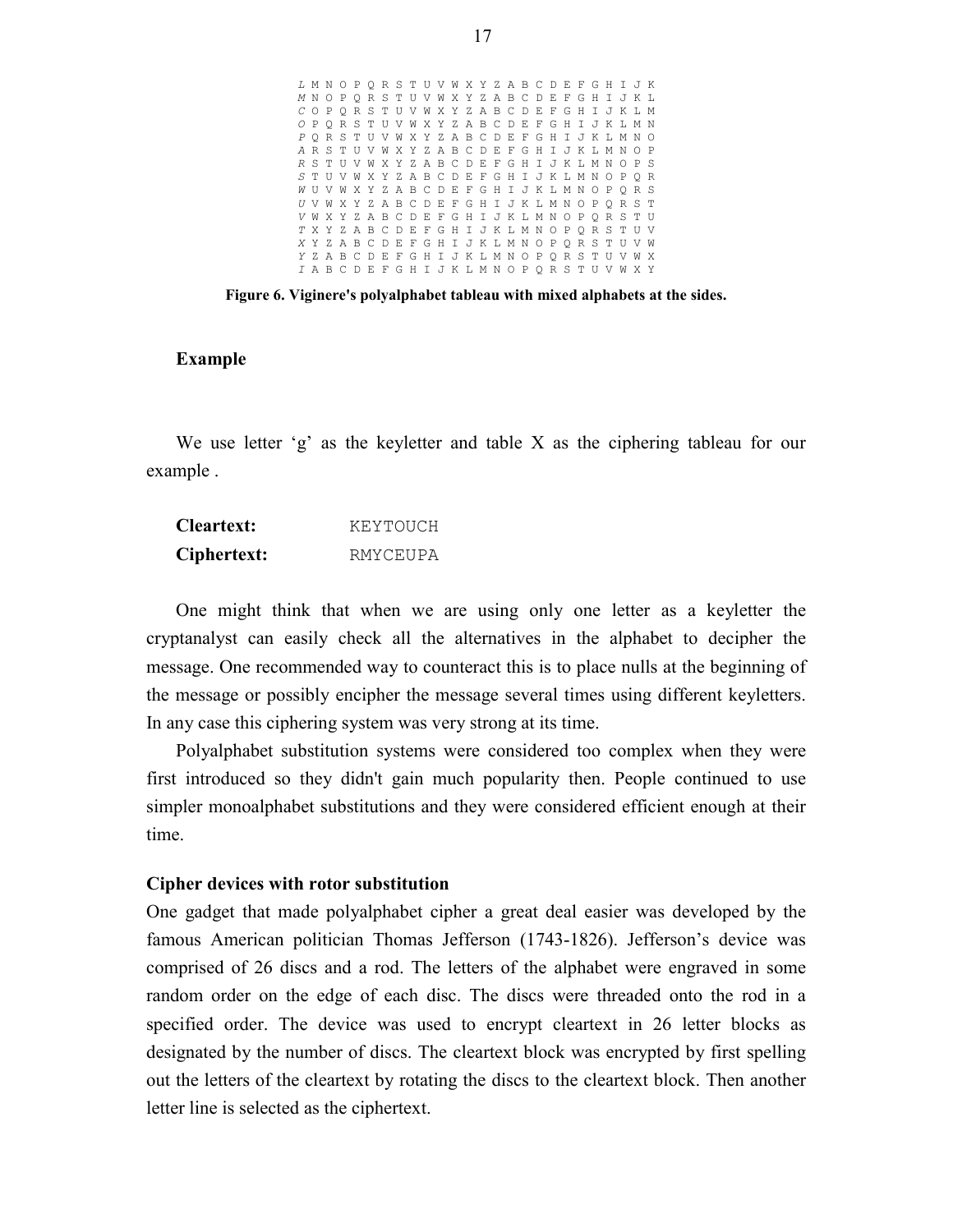

**Figure 7. Jefferson wheel cipher**

# **Example**

**CLEARTEXT** "KEYTOUCH PROVIDES MULTICASTING SERVICES" Encryption of the first cleartext block (26 letters)

We select the line right above the cleartext as the ciphertext to make the example more readable.



**Figure 8. Jefferson wheel cipher**

To decrypt the message the receiver has to have exactly an identical Jefferson wheel device and knowledge of the line offset from the cleartext to the ciphertext. If the cleartext message made sense the line offset was not necessarily needed as it could be directly read after the ciphertext had been entered. Jefferson's wheel did not need any additional polyalphabet tableaux or

secret keywords, which made its usage easier than earlier systems. Jefferson's wheel was considered a very strong encryption mechanism at its time. American soldiers used Jefferson wheel cipher for securing communication still in the First World War although soldiers considered fiddling with the small discs as cumbersome.

The modern era of encryption machines was started by the Germans when they developed their own rotor based polyalphabet substitution machine for securing warfare communications [Kahn, 1967]. The machine known as the Enigma was used during the Second World War. The Enigma was an important tool for Germans and they trusted in its encryption power. This turned out to be a wrong assumption because as a sum of **Example 19 Example 19 Example 19 Example 19 Example 19 Example 19 Example 19 Example 19 Example 19 Example 19 Example 19 Example 19 Example 19 Example 19 Example 19 Example 19 Example 19**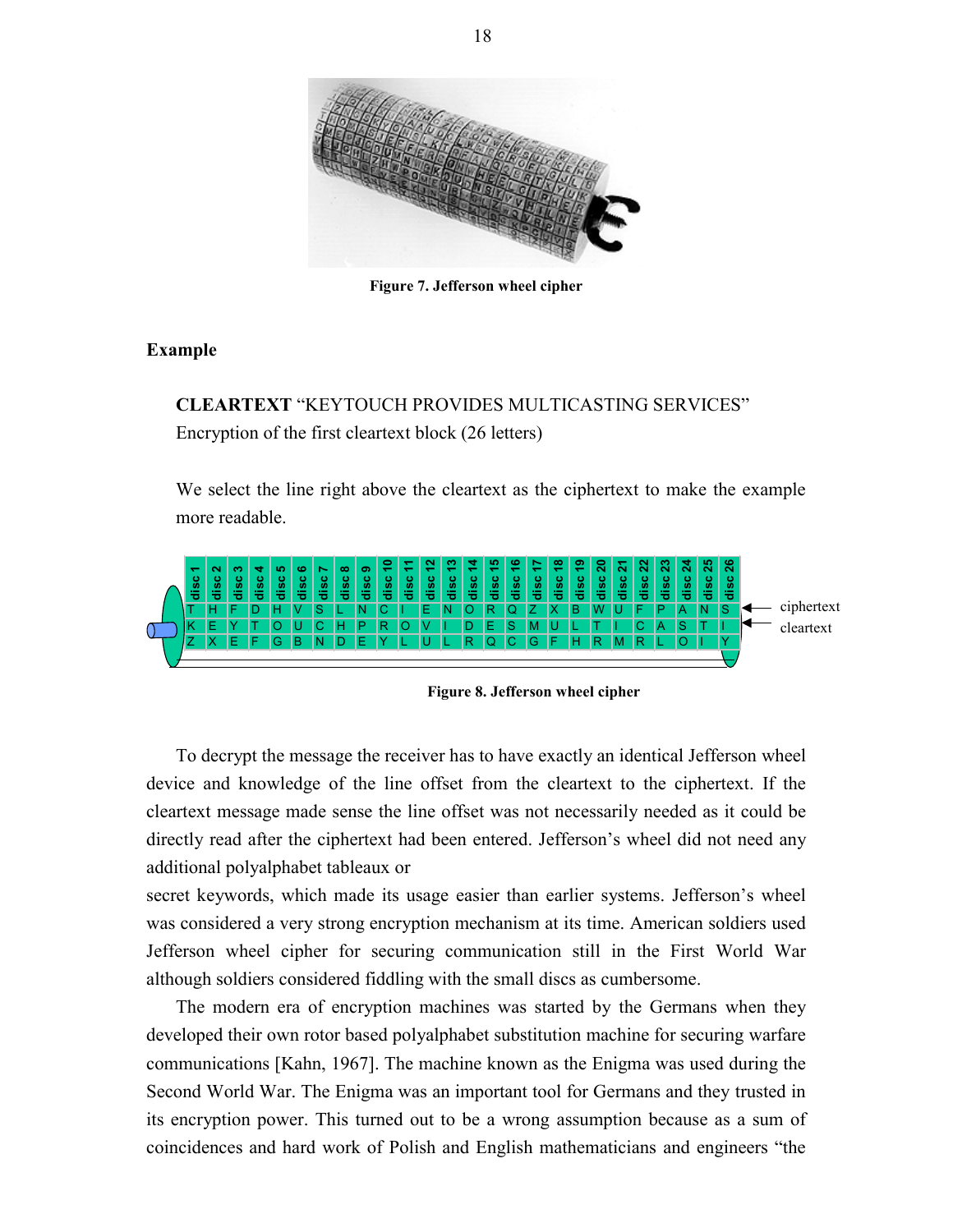spell of the Enigma" was broken in the late 1930s. The sloppy handling of Enigma's keying and training material amongst Germans helped allied forces to advance with long leaps towards general solving method of messages encrypted with the 3 rotor military Enigma.



**Figure 9. Germany's Enigma - Rotor based substitution cipher machine**

Technically speaking the Enigma itself uses consecutive, changing monoalphabet substitutions to achieve polyalphabet substitution. The substitutions are accomplished with mechanisms known as rotors. Rotors are like changing mapping functions where an input letter is mapped to an output letter. The output letter of a rotor changes as the rotor rotates according to some machine-dependent rule.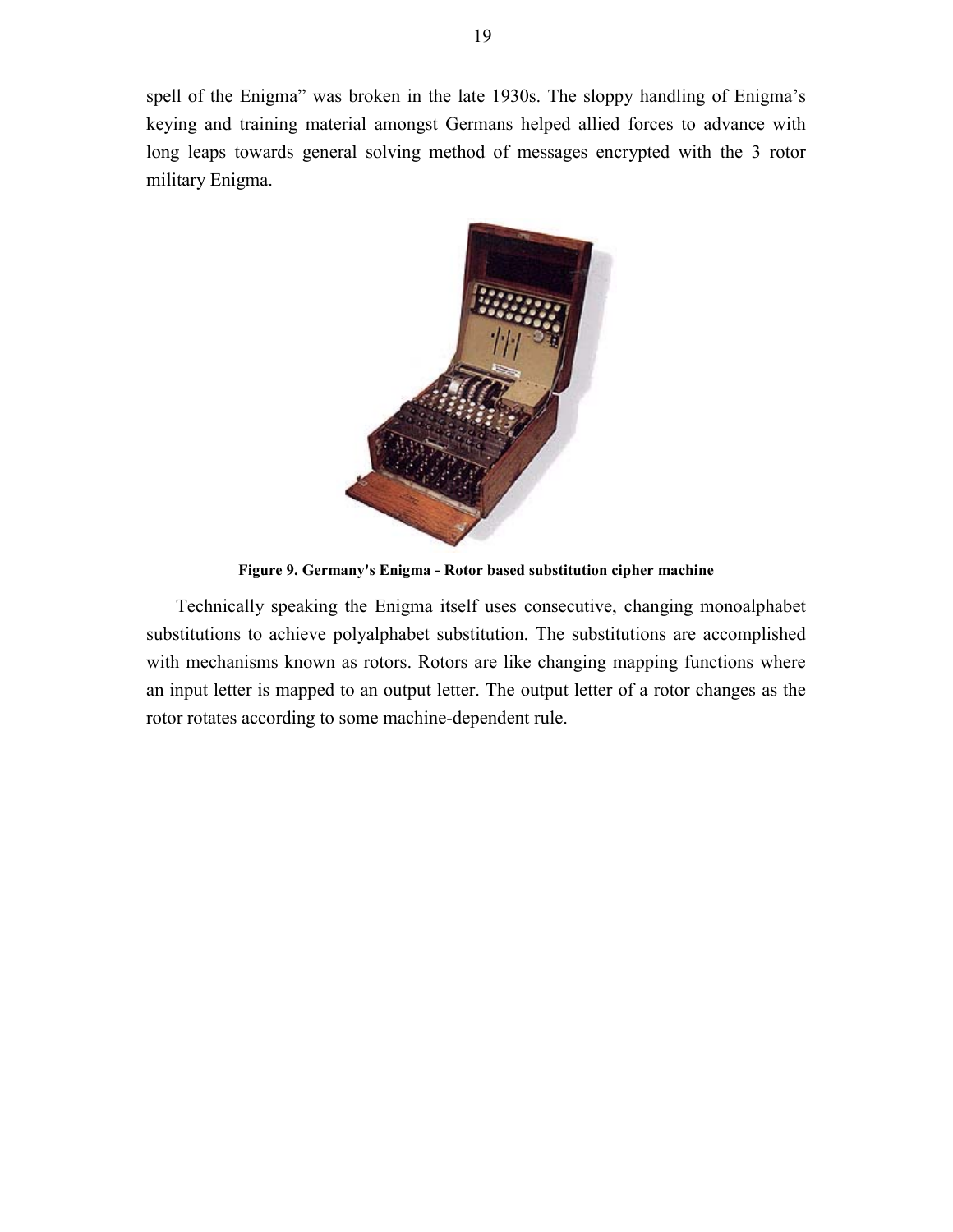

**Figure 10. Enigma's example substitution diagram**

We could say that the three rotor version of Enigma operates like a clock where the letters are like seconds. The first rotor rotates one step after each letter – like seconds. The second rotor rotates one after the first rotor has rotated a full round –like minutes. And the third rotor rotates one step after the full round of the second rotor – like hours.

The importance of secret keys is still valid today; The enciphering system can and should be public as long as it is mathematically complete, but the selection of the key, its storage and exchange between communicating parties has to be kept in secrecy.

#### **3.2 Modern times**

The concern for security services in digital information environments has evolved all the time. The need for digital information security has become more and more evident along the development of computer networks and the whole digital information infrastructure in general. The development race between new technologies and services using them is setting new requirements for information security continuously. Multicasting is one of the newer technologies that require special security arrangements.

Although the digital technologies evolve all the time the fundamental cryptographic goals have been the same throughout the time. Cryptography is only one way to provide information security but we restrict our discussion only to it, as it is sufficient for our needs regarding the multicast key management. In this section we take a brief look at

20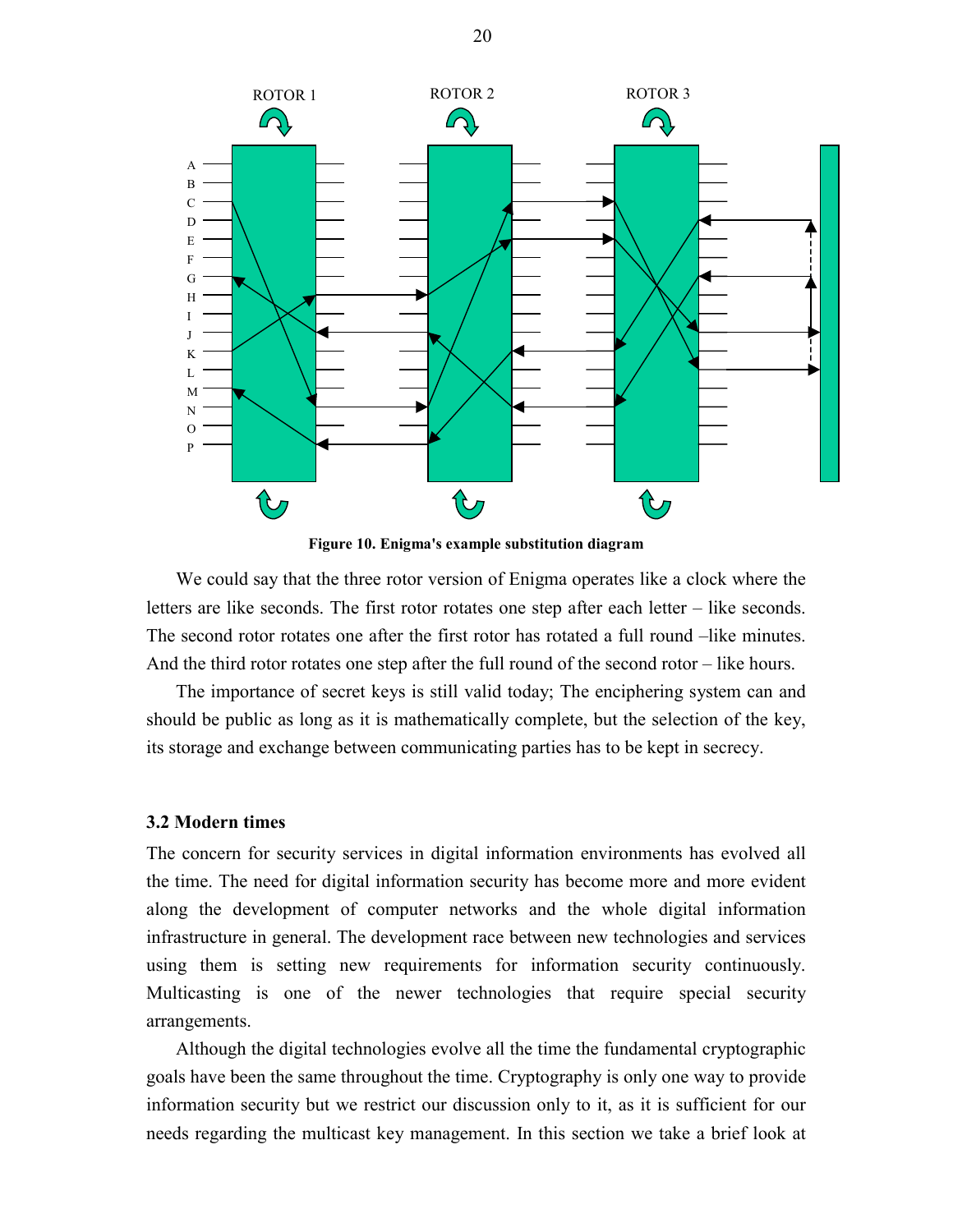these security concepts in cryptography and show how they are suited to digital environments.

# **3.2.1 Security concepts**

The main goal of cryptography is to build a framework with which the information can be secured. The building blocks of this framework are:

| Confidentiality       | Confidentiality provides mechanisms for keeping information<br>from unauthorized entities. |
|-----------------------|--------------------------------------------------------------------------------------------|
| Data integrity        | Data integrity provides mechanisms for making sure that<br>information remains unchanged.  |
| <b>Authentication</b> | Authentication identifies an entity or affirms the origin of some<br>information.          |
| Non-repudiation       | Non-repudiation prevents an entity from denying some performed<br>transactions.            |

Cryptographic framework makes use of various mathematical tools to achieve the properties defined above. More formally these tools are known as security primitives.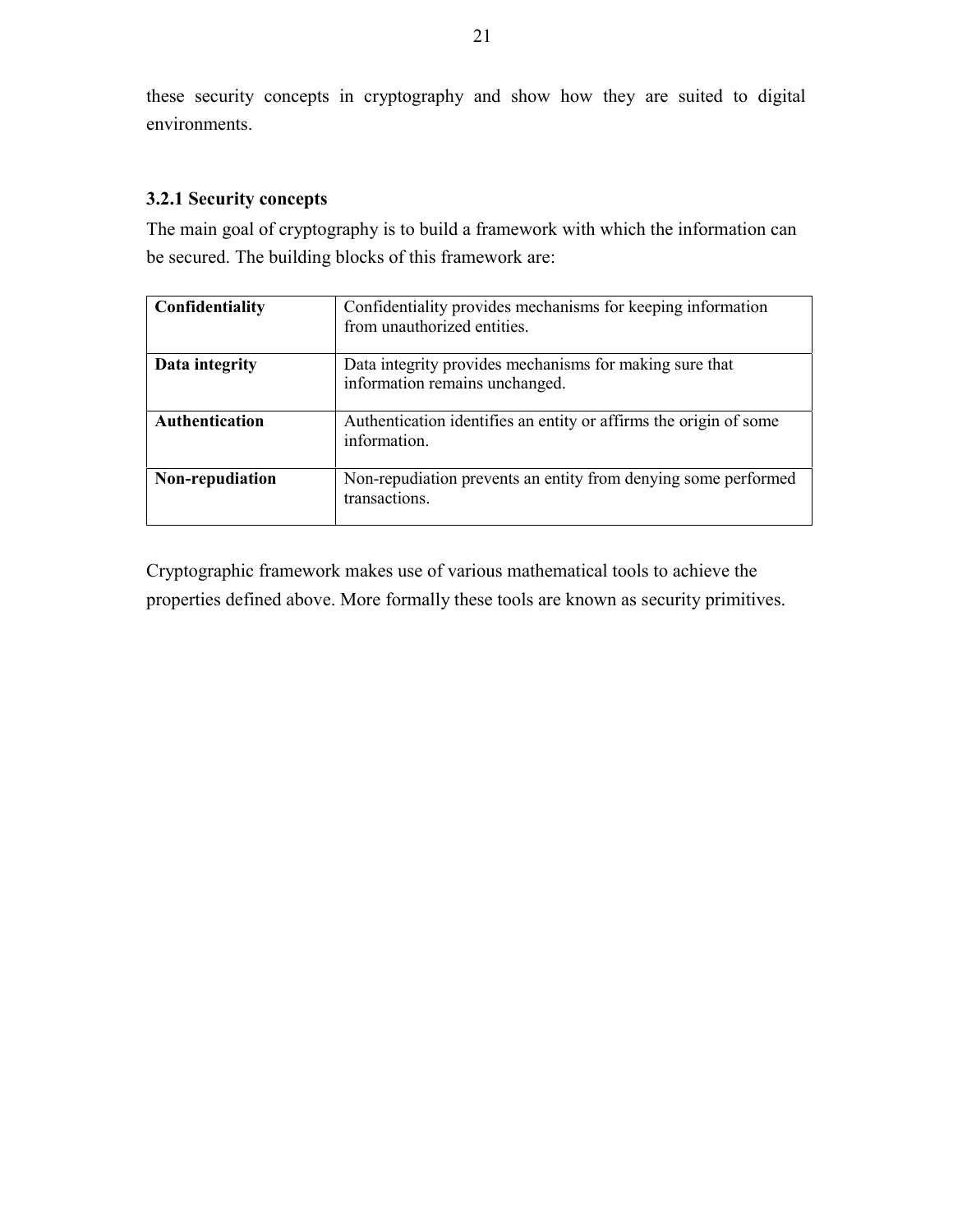

**Figure 11 . Security primitives in cryptography**

Some of these primitives perform overlapping functions from security point of view, but mostly their functionality is unique to each primitive. And together when their functionality is combined they form building blocks for information security framework. It is the matter of information security needs to define and select the correct security primitives to be used for each specific situation.

In this study we focus our attention mainly to symmetric-key and public-key primitives as they are mainly used to provide digital information security with cryptography.

Most strong cryptographical methods rely on well-known number theoretical problems. These methods are usually public and their effectiveness does not rely on obscurity. History has shown that we do not achieve good results with cryptographical methods that rely on the secrecy of the method itself. The only things that have to be kept secret are the secret keys used by these methods.

Before we can introduce security primitives we have to present a few fundamental cryptographical concepts.

Let *A* denote a finite set of alphabet of definition. The binary alphabet, where  $A = \{0,1\}$ , is a commonly used alphabet.

22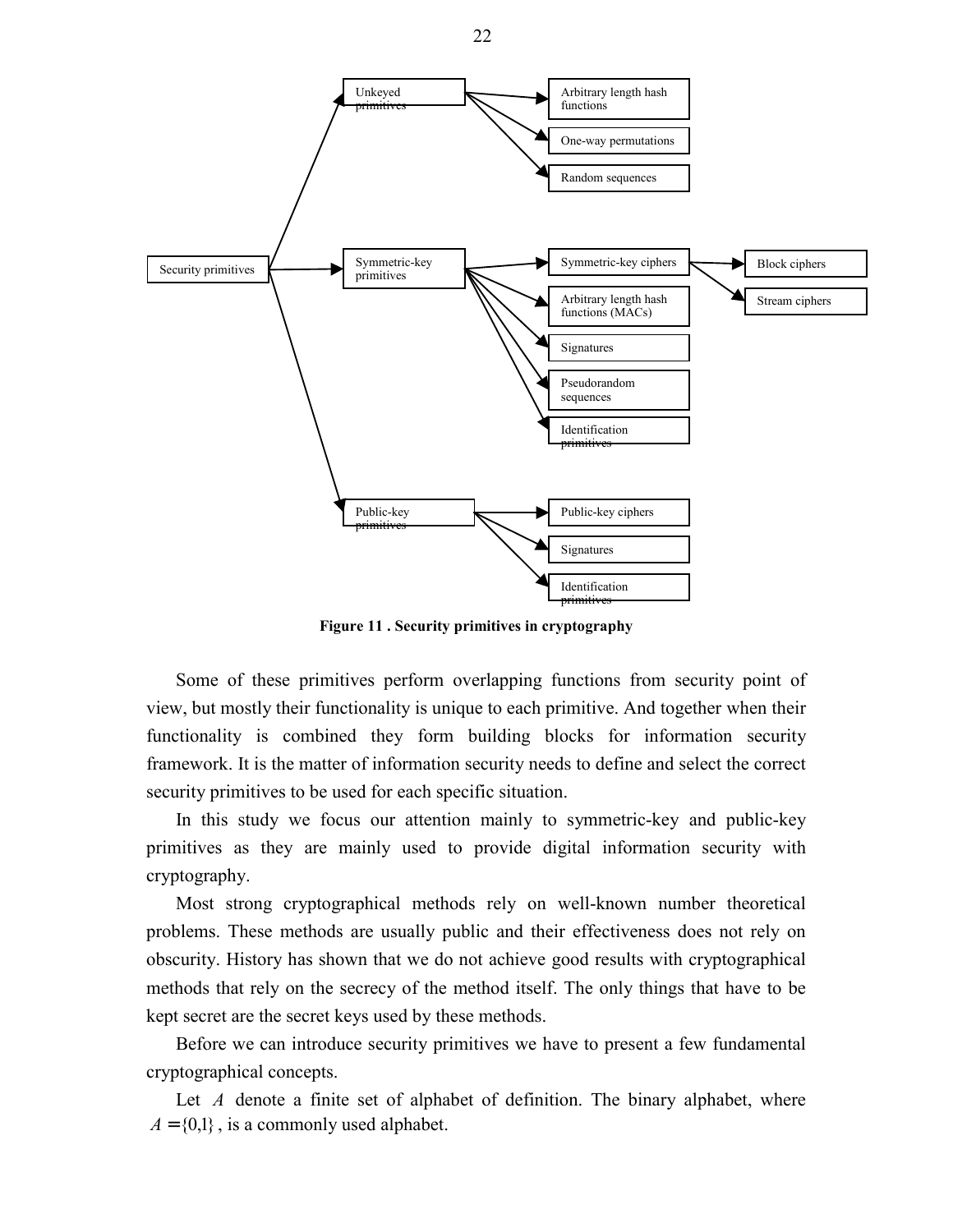*M* denotes a set known as the message space. *M* consists of strings of symbols from the alphabet of definition. In cryptography an element of *M* is known as plaintext.

*C* denotes a set called the ciphertext space. *C* consists of strings of symbols from an alphabet of definition, which may differ from the alphabet of definition for *M* . An element of *C* is called a ciphertext.

*K* denotes a set called the key space. The elements of key space are known as keys.

Each element  $e \in K$  uniquely determines a bijection from *M* to *C*, denoted by  $E_e$ . We call  $E_e$  encryption function. To make  $E_e$  reversible the function has to be a bijection so that we can reverse a unique plaintext from each distinct ciphertext.

For each  $d \in K$ ,  $D_d$  denotes a bijection from C to M. This is known as the decryption function.

An encryption scheme consists of a set  ${E_e : e \in K}$  of encryption transforms and a corresponding set  ${D_d : d \in K}$  of decryption transforms with the property that for each  $e \in K$  there is a unique key  $d \in K$  such that  $D_d = E_e^{-1}$ . This gives us  $D_d(E_e(m)) = m$ , for all  $m \in M$ . An encryption scheme is also known as cipher.

When one wants to define an encryption scheme she has to select the transformations for encryption and decryption and also the corresponding keys  $(d, e \in K)$ . Note that encryption and decryption can have the some key.

With these definitions we are able to develop security building blocks somewhat further. [Menezes, 1997]

### **3.2.2 Symmetric-key encryption**

Symmetric key encryption is the most common encryption scheme for achieving bulk data encryption. As the name suggests, in most cases, symmetric-key encryption uses the same  $(d = e)$  key for both encryption and decryption. To be more exact it can be stated that if you know *e* it is computationally feasible to determine *d*.

Symmetric key ciphers are generally divided into two categories: block and stream ciphers. Block ciphers are the most well-known symmetric key ciphers. Block ciphers break up the plaintext messages into equally sized string blocks and encrypt each block at a time. They suit well into environments where the transmission links are reliable. Block ciphers are once more divided into subcategories: substitution ciphers, transposition ciphers and their combinations, product ciphers. Block ciphers can be designed to achieve very high rates of data throughput, which is the major cause to their popularity. The efficiency is due to the fact that the symmetric key ciphers can use very short key lengths and still gain strong encryption.

Stream cipher encrypts traffic one bit at a time. Stream ciphers are useful in environments where transmission is error prone or buffering capabilities of the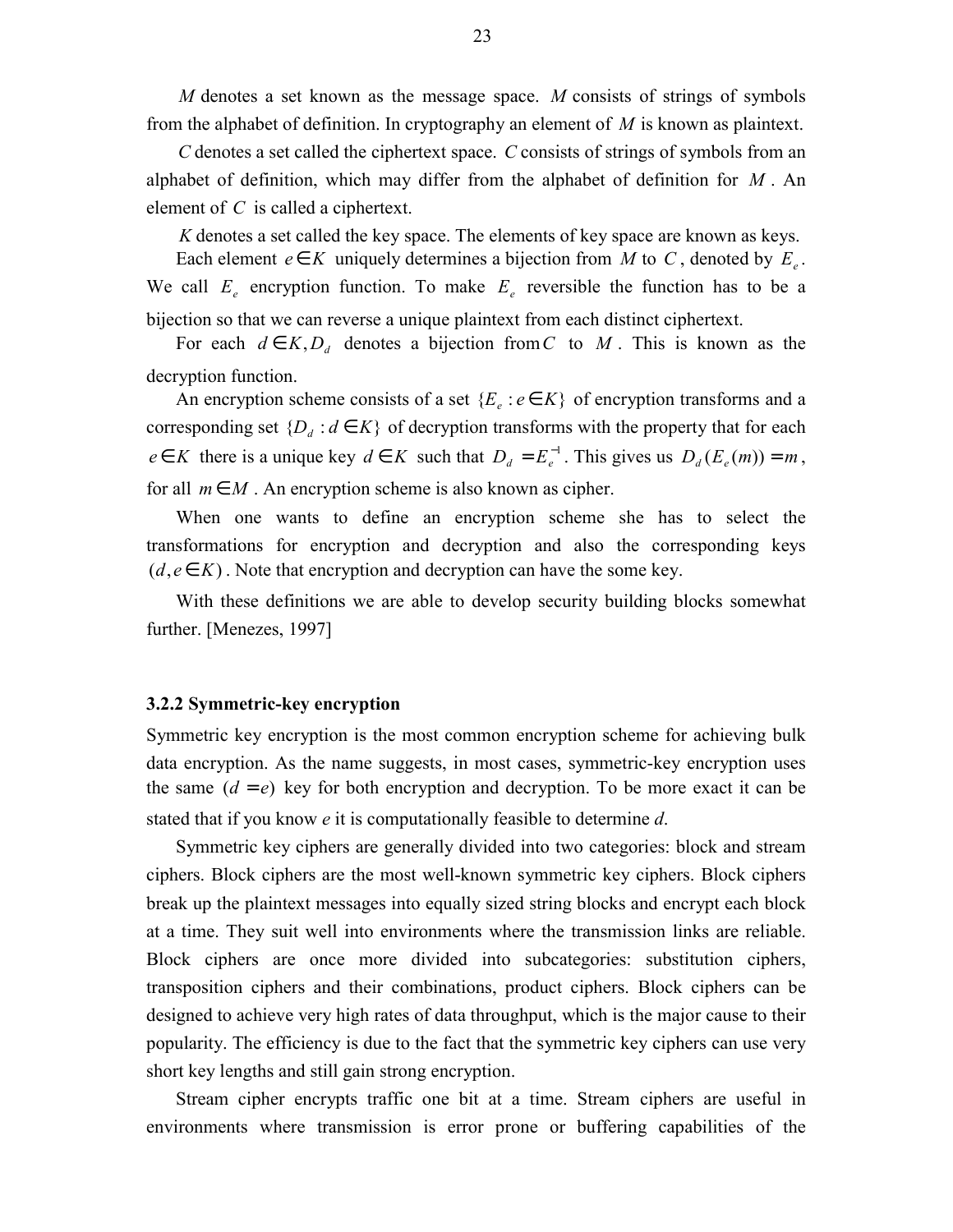processing units is very limited. For example in wireless environments stream ciphers are very practical.

The downsides of symmetric key ciphers include that the secret keys must remain secret at both ends. Also, the management of keys becomes laborious when the number of communicating parties becomes large, as the keys for every communicating pair have to be renewed frequently. [Menezes, 1997]

#### **3.2.3 Public key encryption**

Public key encryption relies on the usage of one-way functions. Unlike symmetric key ciphers public key encryption uses two different keys for achieving secrecy. The public key is used for encrypting the message and the other key known as the secret key is used for decrypting the message. This is very useful as we can give the public key to anyone who wishes to communicate confidentially with the owner of the corresponding private key. The public key combined with the public key cipher is like a one-way function and the private key provides the reverse function when used with the cipher.

Actually public key cryptography can also be used for other purposes than encryption. The private key can be used to generate unique hash values or signatures from any stringified message. The signatures can then be used to prove the authenticity and origin of the message in question.

Even though public key cryptography offers the same security services as symmetric key encryption it cannot be used alone as public key operations are computationally very expensive. But the forces of symmetric- and public key cryptography can be combined to provide very efficient security services.

#### **3.2.4 Key exchange methods**

Before secure communication can begin between entities they have to be mutually authenticated and they have to establish some shared secret, which can be used as cryptographic keying material. This shared secret can be used as a key encryption key (KEK) or content encryption key (CEK) for communicating parties.

The traditional solutions for establishing shared secrets are a physical meeting, phone call, letter or any other similar way of communication. For digital environments and especially static machines these methods are not of course suitable.

#### **Diffie-Hellman exchange**

In the 1970s Whitfield Diffie and Martin Hellman were focusing their research efforts on overcoming the need for physically transporting the shared secrets from one place to another. After several years of studying they released a paper in 1976 that introduced a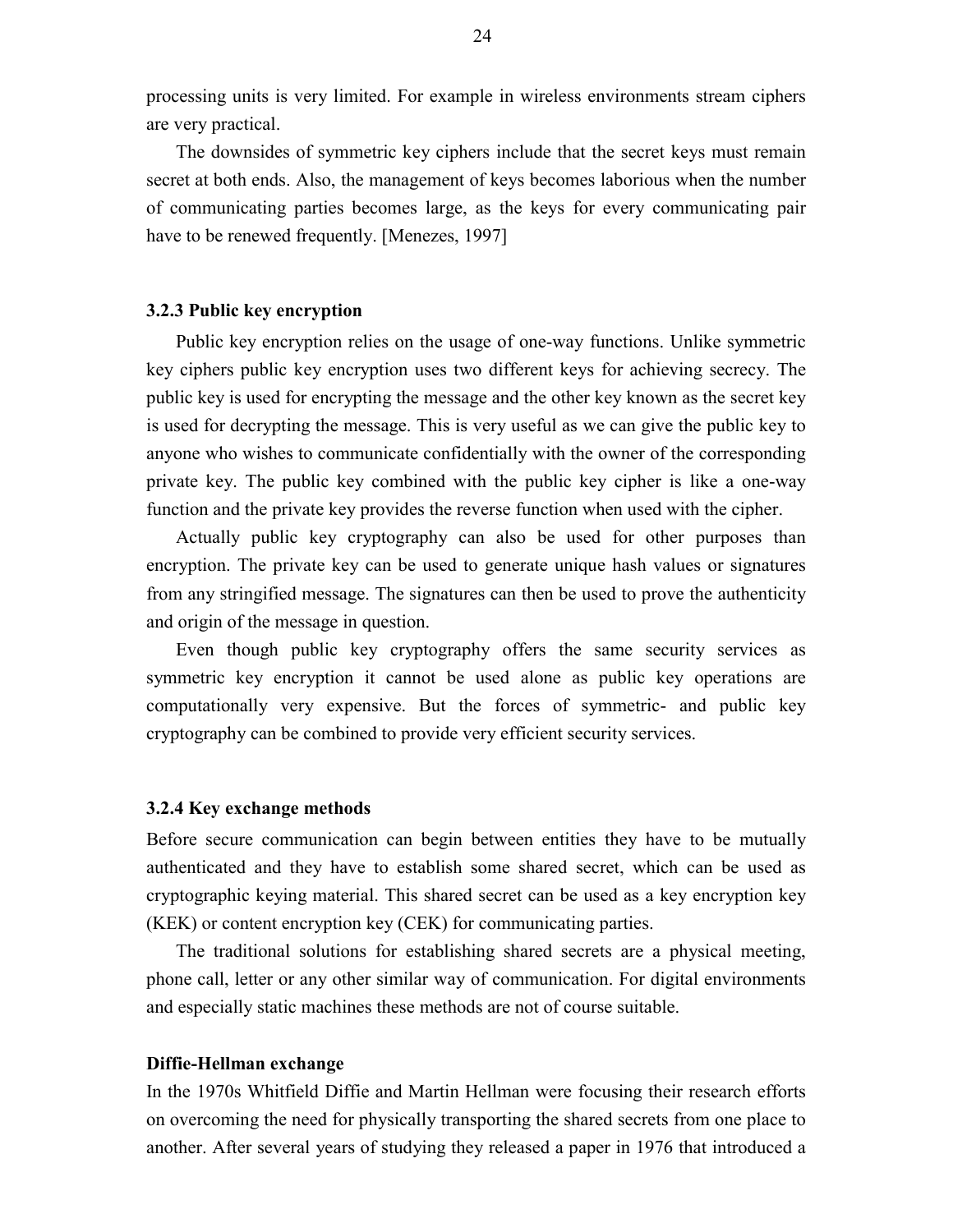revolutionary method for negotiating shared secrets. The paper described the first solution for negotiating a shared secret between two communicating parties that have not met before by exchanging cleartext messages over an open communication media. The method known as Diffie-Hellman exchange used public key techniques for the first  $time<sup>1</sup>$  and its power relies on the well-known discrete logarithm problem. Finding logarithms in a finite field is very difficult: where  $y = f(x) = g^x \mod p$  is easy to calculate, its inverse  $x = f^{-1}(y)$  is not computationally feasible to find today. The basic Diffie-Hellman does not authenticate the keys so there is a possibility for a manin-the-middle attack. [Black, 2000]

The basic version of the exchange can be described as follows:

Liisa generates a large prime number *p* and a generator *g* and sends them to Pauli over an open channel. Both Liisa and Pauli choose random secrets

*x*, 1 ≤ *x* ≤ *p* − 2 and *y*, 1 ≤ *y* ≤ *p* − 2,

1

respectively, which they do not reveal to anyone, not even to each other. Then they compute the public key values and send them to each other:

*Liisa* → *Pauli* : *g*, *p Liisa*  $\rightarrow$  *Pauli* :  $K = g^x \mod p$  (Liisa's public key) *Pauli*  $\rightarrow$  *Liisa* :  $S = g^y$  mod p (Pauli's public key)

(Of course the first two messages could be combined so that the key is negotiated with only two messages, but it is separated for the sake of clarity.)

After this they compute the shared secret:

 $SS = S^x \mod p = g^{yx} \mod p$  *(Liisa)* 

 $SS = K^y \mod p (= g^{xy} \mod p)$  *(Pauli) [Menezes, 1997].* 

*SS* is the shared secret number not known by anyone else than Liisa and Pauli. *SS* can be used as a keying material for cryptographic algorithms for negotiating the actual content encryption key. As this exchange does not authenticate the origin of the exchanged messages in any way it is open for active attack. By only passively eavesdropping the wire the hacker cannot gain any useful information that could be used to compute the shared secret.

There are many enhanced versions of the Diffie-Hellman key exchange available that authenticate both the keys and the origins of the messages or actually use a separate authentication before Diffie-Hellman exchange to authenticate the exchange.

 $<sup>1</sup>$  In fact Ralph Merkle also discovered a public key cryptosystem at the same time, but the printing</sup> of his paper was delayed for some reason and it was not released until 1978. Considering this fact, these three men Diffie, Hellman and Merkle are considered to be the fathers of public key cryptography today.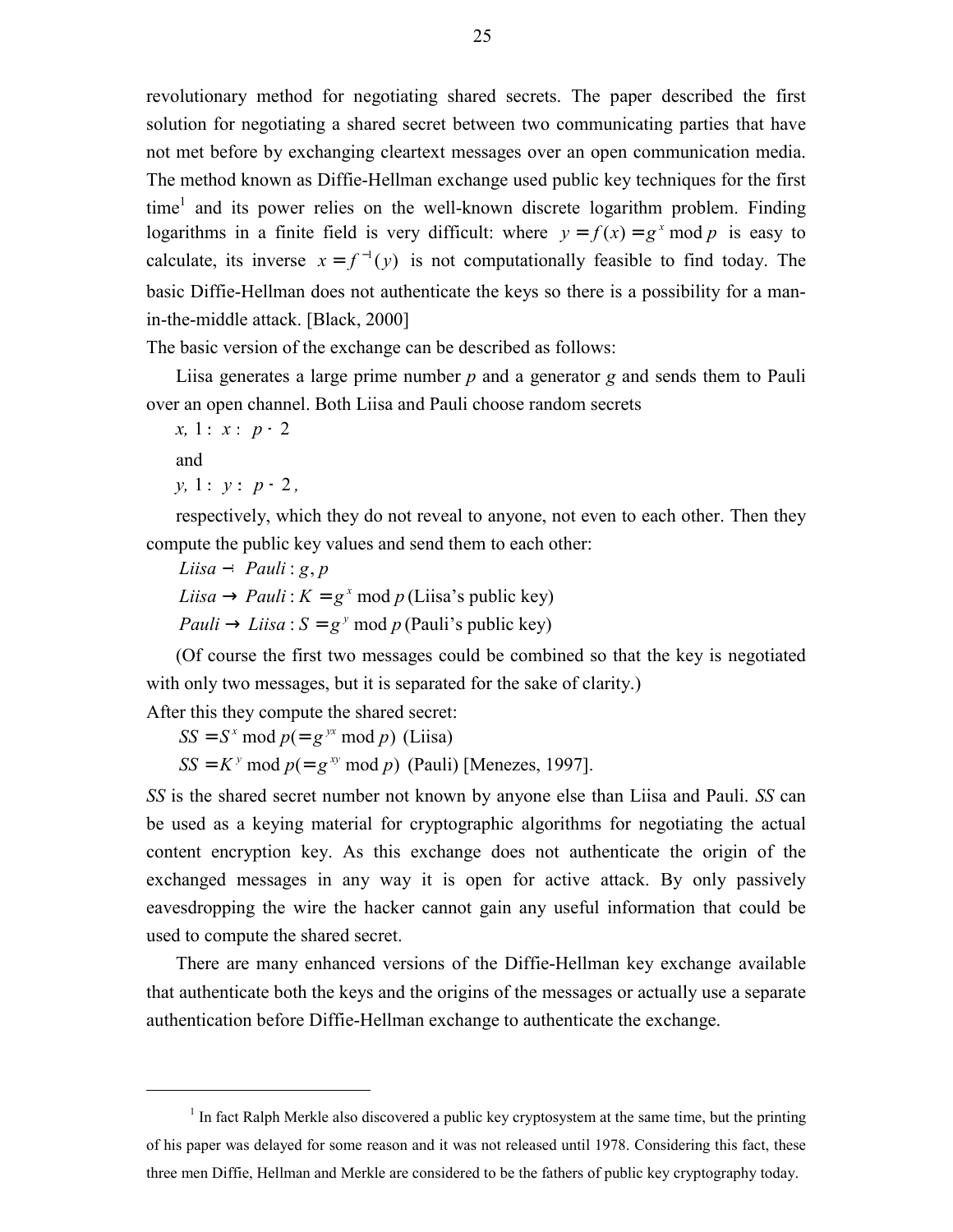# **Digital signatures**

Authenticated exchanges rely typically on the usage of digital signatures. Digital signatures take once again advantage of public key cryptography. Secret keys combined with one-way functions can be used to calculate unique hash values on any data. Hence the counterpart public key can be publicly available in some form so that the receiver of the message can confirm the authenticity of the data and the origin of the message.



# **4. Multicast key management**

In near future the networks will have bandwidths ranging from kilobits per second to gigabits per second. Networks will have different users and applications in heterogeneous network environments. All these entities will have different quality of service (QoS) and security requirements.

Secure multicast communication requires that the messages between group members are authenticated, encrypted and integrity checked. The group members want to be sure that their communication is not eavesdropped and that they are sure whom they are really communicating with. The requested quality service level has to be guaranteed even though security services are in use in the network. And when the composition of the group is changing the group members and service providers want to be absolutely sure that members leaving the group cannot read the messages.

#### **4.1 Multicast group charact eristics**

Canetti and Pinkas [Taxonomy, 1999] have defined properties that can be used to quantify multicast groups based on their characteristics.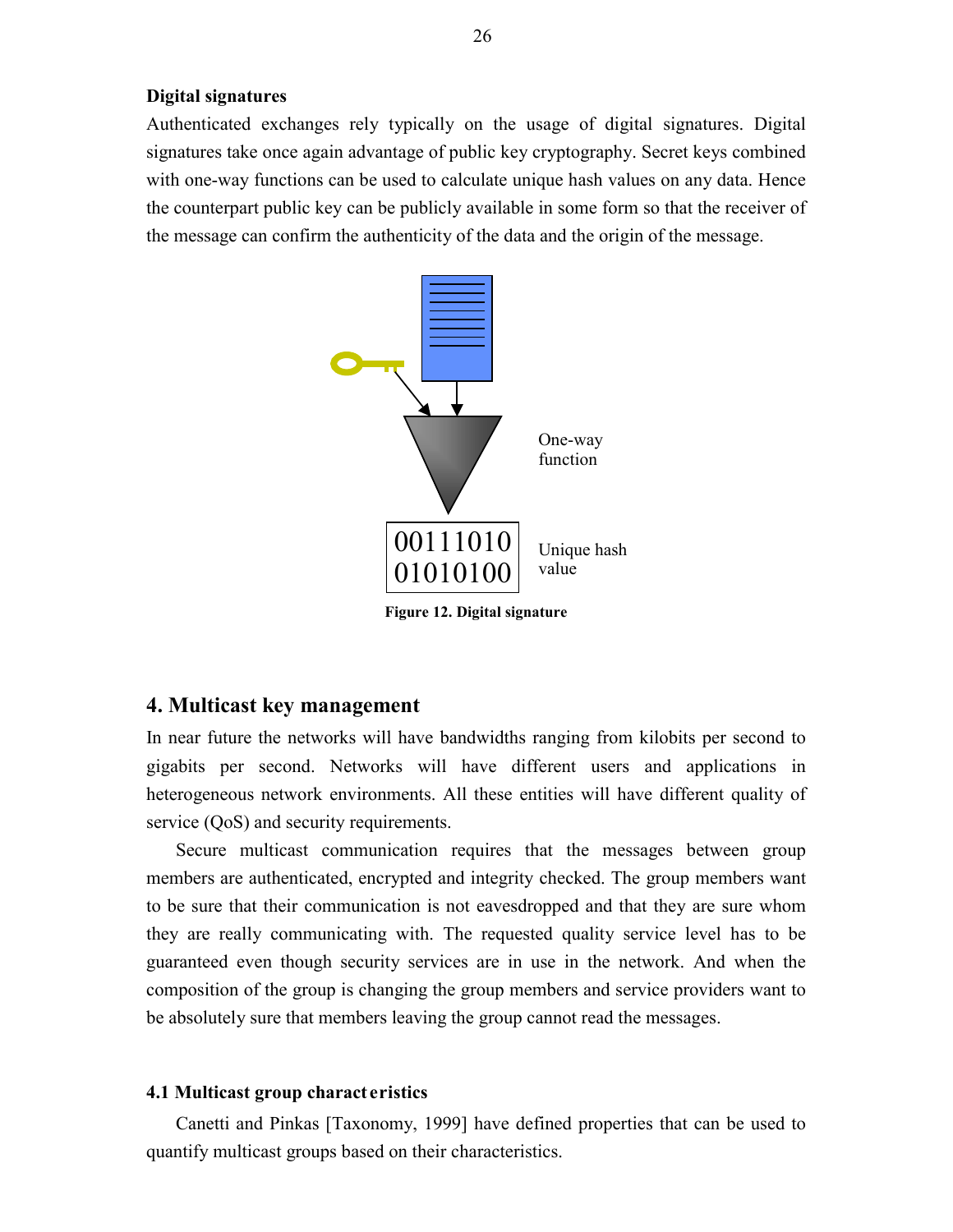- 1. **Group size:** Small discussion groups might have some dozens of participants whereas virtual conferences and classes might have several thousands of participants. And massive concert broadcasts might have several millions participants.
- 2. **Member characteristics:** Member's computing power sets requirements for the amount and type data to be sent. It is also important to know whether the members are always present or is their presence occasional.
- 3. **Membership dynamics:** The group membership may be known in advance, or the members can join whenever they want and they can leave whenever they want. Members may be joining and leaving in bursts.
- 4. **Expected lifetime:** The group lifetime may vary depending on the type of the group; lifetime may vary from minutes to days and even unbounded amounts of time.
- 5. **Amount and types of senders:** Typically in broadcast type multicasts have only one sender. Then there might be several senders. Or some senders might generate significantly more traffic than others.
- 6. **Volume and type of traffic:** The communication may be heavy and it may need to arrive in real time. There may be maximum allowed latency for traffic.

All these characteristics have impact on the selection of the key management scheme, used cryptographic algorithms and needed authorisation services. Security issues should be considered right from the beginning of system design. Service providers should consider what are the most valuable assets and services they wants to protect within their business and evaluate how much they should invest considering the value of the business.

# **4.2 Multicast security issues**

Canetti and Pinkas [Taxonomy, 1999] have also gathered security and trust related issues that should be considered when a multicast service is designed. All the concerns are not equally important to all types of services but their presence should be considered when a service is designed.

**Group management and access control**: It should be possible to make sure that only registered users are able to access the communication destined to the group. In some types of services it is needed that only the members of the group are able to send data to the group. Potential group members should be authenticated. It should be possible to distribute security keys only to current group members. It should be possible to revoke the membership of a leaving member. In some occasions the past communication of the group should not be accessible to new members. The security keys should be periodically refreshed to maintain better security.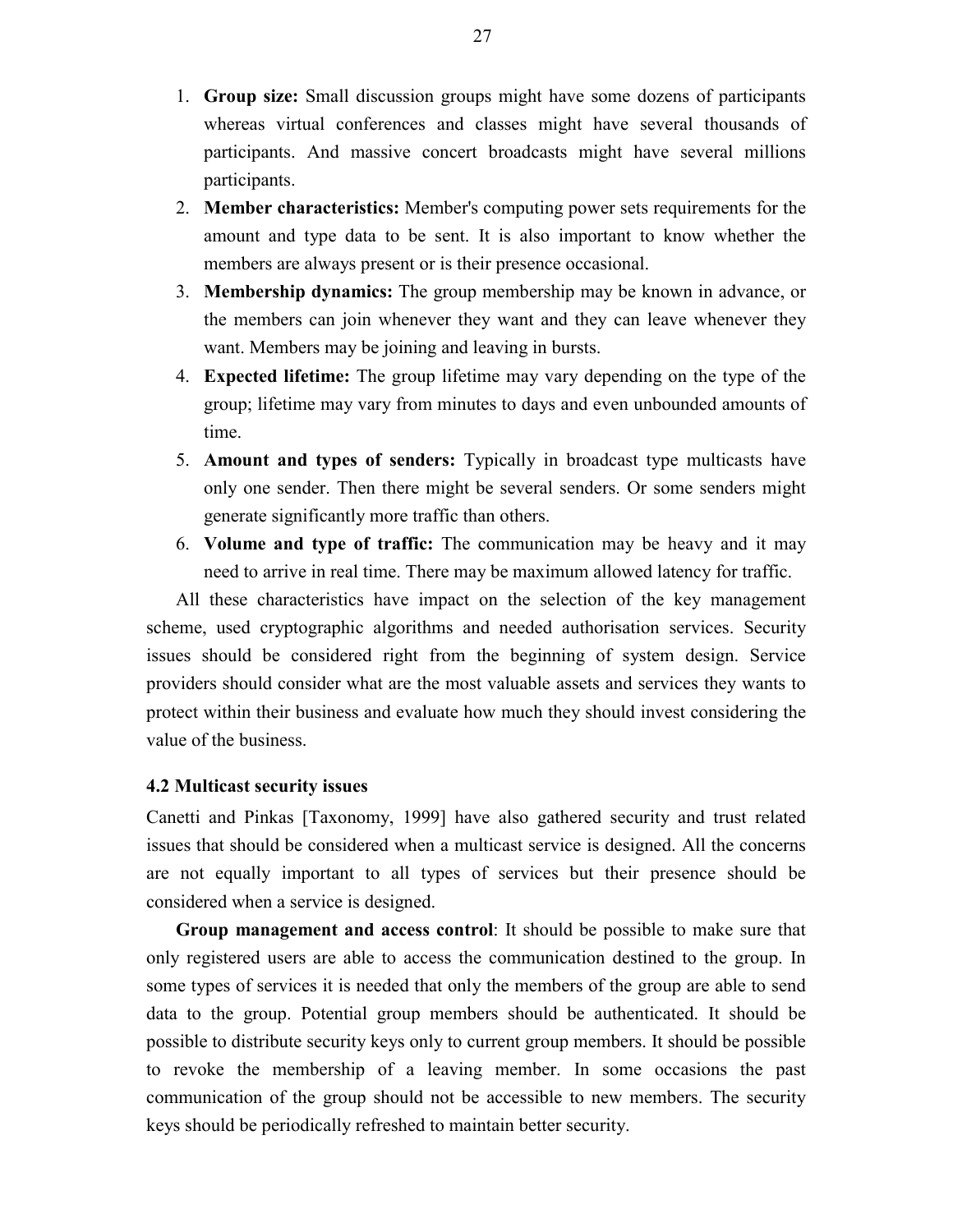**Ephemeral secrecy**: Sometimes a mechanism that only delays access for some amount of time may be sufficient. Or sometimes it is enough to prevent access to some certain part of data. For example with digital media streams it may be enough to encipher only some part of the stream to make the stream unviewable to non-group members.

**Long-term secrecy**: Some services may handle information that should remain confidential for really long time or even eternally.

**Perfect forward secrecy**: Even if some security keys are compromised at a later date it should not be possible access the data encrypted with newer keys.

**Sender and data authenticity**: In multicast environments the authentication can happen in two levels. First, the authentication may only need to make sure that the data is received from some group member. Or secondly there may be a need to authenticate the messages from each member individually.

**Anonymity**: In some services it may be desirable for users to stay unknown. Some services may support the anonymity of the sender only. Then there may be applications that need to protect the anonymity of every user of the group – careless of the role of the group member.

#### **4.2.1 Multicast piracy**

The purpose of multicast security is to provide security services inside the multicast group. On the other hand nothing stops some authorised users from co-operating with some unauthorised third party to receive group messaging in cleartext. This kind of arrangement is a common scene in the normal television-broadcasting environment. A lot of effort has been put to fight this kind activity in the cable-TV industry, but this problem is really very hard to overcome.

In multicast environment this kind of piracy would mainly concern one-to-many multicast services. The only way to oppose this kind of activity is to develop effective means for spotting piracy activities and remove the rotten members from the group.

#### **4.3 Multicast security issues - Example**

Our example company Keytouch communications provides multicasting services where each service requires some kind of security. We now inspect Keytouch's services more in detail and determine which of the Canetti's and Pinka's multicast security issues apply to each service.

PayTV is a typical one-to-many multicasting service. It sends multimedia streams to the registered receivers, which form the multicast group itself. The members have been registered and authenticated by Keytouch.com. Ephemeral secrecy is applied to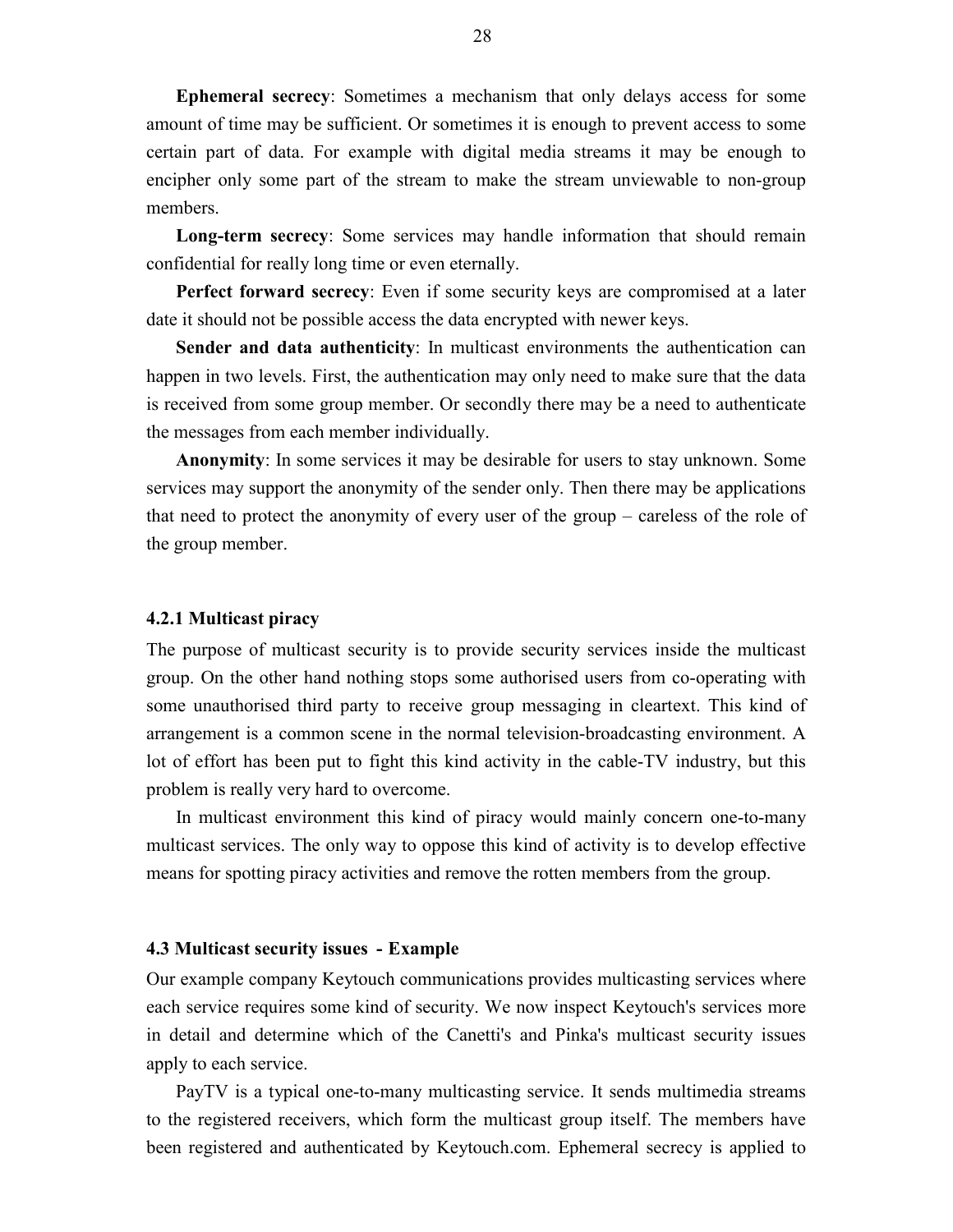multimedia streams, as we do not want any other than eligible users to view the broadcasts.

Secure conferencing applications are a bit more complicated compared to PayTV. The nature of conferencing application assumes that the traffic is many-to-many and that the traffic is encrypted and authenticated. Official corporate type conferences require that the identity of each group member be used as the basis for authentication whereas entertainment type chat conferences may require only group level authentication or no authentication at all. Anonymity is also a common requirement for entertainment chat conferences.

The user of an information delivery service should always be sure that (s)he is receiving authentic information. Also, the information should be encrypted to restrict unauthorized access.

The polling service is conceptually and technically the most complex service provided by Keytouch.com. Polling service must be able to identify a user and register when (s)he has used his/her vote, but the system should not provide any hints to anyone about what the user voted for. Yet the system should still be able to register the user's opinion and provide information to the polling group members about the progress of the voting.

#### **4.4 Group key management**

As multicasting optimises the usage of network links by sending one packet to the whole multicast group instead of sending a separate packet to each recipient, it is very natural to encrypt the multicast packets only once too. This leads us to the introduction of the concept of the group key. A group key is a common security key that is distributed to the whole secure group. Group key can be used to encrypt a multicast packet and the valid multicast users are able to decrypt the packet using the group key. The usage of group key itself is very simple, but the distribution and revocation situations are problematic.

When a member of a multicast group leaves the group all the common group keys have to be renewed so that the leaving member cannot receive any later messages destined to the group. As we do not have any more secure group keys which we could use to distribute the new group keys to each member we have to use member specific keys or some other way to create a new group key. From performance standpoint the key renewal operation becomes very heavy if the number of group members is very large and only one server is responsible for doing it. To distribute new keys to every member separately is very ineffective.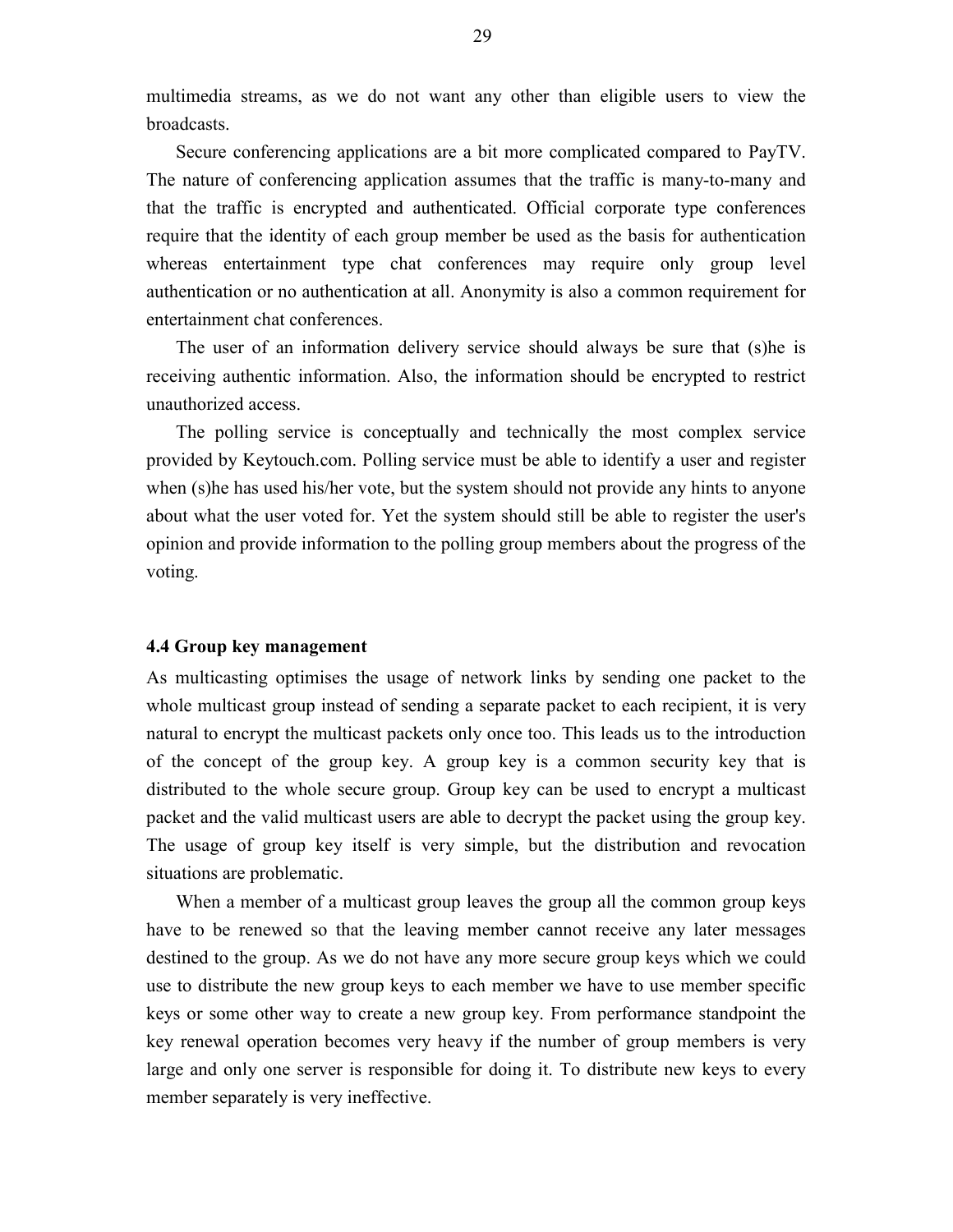In general we are able to identify characteristics for key distribution system that should be considered when we are selecting or defining a key management scheme [Moyer et al., 1999, Taxonomy, 1999].

**Number of keys stored by the controller:** In a simple, non-scalable scheme the controller has to store  $n+1$  keys for a group size *n*: the group key and personal security key or Key Encryption Key (KEK) for each member. In more powerful schemes the controller has to store more keys.

**Number of keys stored by a group member:** With the simple solution group members have to store only two keys each, but the bandwidth requirements for this solution are intolerable. In more efficient schemes the members have to store more keys to gain bandwidth efficiency.

**Join and Leave secrecy:** Join secrecy assures that new members cannot read the past messages of the group. On a join event the group key is renewed to the whole group to ensure this. Join secrecy is typically easy to achieve as we can make use of the old group key to distribute the new group key to the old members and to the new member using the personal key encryption key. Leave secrecy guarantees that the leaving members cannot read the future messages of the group. This is usually a more resource hungry operation, as we do not have any group secret that we could use to securely multicast new group secret to the whole group. But we still have to have some key or other mechanism that enables controller to communicate with the valid members securely. Poovendran et al. [Poovendran and Baras, 1999] call this property *reachability condition*.

**Number of messages needed to update keys on a join:** Join operation is not typically as greedy for the number of messages as the leave operation is. We may even do some sacrifices here for the sake of a more optimised leave operation.

**Number of messages needed to update keys on a leave:** Leave operation with the simple solution requires *n* messages to be sent by the controller. We are able to optimise this at the cost of key storage space by subgrouping users as we will see later.

# **5. Comparing existing key management schemes**

We now present some key distribution scheme alternatives and compare their properties. We show first a simple centralised straightforward solution. Then we present schemes where some of the management tasks are delegated to trusted third parties. Then we show how hierarchical key tree can be used to make key distribution more efficient. And finally we end our tour with a totally distributed management solution where each member gets to contribute to the construction of the group key.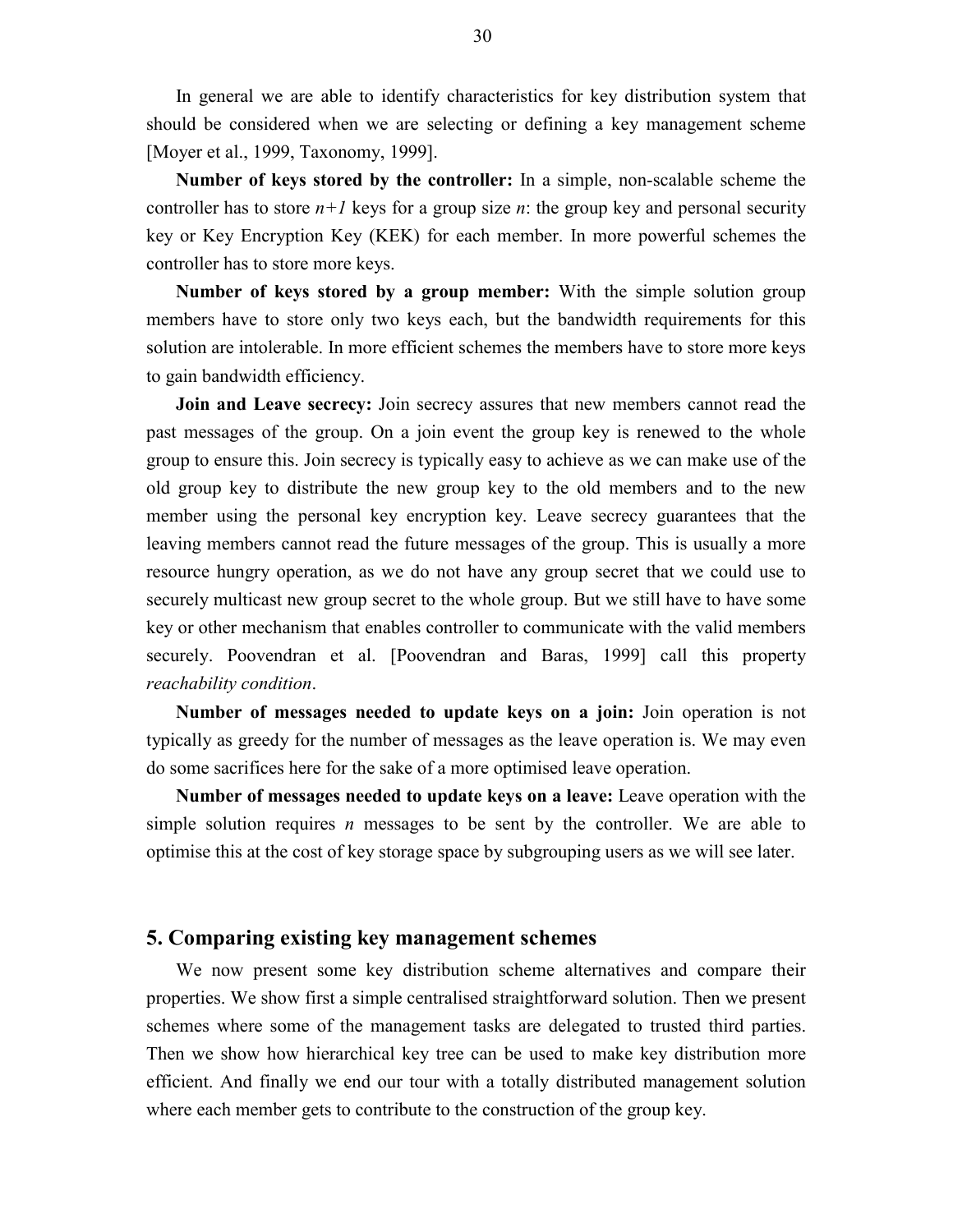#### **5.1 Group key management protocol (GKMP)**

The most straightforward way to distribute keys is to use a centralized group key controller (GC), which takes care of the group key management. Every time a member leaves the group a new group key has to be generated and distributed to the group members. The new group key has to be encrypted with member's personal key encryption key (KEK). The distribution cost is linear to the group size. In addition the controller has to store  $n+1$  keys. Also, if the centralized controller fails it is fatal to the whole system.

The simple key management seems tempting in its simplicity, but it cannot really be put into any serious use. Every time a member joins or leaves we have to distribute new group keys to every single member, as we want to protect the integrity and secrecy of past and future messages destined to that group. For large, constantly changing groups we definitely need sub-linear cost distribution mechanism. Large groups may produce heavy load for the key controller, which affects its availability and ability to serve. The fault tolerance that the simple management system cannot provide due to its centralized nature is also vital for large groups. [GKMPA, 1997] [GKMPS, 1997]



**Figure 13. Group Key Management Protocol**

#### **5.2 Scalable multicast key distribution (SMKD)**

Key distribution mechanism becomes a bit more scalable and more fault tolerant if we distribute authentication and encryption tasks. SMKD makes use of the multicast distribution tree. SMKD is based on Core-Based Tree (CBT) routing protocol and it is able to delegate encryption and authentication tasks to downstream routers. This means that each router knows its directly attached downstream neighbours and it is authorized to negotiate keys with new hosts and routers under it. [RFC1949, 1996]

Initially when the group is started the core router is the group controller. As routers join the multicast delivery tree they are authorized to act as a group controller for their directly connected subtree. [RFC1949, 1996]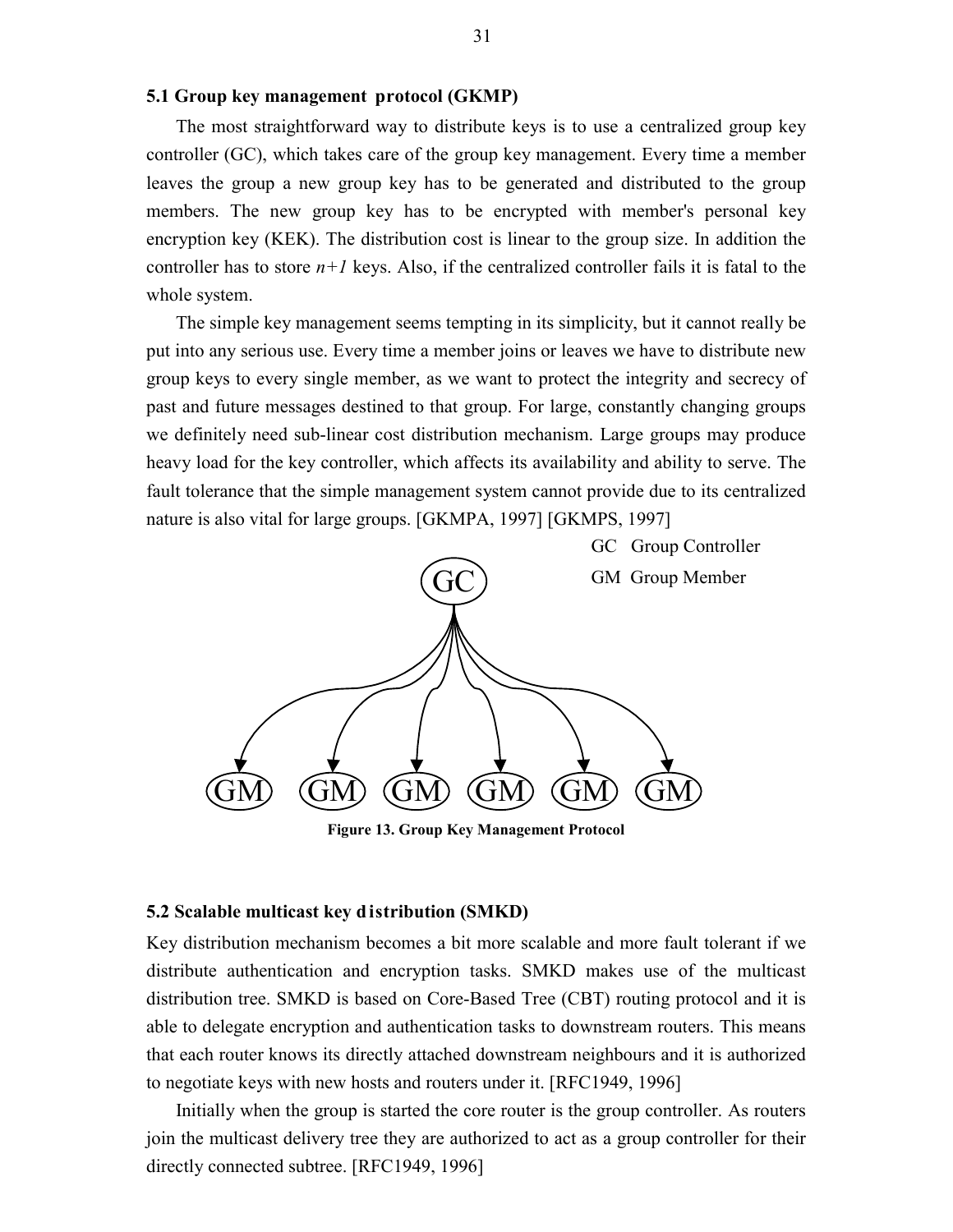This approach is better than the GKMP from scalability perspective, but this is still impractical when the distribution group becomes large. SMKD is also dependent on the underlying multicast routing protocol.



**Figure 14. Scalable multicast key distribution**

# **5.3 Iolus**

The Iolus key management scheme takes a similar scalability approach compared to SMKD. Iolus uses secure distribution tree to link users to a single group. In practice the multicast group is divided into subgroups. At the top level there is a Group Security Controller (GSC), which controls the subgroup controllers known as Group Security Intermediaries (GSIs). Both GSCs and GSIs can also be called with a common name Group Security Agents (GSAs). [Mittra, 1997]

Each subgroup has its own security keys. Each group's GSI manages the key for the subgroup. GSI acts as a mediator between its subgroup and other subgroups. GSI generates key for the subgroup and takes care of the registrations to the upper level in hierarchy. GSI also delivers messages from and to the other subgroups. [Mittra, 1997]

We take a closer look at some of the main operations involved in Iolus framework. We inspect how the group can be initialised, how members can be added and deleted and how the data transmission between subgroups is managed.

#### **Initialising the group and adding members to it**

When there is no members in the group there is no connection between GSIs and GSC. When a strongly authenticated user wants to join the group it contacts a GSI and sends a join request. The GSI generates a group key and sends it using a secure unicast message. After that it sends a join message to the upper level GSI. This goes on as long as the upper level GSA is GSC. When GSC is finally contacted the user becomes the member of the group. If the GSI contacted by the user or some upper level GSI is already a member of the group there is no need to contact upper levels and the user becomes a member of the group.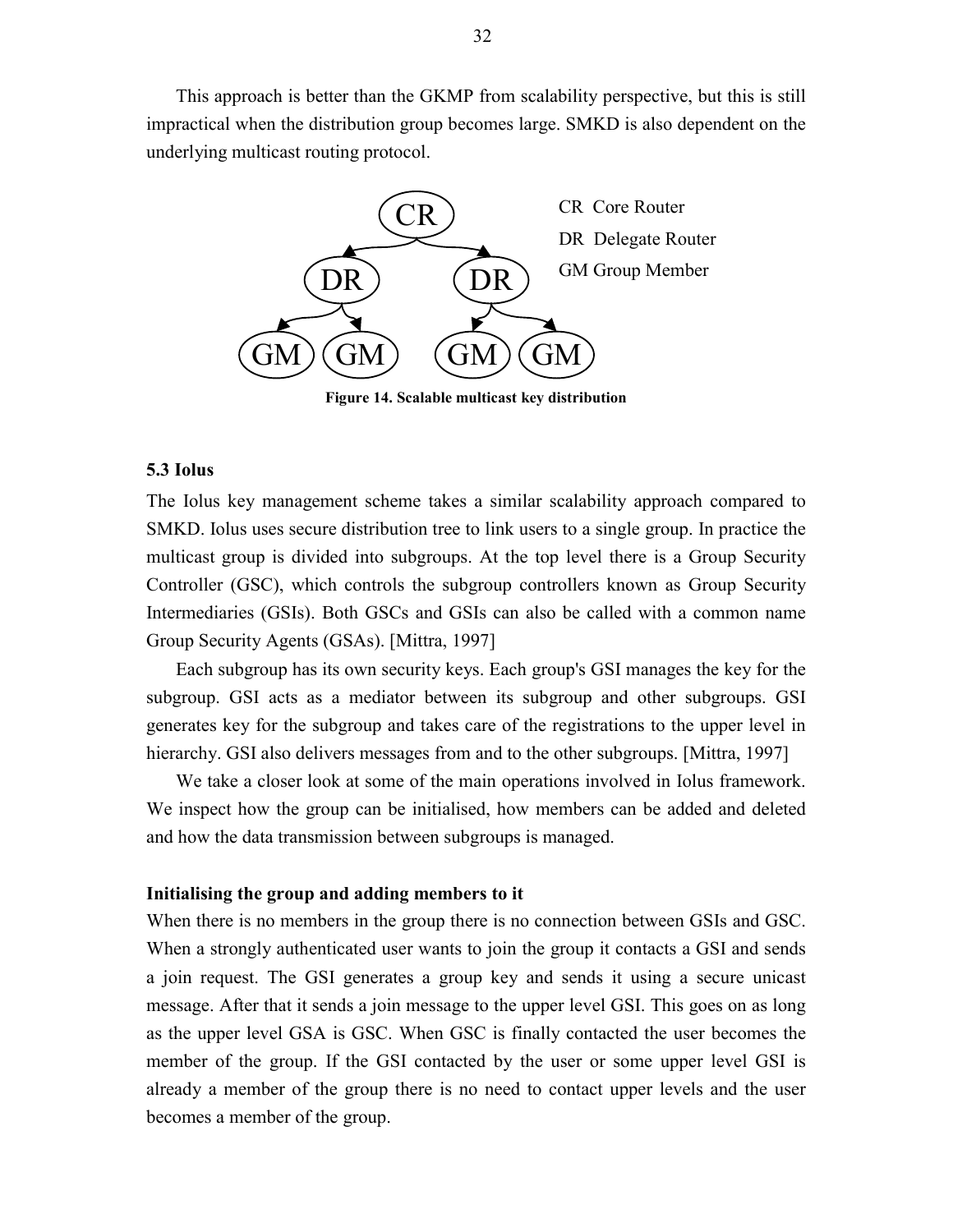When a GSI contacted by the new user has already members in its subgroup the key renewal for the whole group requires only two messages and encryptions. The new group key for the new member is encrypted using the member's private key. The new group key for the rest of the subgroup is encrypted using the old group key and distributed using multicast. This kind of approach does not provide perfect forward secrecy for the future communication, but is secure enough for most purposes. [Moyer et al., 1999]

#### **Deletion of a member**

A member can request deletion from the group or (s)he can be thrown out for some reason. If there are no other members in the subgroup the GSI contacts its parent and removes itself from the distribution tree. When there are several members in the subgroup and a member wants to leave the group key has to be renewed. As we cannot use the old group key for renewal this requires again a linear amount of messages and encryptions [Moyer et al., 1999].

### **Data transmission**

Every subgroup has its own group key and no other subgroup knows it. If a member within a subgroup sends a message to the group (s)he encrypts it with the group key and every member including GSI in its subgroup knows how to decrypt it. GSI's job is then to deliver the message to other subgroups by first decrypting the message with its own subgroup's group key and then encrypt it with the upper level group's key.

For example in Figure 15 we have a part of the Keytouch.com's secure conferencing application's distribution tree. C2 wants to send a message to the whole group. It encrypts the message with subgroup A's key.  $C1$ , $C3$  and  $GSI<sub>A</sub>$  are able to decrypt the message. GSIA then encrypts the message with subgroup B's key and sends it to the subgroup B.  $GSI<sub>B</sub>$  does the same tricks and forwards the message to the subgroup K. This way every GSI decrypts the message and encrypts it with the upper level's group key and GSIs receiving messages from upper level decrypt the message and encrypt it with its own subgroup's key. In this fashion the message gets transmitted to the whole secure conferencing group. [Moyer et al., 1999] [Mittra, 1997]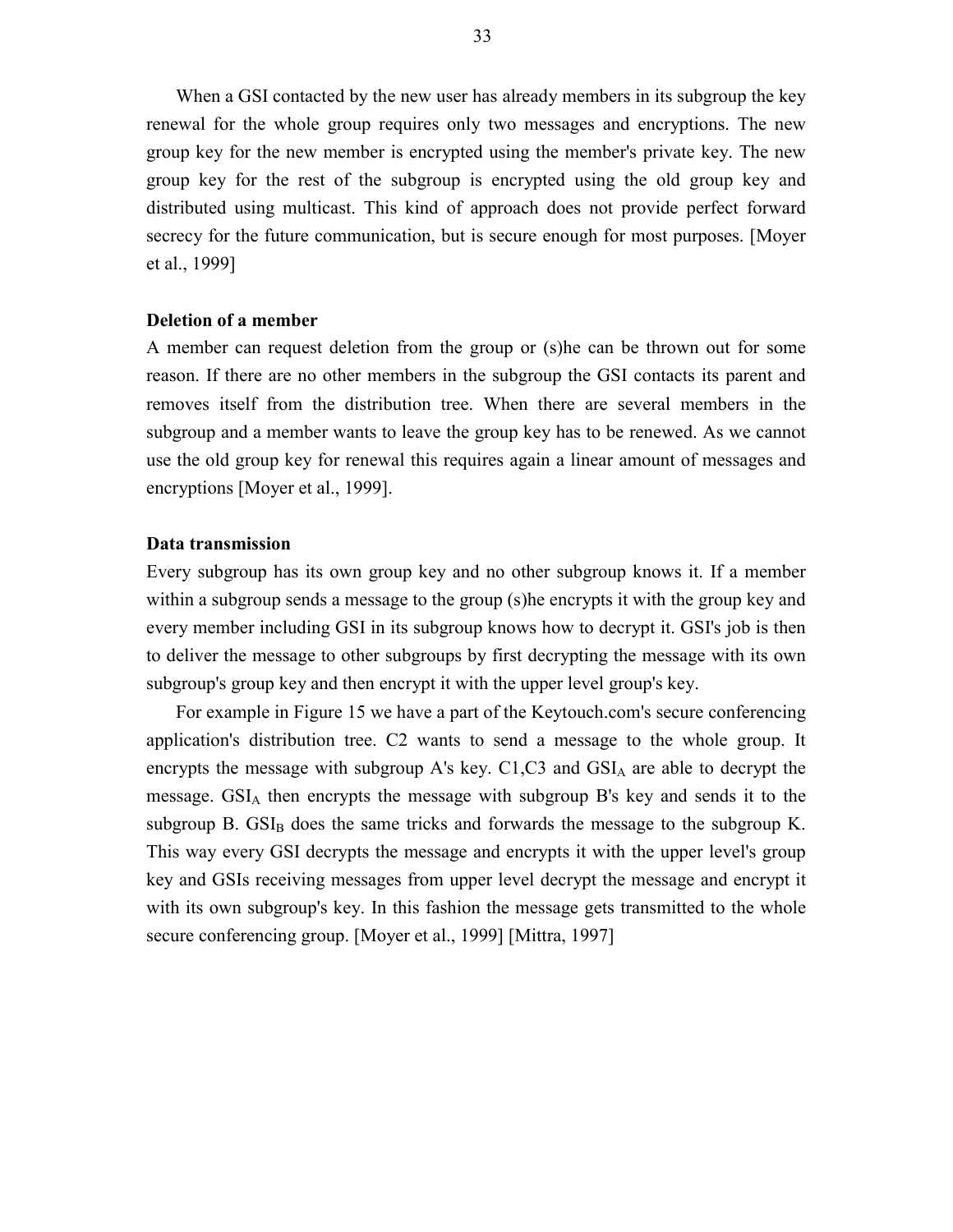

**Figure 15. Iolus data transmission example**

Iolus framework distributes wisely the workload caused by the group topology changes to the GSIs. Even if the subgroup does not use any special distribution mechanism for distributing keys the operations are still powerful as the groups are typically small. The delegation of group management tasks also helps to avoid the problems associated with centralised group management. Of course the GSC is still a single point of failure, but when a GSI suffers from a system failure only the subgroup in question is left without service.

The downsides of Iolus include that the group operations are very resource intensive and the amount of group management overhead increases as the number of GSIs grow when the group becomes larger. In addition the transmission of messages requires decryption and encryption operations at each GSA. And as mentioned earlier the centralized nature of GSC jeopardizes the operation of the whole group in the case of failure.

#### **5.4 Complementary key app roach**

Complementary key scheme (CKS) optimises the key management bandwidth usage at the cost of key storage space. CKS takes also a tree based approach where it has a root controller which shares a separate key encryption key (KEK) with each member or leaf i where  $i \in [1, N]$ . Root generates the group key for the multicast communication and distributes it separately to each leaf *i* encrypted with KEK(i).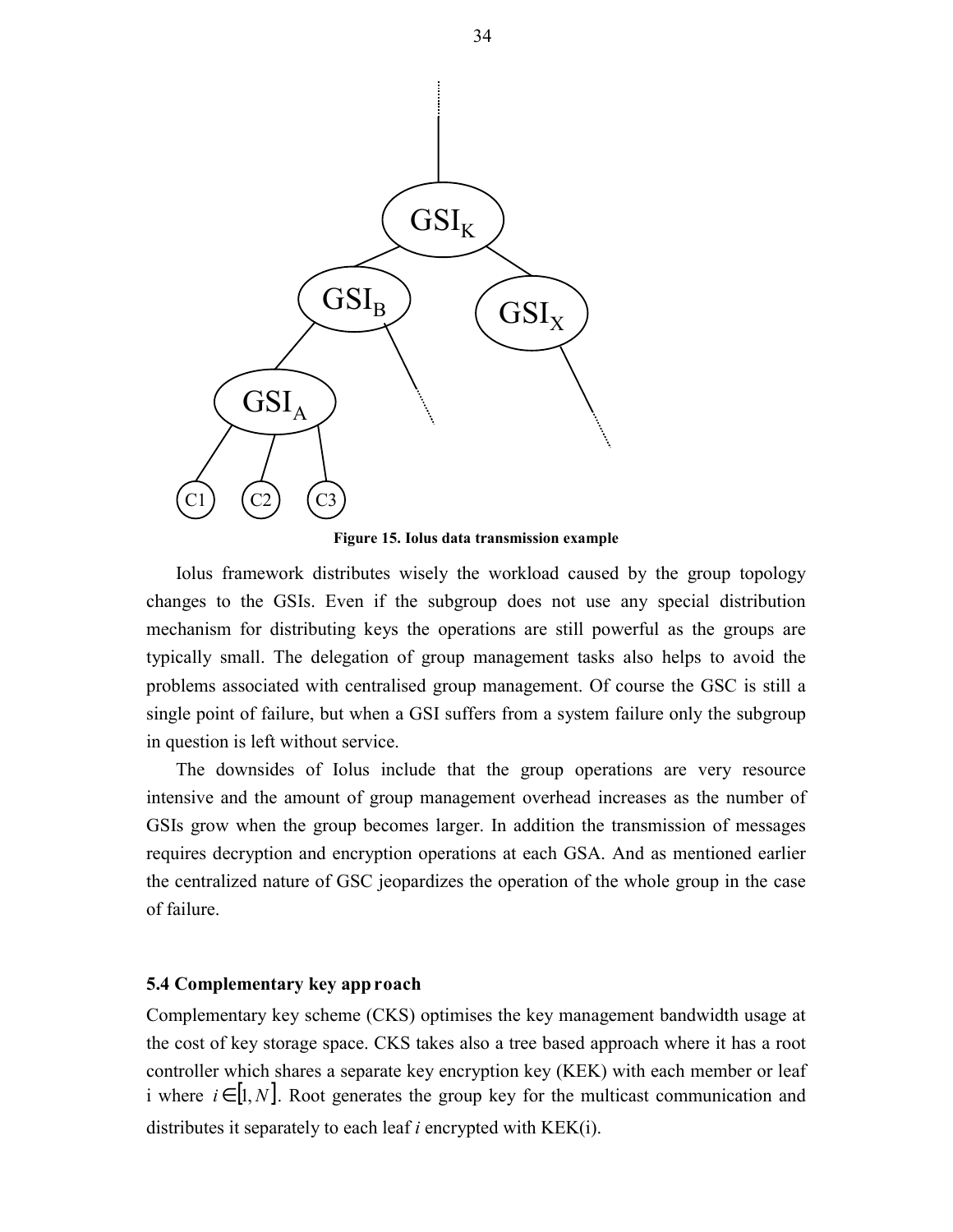This scheme is called complementary because the root generates something known as complementary variable for each leaf and sends them to the leafs. The root will not send leaf's own variable, but it sends the variables of all the other members – the complementary variables. Hence every leaf has to store N+1 variables: the KEK, N-1 complementary variables and the group key.

These complementary variables become useful when a leaf is leaving the distribution tree. As the leaving leaf does not possess the complementary variables of its own the others can form a new group key only by knowing the index of the leaving member and some common deterministic way to generate the secret. Basically the root has to only send one cleartext multicast message indicating the index of the leaving member compared to sending a separately encrypted unicast message containing the new group key to each leaf.

From transmission bandwidth perspective with this scheme we can gain large savings, but as the group becomes large the (N-1) stored complementary variables can begin to take up huge amounts of space in each leaf. Then again if several members are being deleted from the group at the same time they may have collusion intensions. They can exchange complementary variables to gain access to the group traffic again.

[RFC2627, 1999]

#### **5.5 Hierarchical tree approa ch**

Two separate research groups independently discovered hierarchical tree schemes. Both Wallner et al. [RFC2627, 1999] and Wong et al. [Wong et al., 2000] noticed that when we assign several keys per user we can find a well performing key management scheme and balance between storage space, number of message transmissions and key encryptions.

The keys are organised in a k-ary tree so that the internal nodes of the tree hold a key and hence some keys are common to several users in a similar manner as in Iolus [Mittra, 1997]. Thus, each member knows a subset of all key including a personal key encryption key (KEK). The keys are organised so that each user knows the keys from leaf - itself to the root, but no other keys.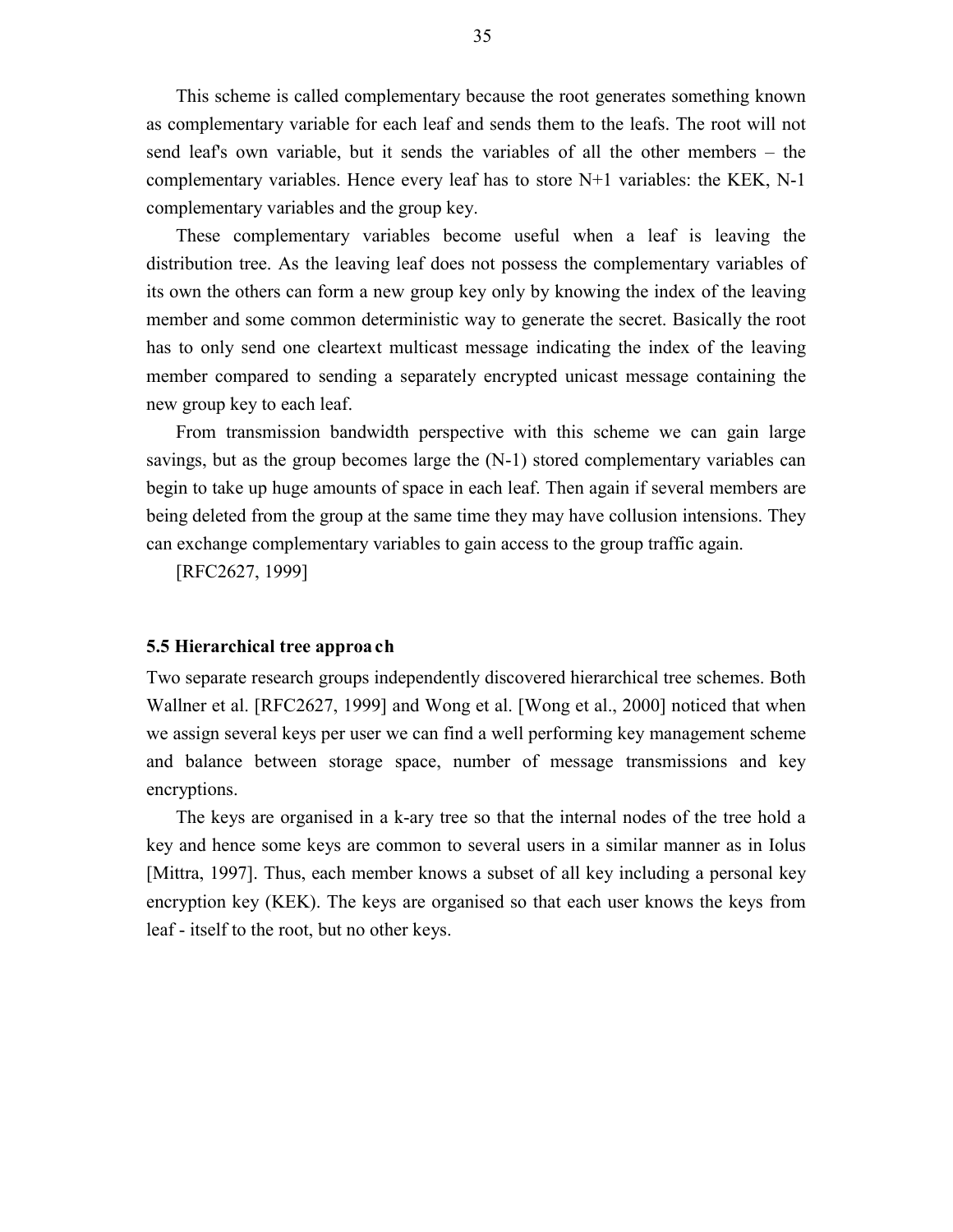

Wong et al. [Wong et al., 2000] have taken a formalised approach to present secure groups. A secure group can be defined with the triple  $(U, K, R)$  where:

- U is a finite set of users,
- K is a finite set of keys,
- R is a binary relation between *U* and *K*,  $R \subset U \times K$ . This is known as the userkey relation of the secure group. User *u* has key *k* if and only if (*u,k*) is in *R*.

Messaging between principals can be described with the following notation:

A message *m* encrypted with key *K* from *a* to *b* can be written

 $a - b : \{m\}_K$ .

Every secure group has a key controller, which generates and distributes the keys. Key controller is responsible for maintaining the relation *R* between *U* and *K* as the group topology changes.

The relation *R* can be presented using key graphs [Wong et al., 2000]. A key graph is a directed acyclic graph *G* where the vertices reflect the elements of  $u \in U$  and  $k \in K$ . The edges represent the relation *R*. U-vertices have only outgoing edges whereas k-vertices may have both incoming and outgoing edges. When a k-vertex does not have any outgoing edges it is called the root.

36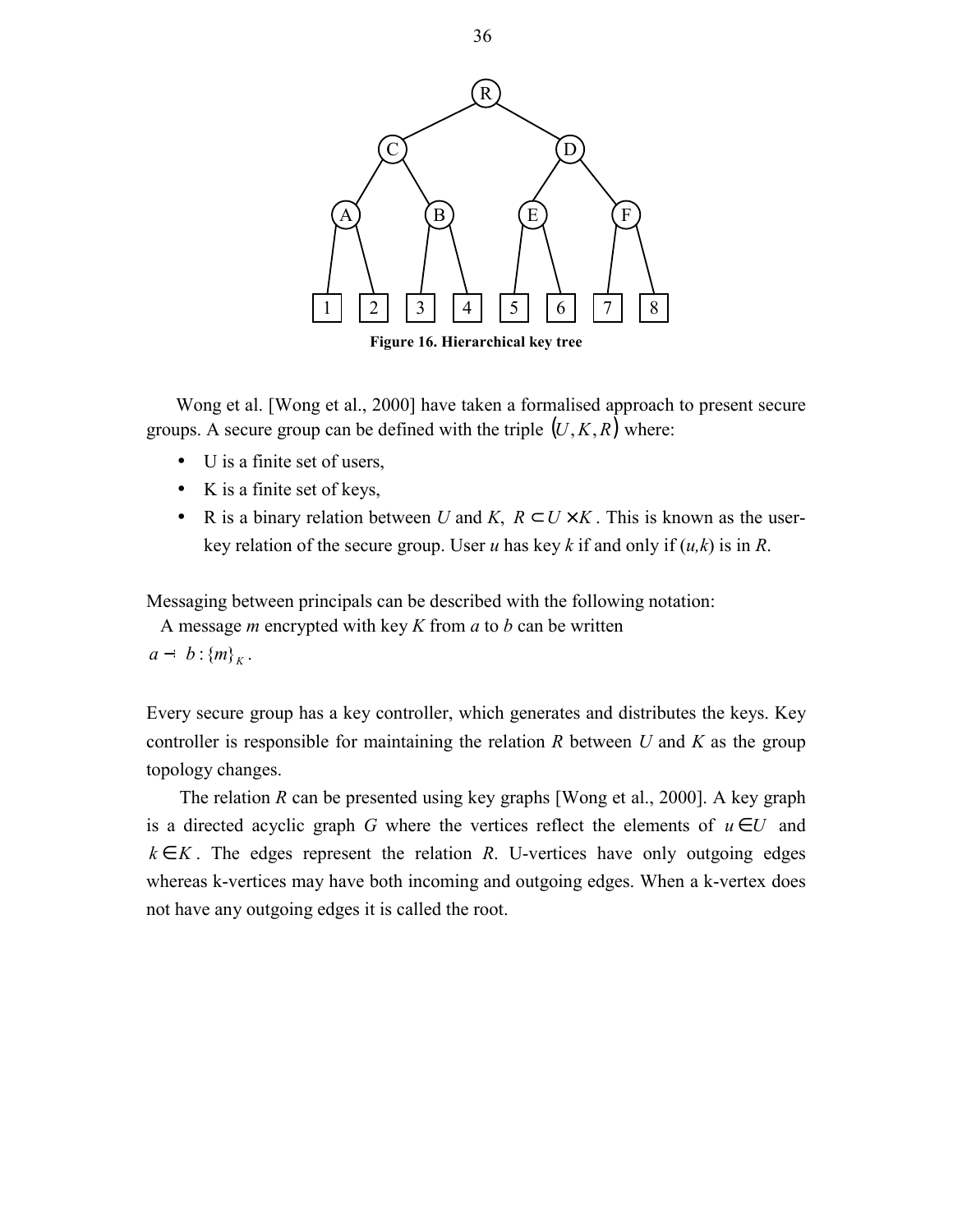

The key graph in Figure 17 is based on the following sets:  $(7, D), (7, R)$  $(4, R), (5, K), (5, E), (5, D), (5, R), (6, L), (6, E), (6, D), (6, R), (7, M), (7, F), (7, D), (7, R), (7, N), (7, F),$  $R = \{(1, G), (1, A), (1, C), (1, R), (2, H), (2, A), (2, C), (2, R), (3, I), (3, B), (3, C), (3, R), (4, J), (4, B), (4, C),$  ${K} = {A, B, C, D, E, F, G, H, I, J, K, L, M, N, R}$  $U = \{1,2,3,4,5,6,7,8\}$ 

Let us define two helpful functions for finding subsets in relation R:

 $userset(k) = \{ u \mid (u, k) \in R \}.$  $keyset(u) = \{k \mid (u, k) \in R\}$ 

[Wong et al., 2000]

The function *keyset* finds the set of keys, which belong to user *u* in *U*. And the function *userset* finds the users that know the key *k* in *K*.

# **Special categories of key graphs**

The shape and size of key graph deserves special attention and next we will inspect some specially structured key graphs to see how their attributes make a difference in key management.

# **Star graph**

Star key graph is a special type of secure group where each user in *U* has only two keys. These are the personal KEK and the common group key. We will now illustrate the join and leave operations using star form key graph.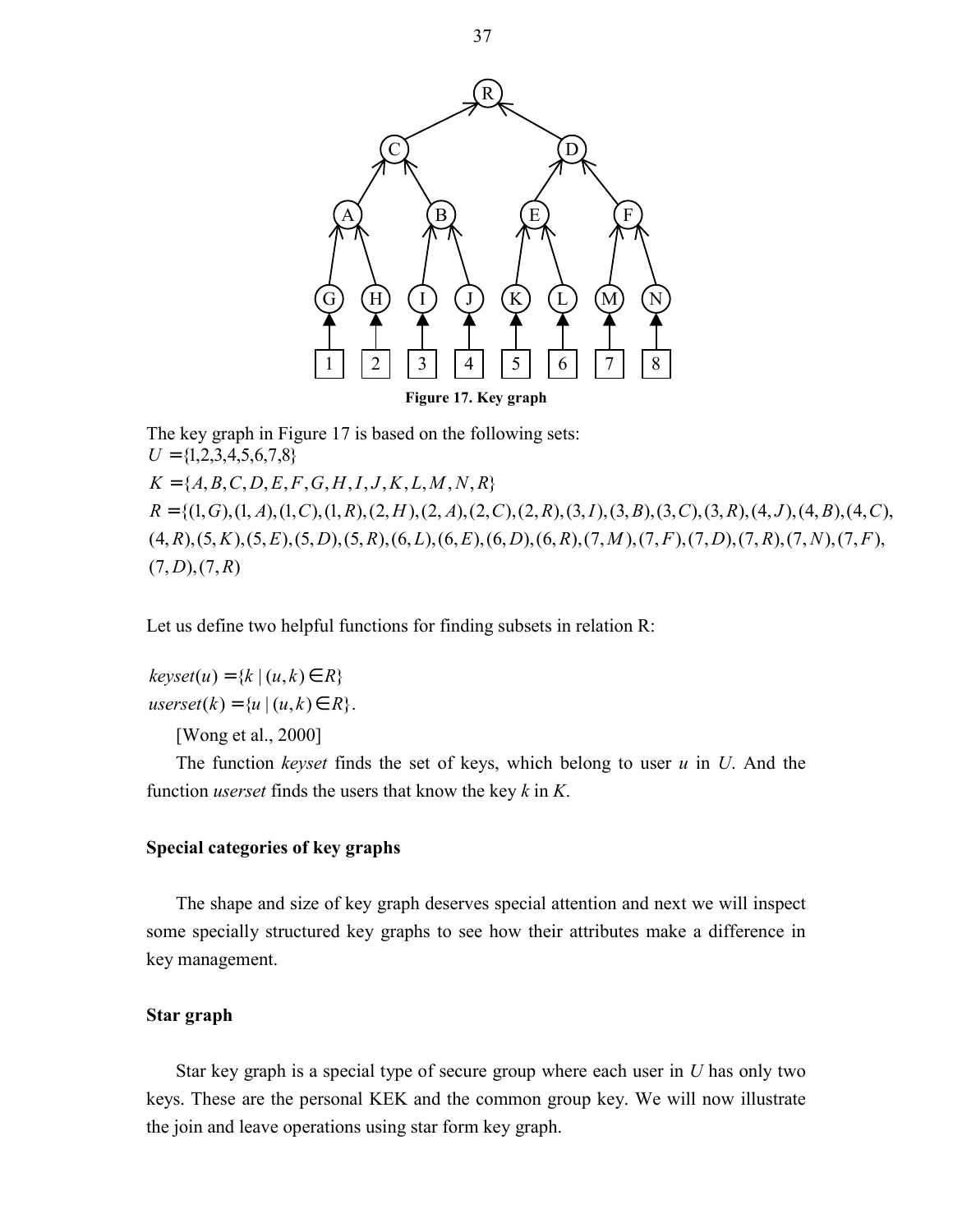# **Join operation**

Consider the situation shown in Figure 18. When user *8* wants to join the group (s)he sends a join request to the key controller *c*. The controller authenticates the user and grants a permission to join the group. When we are adding users to a star graph the new user is attached directly to the root key vertex so there is no need look up a kvertex where to add the user. User *8* negotiates a personal KEK with *c* and *c* generates a new group key and distributes it to the whole group. The key graph before and after join can be seen in Figure 18 a) and b) respectively.

More formally *c* has to send the following messages to renew group key:

 $(1)c - 8$  :  ${R_2}_{N}$  $(2)c - 1...7$  :  ${R_2}_{p}$ 



**Figure 18. Star key graph join**

#### **Leave operation**

Assume that in the situation of Figure 18 b), user *8* sends a leave request to the controller *C*. *C* removes the KEK(N) and generates a new group key R. *C* has to distribute new R using each user's individual KEK (G,H,I,J,K,L,M).

- (1) c generates a new group key R
- (2) for each member in U-{8} do

$$
c - i : \{R\}_{K\in K(i)}.
$$

Star graph's bandwidth and storage requirements are identical compared to GKMP presented earlier. Thus, star key graph is only suitable for small groups as its scalability for larger groups is really bad due to  $O(n)$  message cost in leave operation.

### **Tree graph**

Tree key graph is a special type of secure group in that it has only one root. The tree graph can be parameterised with two parameters: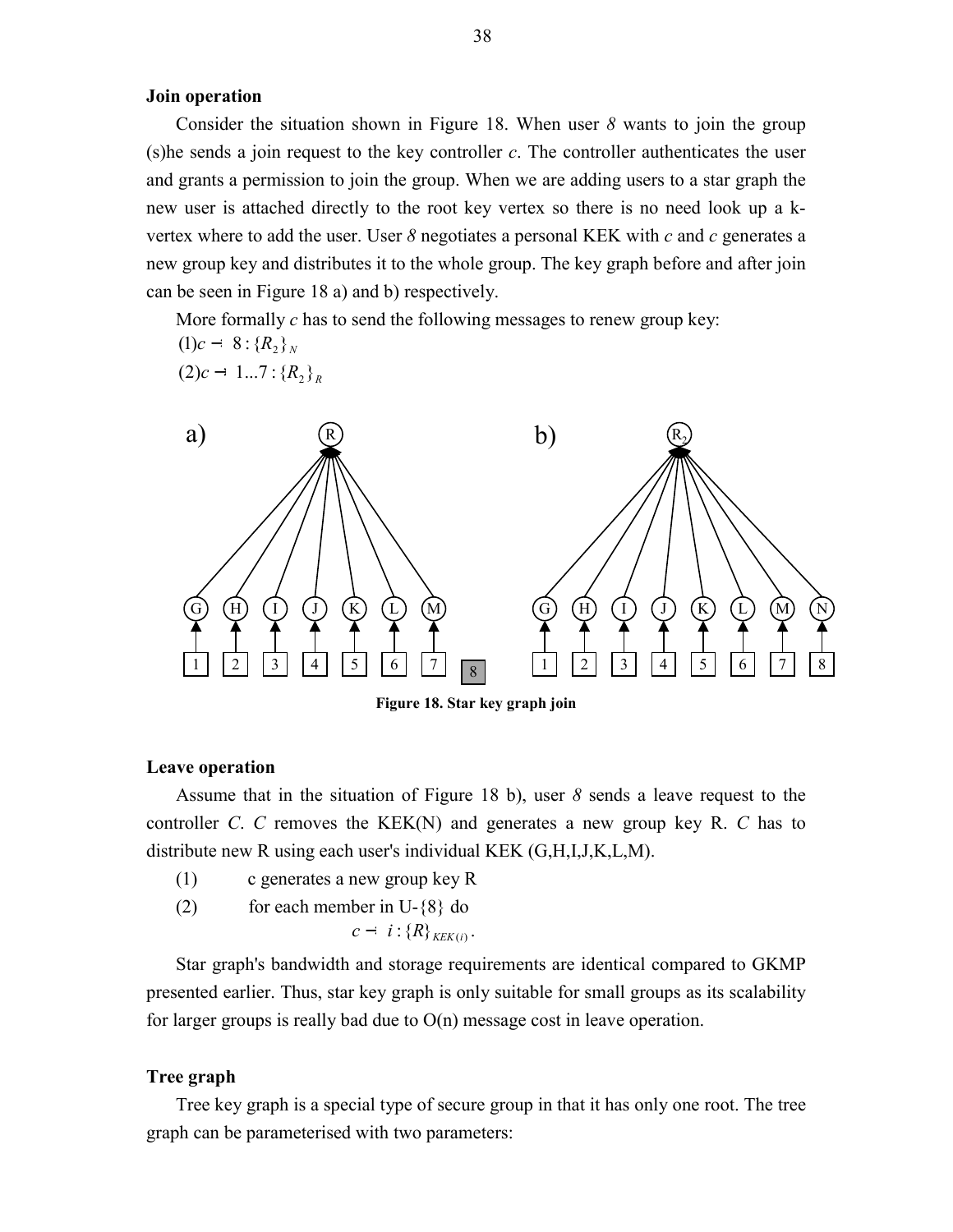- The height *h* of the tree is the number of edges in the longest directed path in the tree.
- The degree *d* of the tree is the maximum number of edges of a vertex in the tree.

The values of these parameters are crucial for getting the best performance in use from hierarchical key trees.

We will now show how join and leave operations are performed using tree key graphs.

#### **Join operation**

Assume that in the situation of Figure 19 a), user *8* makes a join request to the controller *c*. Controller *c* authenticates *8* and grants a permission to join the group. Then *c* finds a suitable joining point k-vertex where *8* can be attached. Now *c* has to generate new keys from the joining point to the root to inhibit *8* from accessing past communication. Then *c* distributes securely the necessary keys to members as needed.



**Figure 19. Tree key graph join**

If we look at the Figure 19 we notice that the keys in vertexes F, D and R populating the path from joining point to the root have to be changed. *C* has to find the minimum set of users for each key in order to optimise the update messaging. Wong et al. [Wong et al., 2000] have proposed three different key distribution strategies as how the controller should construct the rekeying messages: *user-oriented rekeying*, *keyoriented rekeying* and *group-oriented rekeying*. With these strategies we are able to achieve different kind of optimisations regarding the bandwidth usage, controller and user processing load although one of these strategies has a superior overall performance.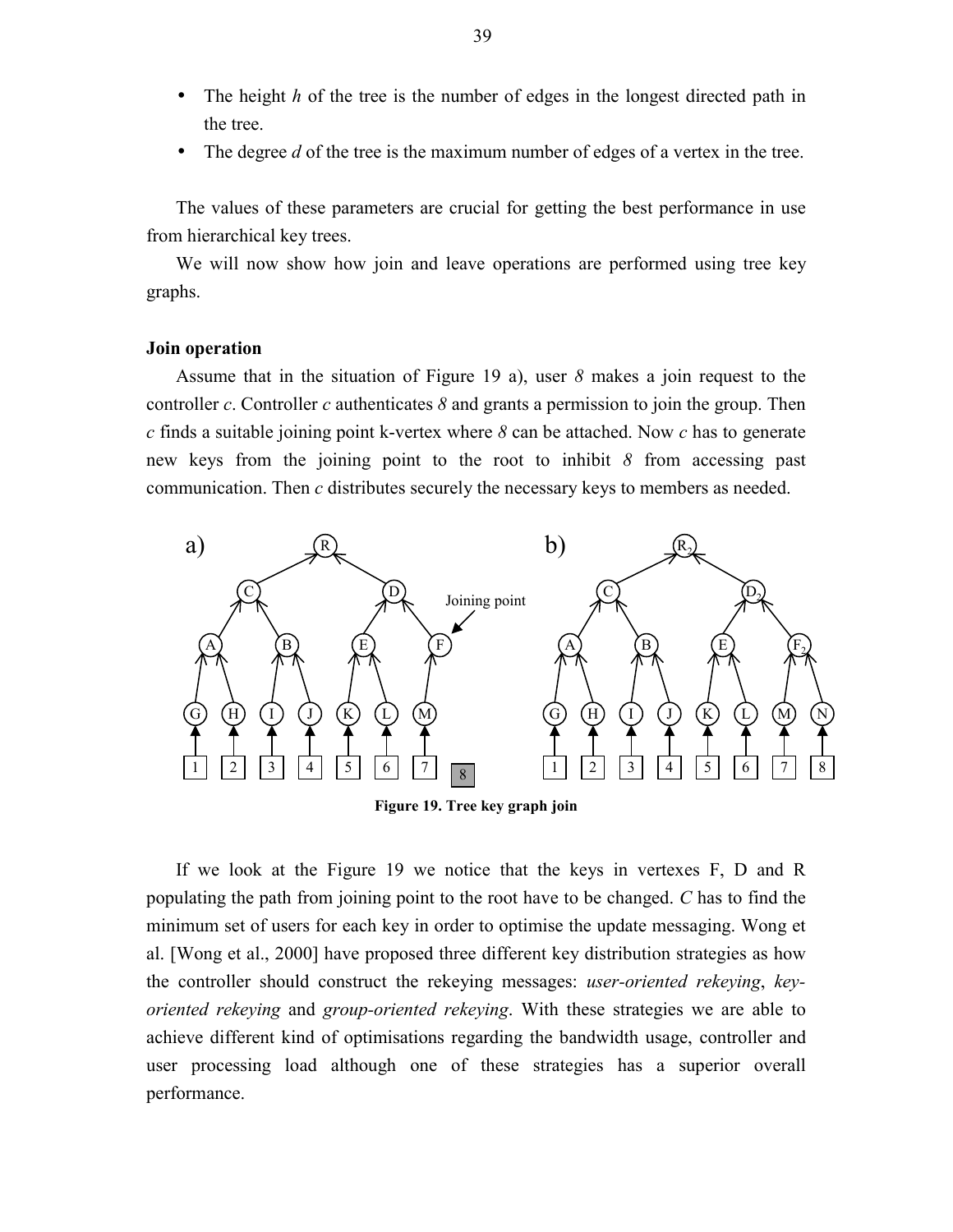# **User-oriented rekeying**

In the user-oriented rekeying the controller constructs each rekeying message so that they contain exactly all the messages that some user or a group of users need. For our example the user-oriented messages are constructed as follows:

- (1)  $c \{1,2,3,4\} : {R_2}_{R}$  $(2)$   $c - \{5,6\}$  :  $\{R_2, D_2\}_D$
- $(3)$   $c \{7\}$  :  $\{R_2, D_2, F_2\}_F$
- $(4)$   $c \{8\}$  :  $\{R_2, D_2, F_2\}_N$ .

## **Key-oriented rekeying**

Key-oriented strategy emphasizes that each new key should be packed into a separate message and distributed to the holders of the old key. For example key *X* is to be replaced with a new key *X'*. Hence the recipients of the message can be apprehended with *userset(X)*. This approach excludes of course the new user of the group. The keyoriented messages are as follows:

- (1)  $c \{1,2,3,4,5,6,7\}$ :  $\{R_{2}\}_R$
- $(2) \ c \{8\} : {R_2}_{N}$
- $(3)$  *c*  $-$  {5,6,7}: { $D_2$ }
- (4)  $c \{8\}$  :  $\{D_{2}\}_{N}$
- $(5)$   $c \{7\}$  :  $\{F_{2}\}_F$
- (6)  $c \{8\}$  :  ${F_{2}}_N$ .

# **Group-oriented rekeying**

In group-oriented rekeying strategy each new key is encrypted separately into large messages or one large message destined to subgroups or the whole group. This means that many users will receive large messages including keys that they do not need. This kind of procedure still has some advantages over user-oriented and key-oriented strategies. If we are distributing one large message to the whole group we can use multicasting. Also, this causes a lot less messaging overhead for the controller's rekeying messages. And the total number of transmitted bytes by the controller is a lot less with this kind of approach. The group-oriented messages can be constructed as follows:

- (1)  $c = \{1, ..., 7\}$ :  $\{R_n\}_p$ ,  $\{D_n\}_n$ ,  $\{F_n\}_F$
- $(2)$   $c \{8\}$  :  $\{R_2, D_2, F_2\}_N$ .

# **Leave operation**

If the user *8* shown in the Figure 20 a) is to be deleted from the tree key graph for some reason or another the controller *c* deletes first the user *8*'s u-vertex and the k-vertex for the personal KEK. Then *c* generates and distributes the new keys as needed. All the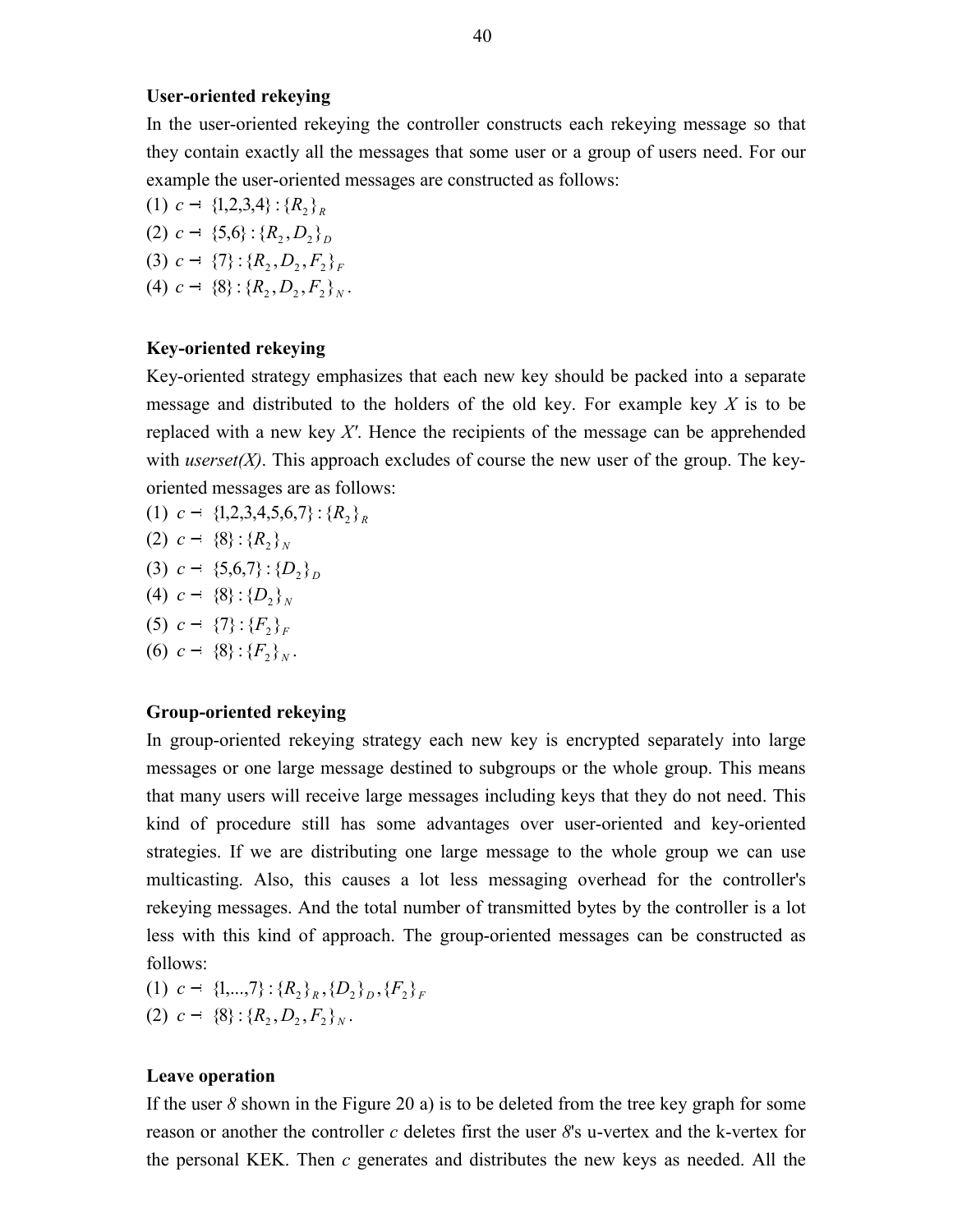keys that were known by the user *8* from the joining point to the root have to be renewed. In the example Figure 20 b we have to renew the keys  $F_2$ ,  $D_2$  and  $R_2$ .



**Figure 20.Leave from key tree graph**

We will now describe the rekeying operations using the *user-oriented*, *key-oriented* and *group-oriented rekeying* strategies.

# **User-oriented rekeying**

Each user receives exactly the keys they need in a single message encrypted with some key with which they can be reached. The server optimises the operation by finding the minimal number of keys that are needed to encrypt the packets securely.

The messages are as follows:

(1) 
$$
c - \{1, 2, 3, 4\} : \{R\}_C
$$
  
(2)  $c - \{5, 6\} : \{D, R\}_E$ 

 $(3)$   $c - \{7\}$  :  $\{D, F, R\}_M$ .

# **Key-oriented rekeying**

The principle here is also the same as in join operation: all the keys from the *leaving point*  $F_2$  to the root have to be renewed. Each new key  $k'$  is sent in a separate message to the holders given by userset(*k*) encrypted with the old key *k*. Let's consider our example in Figure 20 a) and b) again. The following messages are sent:

(1) 
$$
c - \{1,2,3,4\} : \{R\}_C
$$
  
(2)  $c - \{5,6\} : \{R\}_D, \{D\}_E$ 

(3)  $c - \{7\}$  :  $\{R\}_F$ ,  $\{D\}_F$ ,  $\{F\}_M$ .

# **Group-oriented rekeying**

In group-oriented leave operation we construct a single rekeying message containing all the keys to be renewed. We try to use subgroup keys as much as possible and we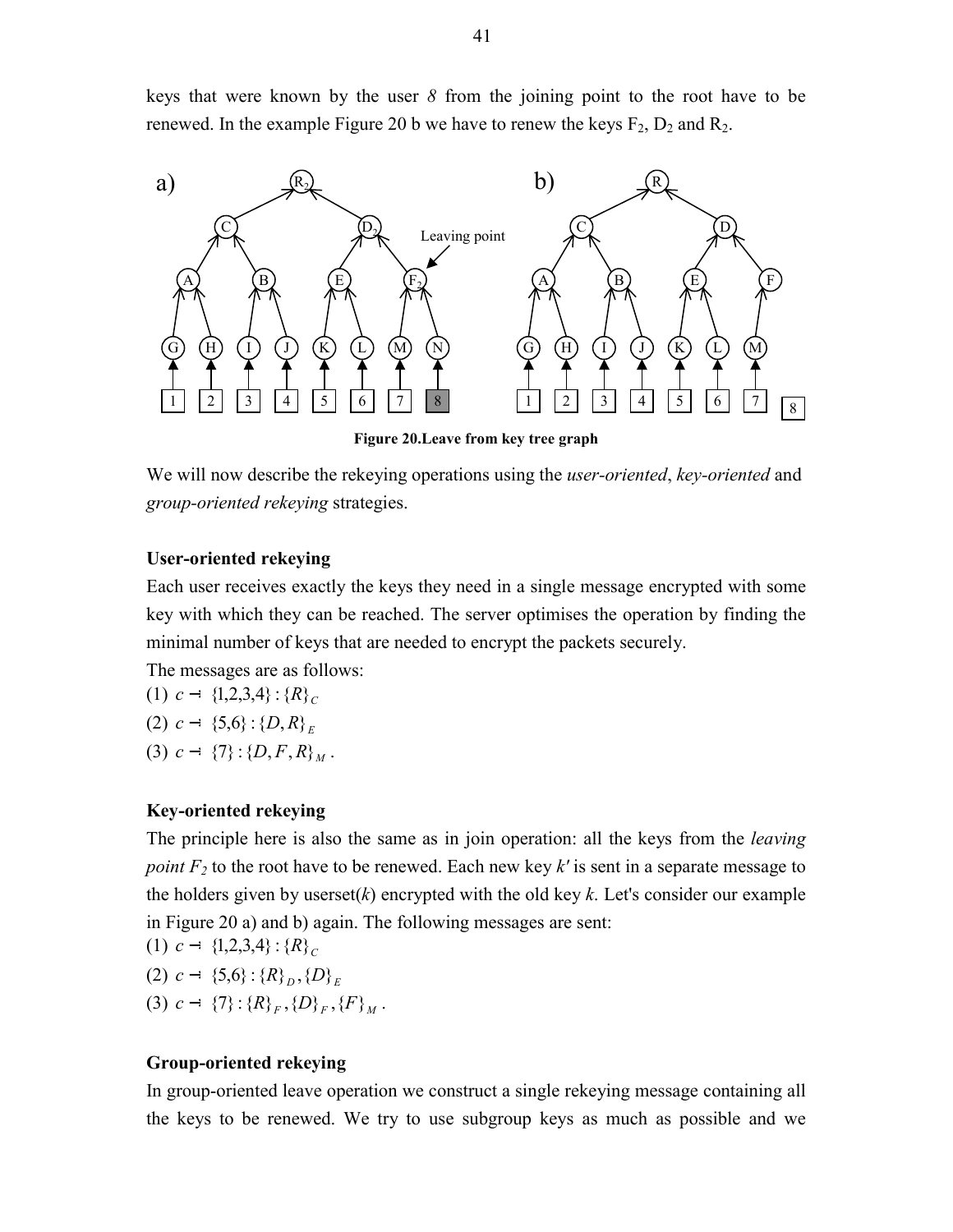multicast the single message to the whole group. The leave event in Figure 20 b) and a) the message is as follows:

$$
(1) \ c - \{1,2,3,4,5,6,7\} : \{R\}_{C}, \{R\}_{E}, \{R\}_{M}, \{D\}_{E}, \{D\}_{M}, \{F\}_{M}.
$$

We have now illustrated all the three rekeying strategies for both join and leave operations. The common goal for all the approaches is to minimise the amount and size of messages sent be controller to members In our examples we have had trees with degree two, but it can be shown that the optimal degree of a key tree graph is four [Wong et al.].

Hierarchical trees seem to be the most attractive solution for large-scale multicast applications.

# **5.6 A Distributed Framework for Scalable Secure Many-to-Many Communication (DISEC)**

DISEC is a totally distributed multicast key management scheme that does not make use of any centralized controller. It is best suited for many-to-many communication where most of the group members are multicast sources. The main idea in DISEC is to distribute the key management tasks and overhead evenly between group members as opposed to many other mechanisms where the controller does most of the work.

DISEC uses a virtual binary tree for managing key distribution. The tree consists of virtual internal nodes and the actual member nodes as leafs. Each member generates a secret key, which is known as the unblinded key. The blinded key is created from the unblinded key using a one-way function, which means that it is computationally unfeasible to try to calculate the unblinded key from the blinded one. The keys for the internal nodes are then generated using the blinded versions of the members' secret keys such that a parent node's secret key is calculated from the two blinded keys of its children with help of a mixing function. Thus all the member nodes contribute with their key to the forming of the root key. This way each member has to generate and know all the blinded and unblinded key on the path to the root and also all the blinded keys of the siblings of the nodes on the path to the root. The idea of virtual binary trees and one-way function trees where each member get to contribute to the forming of root key was first introduced by McGrew et al in [McGrew, 1998] and has been adopted to DISEC from there.

Each node is assigned a unique binary identifier (ID) that is used to form a *key association*. The identifiers are constructed using a common variable-length binary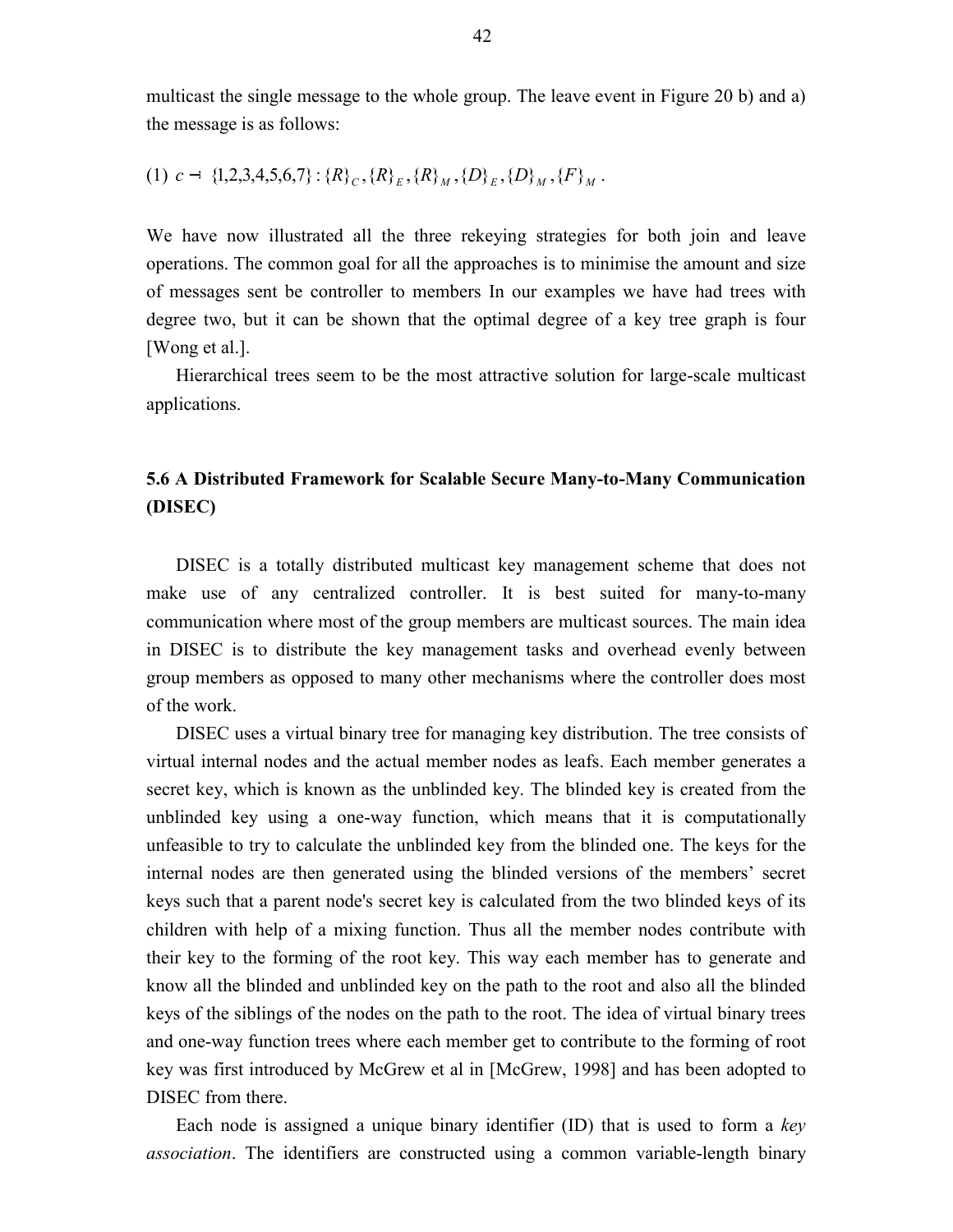coding method. The root does not have an identifier, but from there on every left child of a node adds a '0' to the parent's identifier whereas a '1' is added to form the right child's identifier. When a new member joins the group we can select identifier with based on local information without the need for any centralized controller. A virtual binary tree can be seen in the Figure 21.



**Figure 21. A DISEC virtual binary tree with binary identifiers**

The structure of the identifier has some significant properties that are used when we are constructing the distribution key hierarchy. The identifiers can be used to track down efficiently the member's key association group and neighbours, as they have to be known before we can construct all the needed keys. The key association group and neighbours can be discovered using simple bit manipulation operation based algorithms. The detailed algorithm description is out of the scope of this study and can be found from Doneti's arcticle[Doneti, 2000].

A member has to generate a key – the root key - that is common for the whole group before it can send any secured multicast messages. Before the root key can be constructed the member has to generate and exchange certain blinded keys with other members of its key association group. Key association group consists of the members that can provide the other blinded keys used with the mixing function to generate the unblinded keys for a node.

For example in Figure 21 node *C* has to query blinded keys from key association group members *A*, *E* and *G* and generate the unblinded keys for nodes *00* and *0* before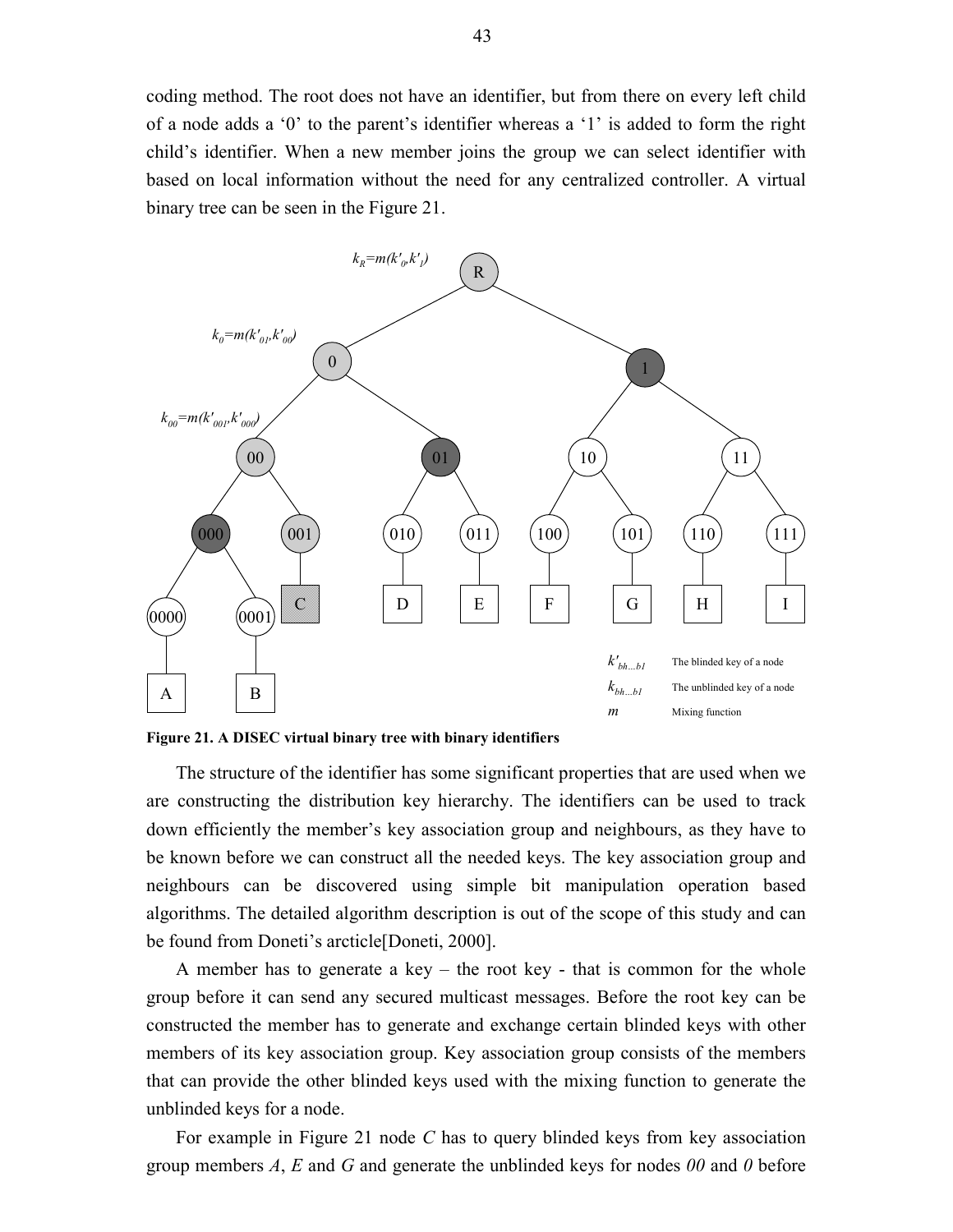it can generate the unblinded root key for node R. The blinded keys for node *00*'s mixing function are the keys of nodes *000* and *001*. One blinded key for node *00* is generated by the node *C* itself and the other is queried from node *A*. Node *C* sends also the blinded key *001* to *A*. Node *B* knows also the needed blinded key, but the key association group algorithm returns always a single member for each needed key. The same procedure happens with node  $\theta$ ;  $C$  generates the blinded key for  $\theta\theta$  and queries the other needed blinded key  $\theta$ *l* from member *E*. Then the unblinded key for  $\theta$  is created. After that *C* queries the blinded key for *1* from member *G* and generates the root key *R*.

The distributed nature of this scheme causes that each member has to exchange the blinded keys with their own key association group members and generate and store the unblinded and blinded keys as described above. We may of course make use of subgroup multicasting to distribute the blinded keys more efficiently so that we do not need to make as many unicast exchanges between members. The rekeying procedure is initiated every time the group topology changes. We will now give short descriptions on how the actual topology changes are handled in DISEC.

# **Join operation**

When a user desires to become a member of a DISEC multicasting group (s)he contacts some member of the group. The member checks the user's credentials and makes the needed changes to the virtual tree and initiates rekeying. It is advantageous to try to keep the tree as balanced as possible when topology changes occur. Without any centralized controller and without any global topology information this is a bit tricky. However in join operation the prospective user may choose to contact the member with the shortest ID length to keep the tree balanced.



In Figure 22 *J* has sent a join request to *C*. After authenticating *J, C* divides its binary ID into two new ones by following the previously described guidelines: a '0' is added to the existing parent ID for the left child *C* and a '1' for new right child *J*. Then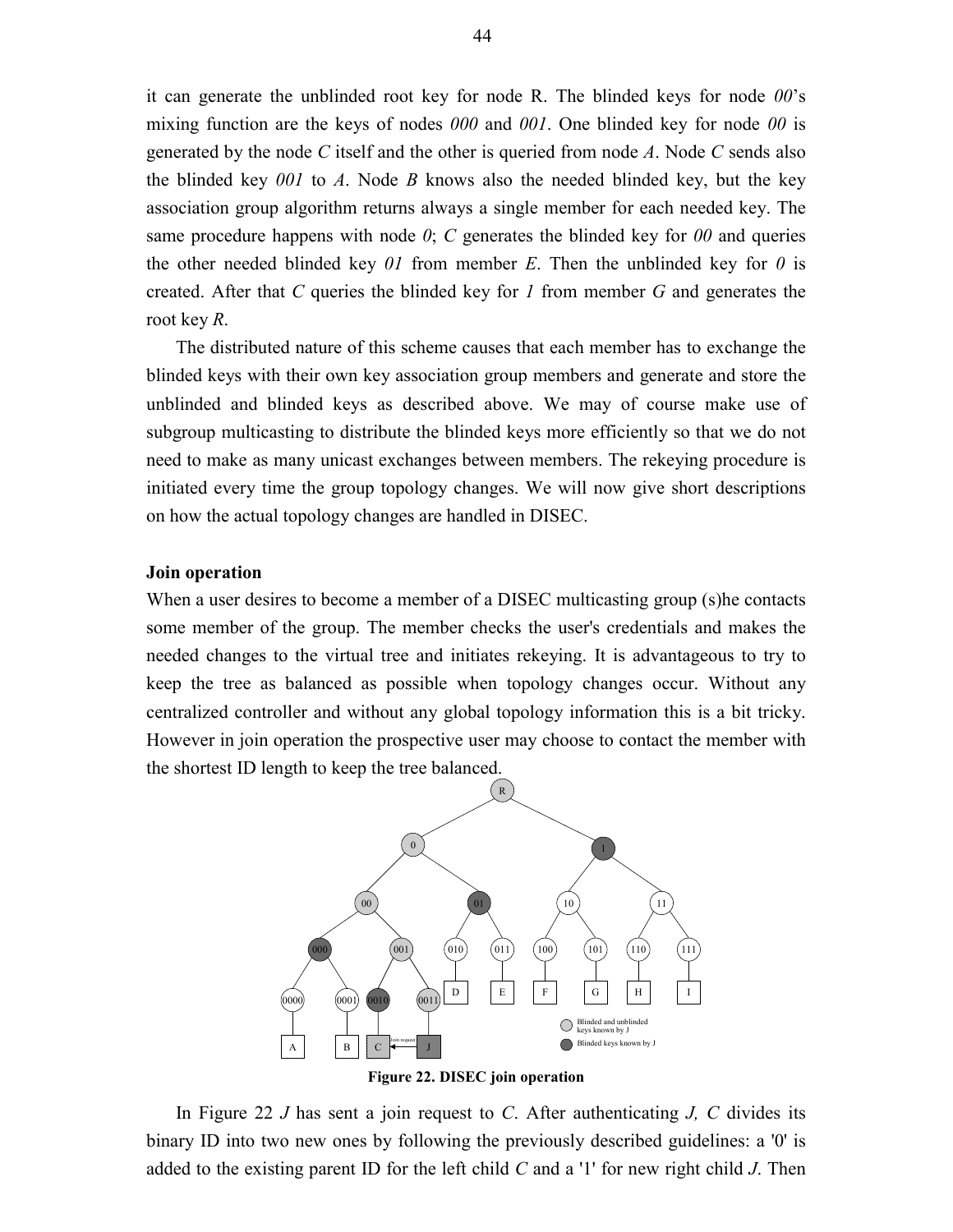both *C* and *J* generate new secret keys and exchange the blinded versions of them with each other. The change of secret keys at the member level means that the whole key hierarchy has to be constructed again. Altogether *O(log n)* unicast messages and *O(log n)* multicast messages are sent during join.

#### **Leave operation**

When a member leaves the group the key hierarchy has to be partly rebuilt again - new keys have to be agreed with the key association group and certain binary IDs have to be assigned differently. The rekeying procedure is the same as in join, but the ID assignment deserves some attention here. If the neighbour of the leaving member is a sibling it assumes the binary ID of its parent. Another case is when a neighbour whose sibling is leaving has descendants. For example in Figure 21 the member *C* is leaving the group. The sibling's descendants *A* and *B* are notified and they shorten their binary ID by one bit so that IDs become 000 for *A* and 001 for *B*. Altogether *O(log n)* unicast messages and *O(log n)* multicast messages are sent during leave operation.

#### **Summary**

A definitive advantage of DISEC is its distributed approach for key and group management and ID assignment. DISEC is also very scalable and it is suitable for example for very large discussion group applications and other similar many-to-many multicast applications. Except for the join and leave notifications there isn't any kind of control messaging between members, which supports the distributed nature of the scheme. This scheme is also resistant against collusion between members as the keys are based on contributory material. Also, network or controller failures do not affect this scheme as the group can continue communication even if some parts of network are not functional.

#### **5.7 Summary of the presented schemes**

All the key management schemes presented in this chapter achieve the same result with different approach. The key motivators behind these approaches are some specific type of multicasting or even some specific application area. A gap between generations can be clearly seen in the presented schemes: The hierarchical tree based schemes and truly distributed one-way function tree based schemes represent the newer breed. The foundation work has been of course done in the earlier proposals and their value cannot be undervalued in any way.

Most of the key management schemes presented in this chapter use a centralized controller for performing group initialisation and rekeying tasks, which makes the controller possibly a bottleneck or a single point of failure - in theory. In practice we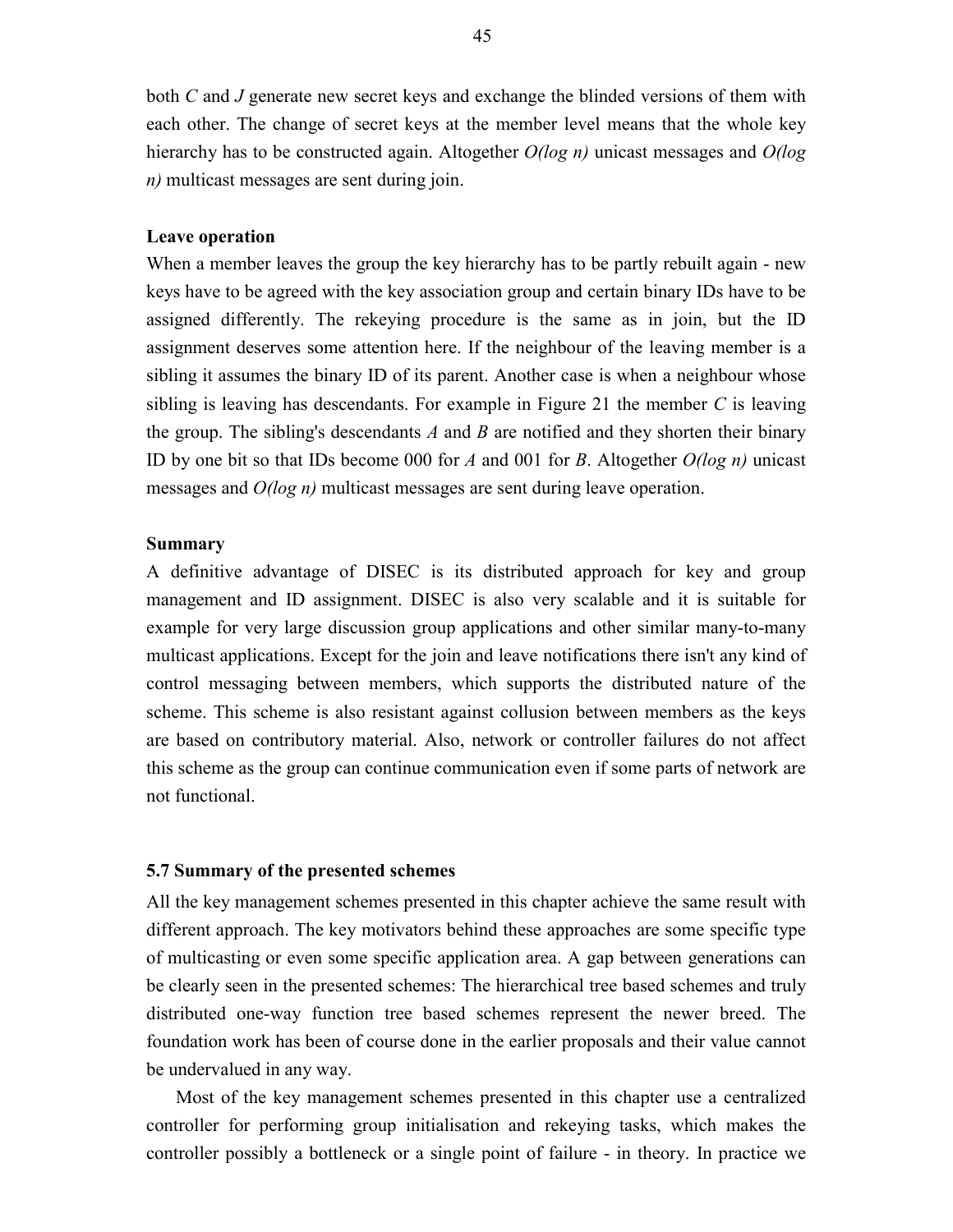|                                                 | <b>GKMP</b> | <b>SMKD</b> | <b>Iolus</b>                              | <b>CKS</b> | <b>HTS</b>      | <b>DISEC/OFT</b>     |
|-------------------------------------------------|-------------|-------------|-------------------------------------------|------------|-----------------|----------------------|
| Not of keys at the controller                   | $n+1$       |             | <b>GSI</b><br>count(GSC)                  | $n+2$      | $kn-1$<br>$k-1$ | $-(DISEC)/2n-1(OFT)$ |
| Nbr of keys at the member                       |             |             |                                           | $n+1$      | $\log_a n$      | $2\log_2 n$          |
| Not of msgs for join                            | n           | NA          |                                           | n          | $d \log_a n$    | $log_2 n$            |
| Nbr of msgs for leave                           | n           | NA          | nbr.<br>Avg.<br>members<br>1n<br>subgroup |            | $d \log_d n$    | log n                |
| Theoretical<br>single<br>point<br>of<br>failure | Yes         | Yes         | Yes                                       | Yes        | Yes             | N <sub>0</sub>       |

can use techniques like load balancing, clustering and replication to achieve fault tolerant systems with high availability.

#### **Table 1. Key management schemes compared**

The ultimate task of these schemes is to find a balance between number of stored keys at each host, number of messages to be sent during joins, leaves and group initialisations and the number of encryptions and decryptions to be performed during keying operations. The balance between these measures evaluates the scalability of a scheme. The schemes with logarithmic resource consumption growth are of course of the most desirable type at this time as shown in Table 1.

Let's take our example company Keytouch into discussion again and try to apply some of the schemes to its services. As a commercial company Keytouch has to be able to bill its customers hence a centralised controller based hierarchical key management scheme would be a viable solution for all the one-to-many type entertainment services that have to serve possibly millions of customers. For secure conferencing services we could use the DISEC with some kind of external billing and session mechanism to take some centralized control over conferencing. Or to simplify and unify the overall architecture of the service we might settle for centralised hierarchical tree solution for the conferencing applications.

# **6. Conclusions**

In this study we have presented some mainstream proposals as how to handle key management in multicast environment. Not all the possible approaches are presented here but some of the alternatives that represent the current directions in this field and some of the schemes that have laid the cornerstones for this area of research. The research in this area has been going on for some years now and it seems that there is not yet a clear consensus on how the keys should be distributed. The main problem area in multicast key management is currently scalability. Several different proposals exist so far and the ones proposing hierarchical approach for the problem seem to have the brightest future due to their better scalability.

The multicast key management schemes presented in this study can be divided into three categories: centralized, distributed and contributory. This distinction is not strict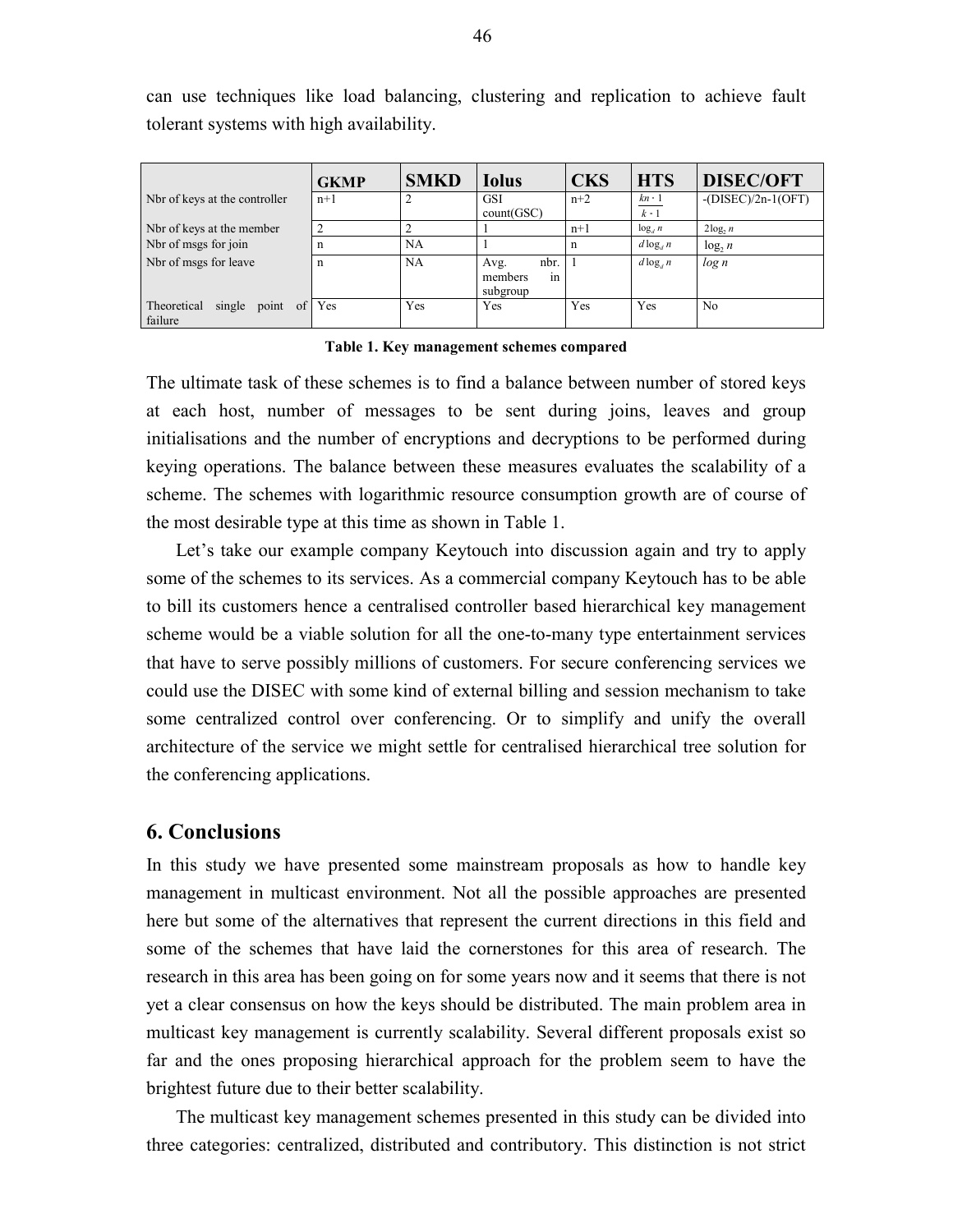as some of the schemes fall into two different categories. For example DISEC is definitely a distributed scheme and its keys are formed in a contributory manner by using one-way and mixing functions. An important thing to notice is that the field of group communication is a very broad subject and that the different applications have varying scalability, performance, multicast type and security requirements. The categorisation reflects the heterogeneous requirements that are present. In this light we state that the framework for multicast applications should be open in such a way that it can host different kind of key management schemes and future enhancements.

In this study we have only scratched one corner of the group communication security and even multicasting security. Things like quality of service, session authorisation, reliable multicasting and integration with standard technologies like IPSec need also be considered. The standardisation work for multicast security issues has just started at the IETF, which indicates that the related mechanisms begin to be mature enough for broader audience.

Key management is one of the most critical issues in cryptographic systems. It forms the spine for the presence of digital security.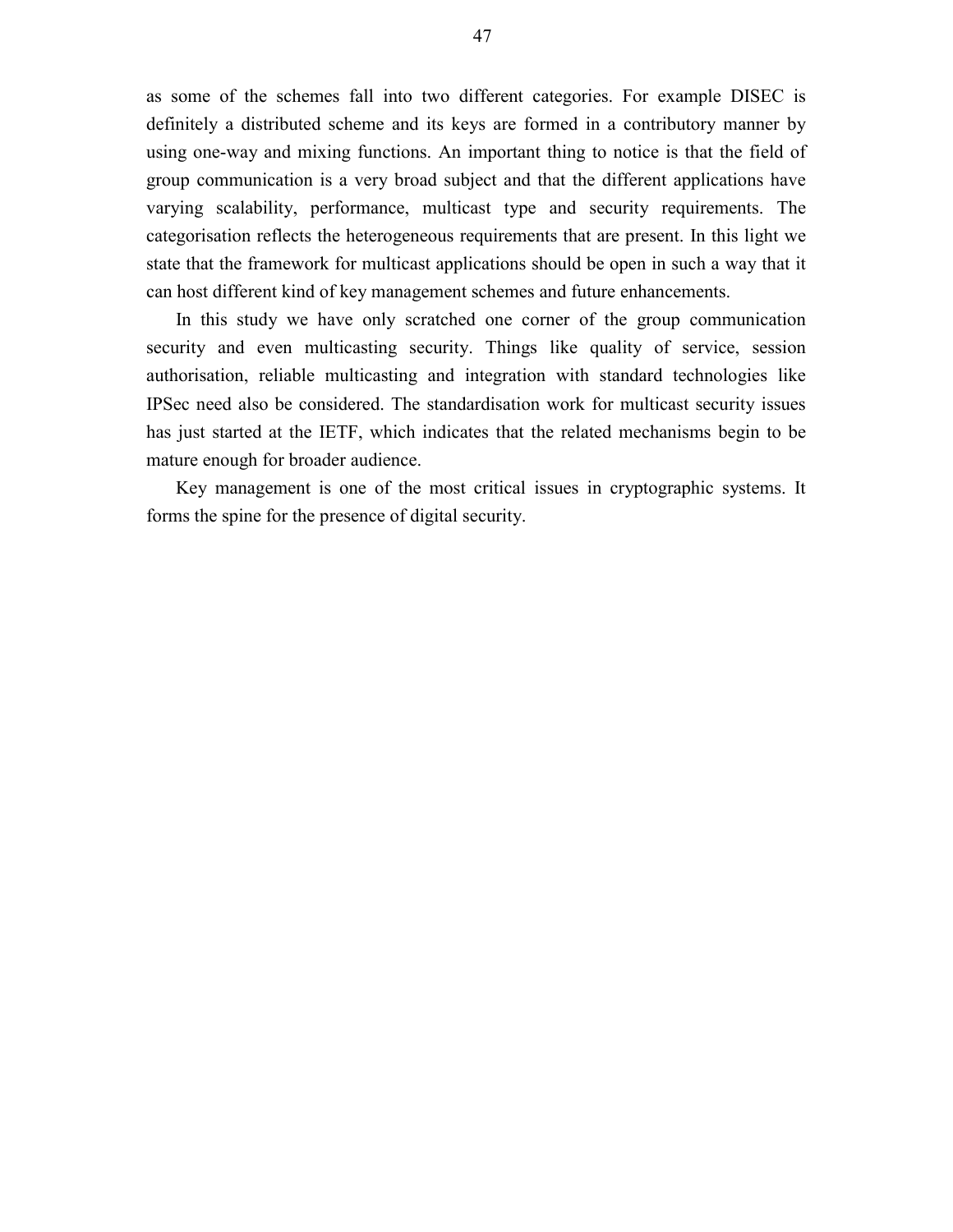# **References**

[Black, 2000] Uyless Black, *Internet Security Protocols*, Prentice-Hall, 2000.

- [Cormen et al., 1990] Thomas H. Cormen, Charles E. Leiserson, Ronald R. Rivest, *Introduction to Algorithms*, MIT Press, 1990.
- [Deavours et al., 1998] Cipher A. Deavours, David Kahn, Louis Kruh, Greg Mellen, Brian J. Winkel, *Selections from Cryptologia – History, People and Technology*, Artech House Publisher, 1998.
- [Doneti, 2000] Lakshminath R. Doneti, Sarit Mukherjee, Ashok Samal, *DISEC: A Distributed Framework for Scalable Secure Many-to-many Communication*, Proceedings of the Fifth IEEE Symposium on Computers and Communications, 2000.
- [dvmrp-v3, 2000] T. Pusateri, *Distance Vector Routing Protocol version 3*, Internet Draft, 2000.
- [GKMPA, 1997] H. Harney, C. Muckenhirn, *Group Key Management Protocol (GKMP) Architecture*, RFC2094, 1997.
- [GKMPS, 1997] H. Harney, C. Muckenhirn, *Group Key Management Protocol (GKMP) Specification*, RFC2093, 1997.
- [IBM TCP/IP RedBook, 1998] Martin W. Murhammer, Orcun Atacan, Stefan Bretz, Larry R. Bugh, Kazunari Suzuki, David H. Wood, *TCP/IP Tutorial and Technical Overview.* International Technical Support Organization, 1998.
- [Kahn, 1967] David Kahn, *The Codebreakers; The Comprehensive History of Secret Communication from Ancient Times to the Internet*, Scriber, 1967.
- [Kerckhoffs, 1883] Auguste Kerckhoffs, *La cryptographie militaire*, Journal des sciences militaires, vol. IX, 1883.
- [Kosiur, 1998] Dave Kosiur, *IP Multicasting: The Complete Guide to Interactive Corporate Networks*, John Wiley & Sons Inc., 1998.
- [McGrew, 1998] A. McGrew, A. T. Sherman, *Key Establishmen in Large Dynamic Groups Using One-Way Function Trees,* IEEE Transactions on software engineering, 1998*.*
- [Menezes, 1997] Alfred J. Menezes, Paul C. van Oorschot, Scott A. Vanstone, *Handbook of Applied Cryptography*, CRC Press, 1997.
- [Mittra, 1997] S. Mittra, *Iolus: A Framework for Scalable Secure Multicast*, ACM SIGCOMM '97, Cannes, France, 1997.
- [Moyer et al., 1999] Matthew J. Moyer, Josyula R. Rao, Pankaj Rohatgi, *A Survey of Security Issues in Multicast Communications,* IEEE Network, November/December 1999.